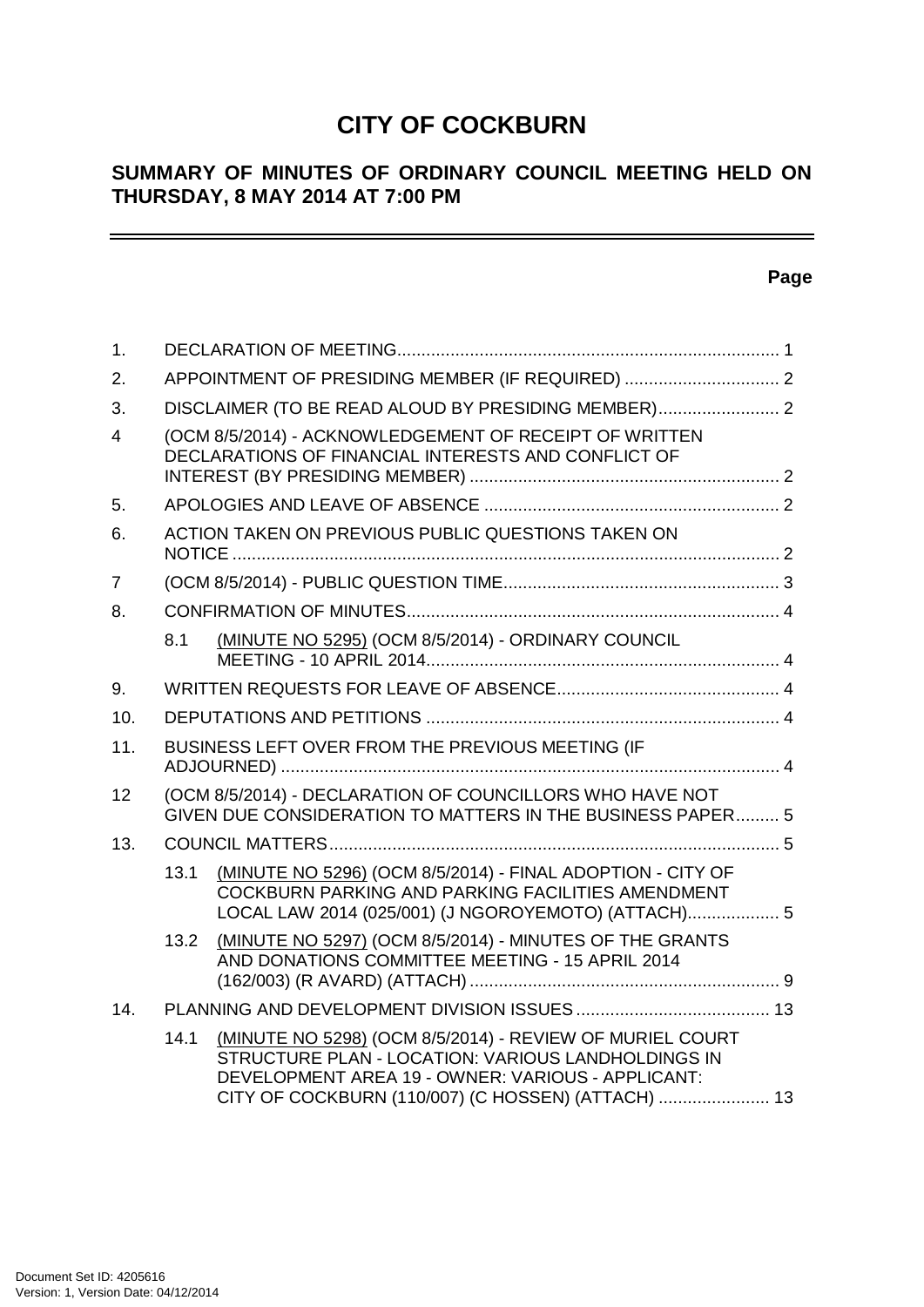|     |      | 14.2 (MINUTE NO 5299) (OCM 8/5/2014) - LOCAL STRUCTURE PLAN<br>AMENDMENT FOR LOTS 38-41, 47-52, 531-532 TINDAL AVENUE<br>AND LOT 54 MCLAREN AVENUE, BEELIAR (CELL 9 YANGEBUP<br>AND CELL 10 BEELIAR CONSOLIDATED STRUCTURE PLAN)<br><b>OWNERS: VARIOUS - APPLICANT: DEVELOPMENT PLANNING</b> |  |
|-----|------|----------------------------------------------------------------------------------------------------------------------------------------------------------------------------------------------------------------------------------------------------------------------------------------------|--|
|     | 14.3 | (MINUTE NO 5300) (OCM 8/5/2014) - ADOPTION OF DRAFT<br>HOUSING AFFORDABILITY AND DIVERSITY STRATEGY FOR<br>COMMUNITY CONSULTATION (110/089) (D DI RENZO) (ATTACH)  39                                                                                                                        |  |
|     |      | 14.4 (MINUTE NO 5301) (OCM 8/5/2014) - PROPOSED SCHEME<br>AMENDMENT 102 TO CITY OF COCKBURN TOWN PLANNING<br>SCHEME NO. 3 (109/036) (A VAN BUTZELAAR) (ATTACH)  47                                                                                                                           |  |
| 15. |      | FINANCE AND CORPORATE SERVICES DIVISION ISSUES 51                                                                                                                                                                                                                                            |  |
|     | 15.1 | (MINUTE NO 5302) (OCM 8/5/2014) - LIST OF CREDITORS PAID -                                                                                                                                                                                                                                   |  |
|     | 15.2 | (MINUTE NO 5303) (OCM 8/5/2014) - STATEMENT OF FINANCIAL<br>ACTIVITY AND ASSOCIATED REPORTS - MARCH 2014 (071/001)                                                                                                                                                                           |  |
| 16. |      |                                                                                                                                                                                                                                                                                              |  |
|     | 16.1 | (MINUTE NO 5304) (OCM 8/5/2014) - ADOPTION OF THE COOGEE<br>BEACH LANDSCAPE MASTER PLAN (3300004 & 146/002) (A                                                                                                                                                                               |  |
|     | 16.2 | (MINUTE NO 5305) (OCM 8/5/2014) - COOGEE BEACH ECO<br>SHARK BARRIER (064/030) (D VICKERY) (ATTACH)  65                                                                                                                                                                                       |  |
|     | 16.3 | (MINUTE NO 5306) (OCM 8/5/2014) - SUSTAINABILITY ACTION<br>PLAN UPDATE 2014-15 (021/003) (H JESTRIBEK) (ATTACH) 76                                                                                                                                                                           |  |
| 17. |      |                                                                                                                                                                                                                                                                                              |  |
| 18. |      |                                                                                                                                                                                                                                                                                              |  |
| 19. |      |                                                                                                                                                                                                                                                                                              |  |
| 20. |      | NOTICES OF MOTION GIVEN AT THE MEETING FOR CONSIDERATION                                                                                                                                                                                                                                     |  |
| 21. |      | NEW BUSINESS OF AN URGENT NATURE INTRODUCED BY                                                                                                                                                                                                                                               |  |
| 22. |      | MATTERS TO BE NOTED FOR INVESTIGATION, WITHOUT DEBATE 78                                                                                                                                                                                                                                     |  |
| 23. |      |                                                                                                                                                                                                                                                                                              |  |
| 24  |      | (MINUTE NO 5307) (OCM 8/5/2014) - RESOLUTION OF COMPLIANCE                                                                                                                                                                                                                                   |  |
| 25  |      |                                                                                                                                                                                                                                                                                              |  |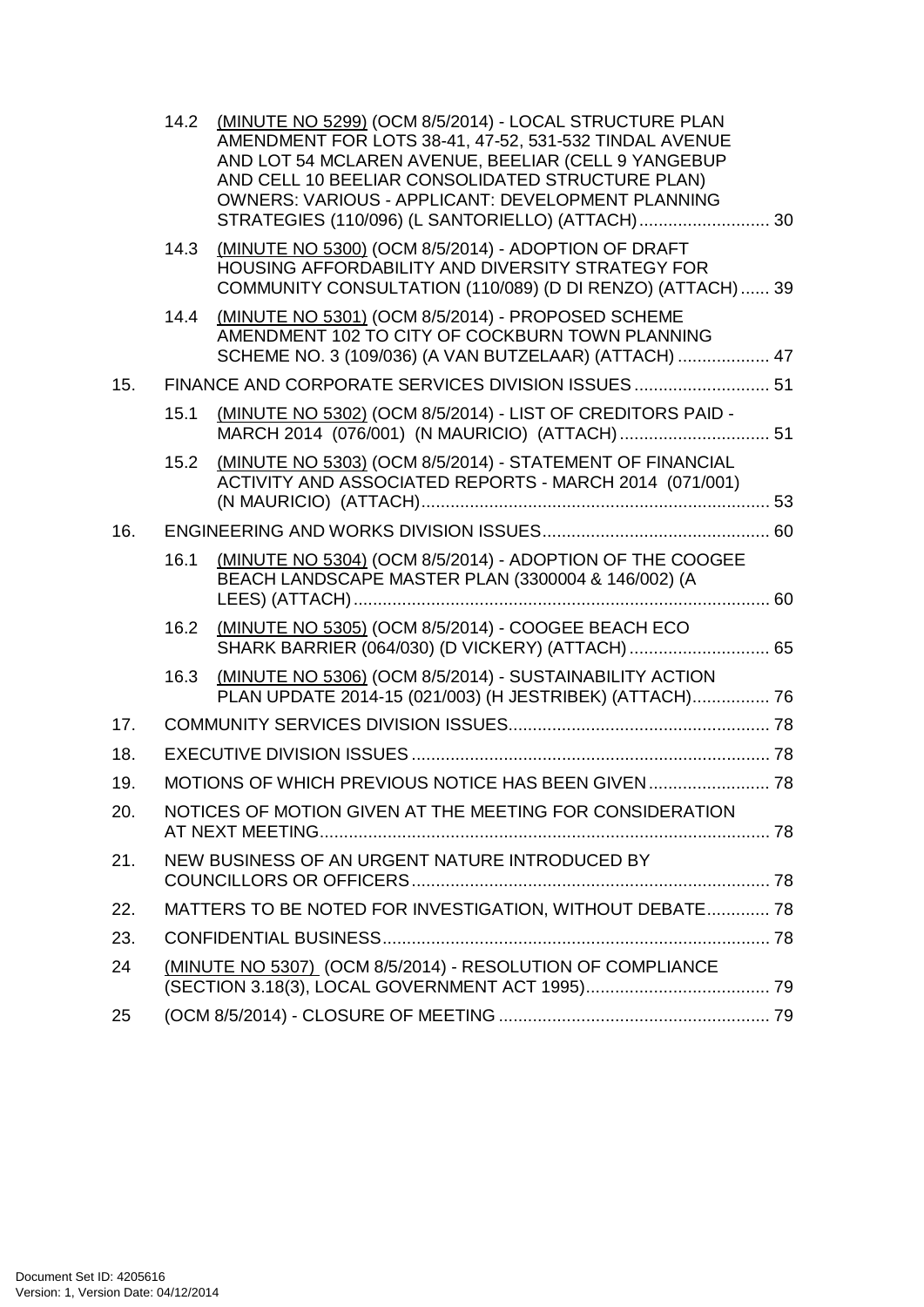# **CITY OF COCKBURN**

# **MINUTES OF ORDINARY COUNCIL MEETING HELD ON THURSDAY, 8 MAY 2014 AT 7:00 PM**

## **PRESENT:**

## **ELECTED MEMBERS**

| Mr L Howlett       | Mayor (Presiding Member) |
|--------------------|--------------------------|
| Mrs C Reeve-Fowkes | Deputy Mayor             |
| Mr K Allen         | Councillor               |
| Ms L Wetton        | Councillor               |
| Mr Y Mubarakai     | Councillor               |
| Mr S Portelli      | Councillor               |
| Ms L Smith         | Councillor               |
| Mr S Pratt         | Councillor               |
| Mr B Houwen        | Councillor               |
| Mr P Eva           | Councillor               |

# **IN ATTENDANCE**

| Mr S. Cain      | $\sim$ 100 $\mu$ | <b>Chief Executive Officer</b>            |
|-----------------|------------------|-------------------------------------------|
| Mr D. Green     | $\sim$           | Director, Governance & Community Services |
| Mr S. Downing   | $\blacksquare$   | Director, Finance & Corporate Services    |
| Mr M. Littleton | $\sim$           | Director, Engineering & Works             |
| Mr D. Arndt     | $\sim$           | Director, Planning & Development          |
| Ms L. Boyanich  | $\sim$           | Media Liaison Officer                     |
| Ms M. Waerea    | $\sim$           | <b>Executive Assistant</b>                |
|                 |                  |                                           |

## **1. DECLARATION OF MEETING**

The Presiding Member declared the May 2014 Ordinary Meeting of Council open at 7.00 pm and made the following announcements.

## **Community Services Excellency Awards 2014**

Council acknowledges the HALO Leadership Agency who were finalists in the awards and acknowledge Councillor Lee-Anne Smith, CEO and founder of the Agency. Congratulations. This reflects the great work that HALO are doing in our community and further afield.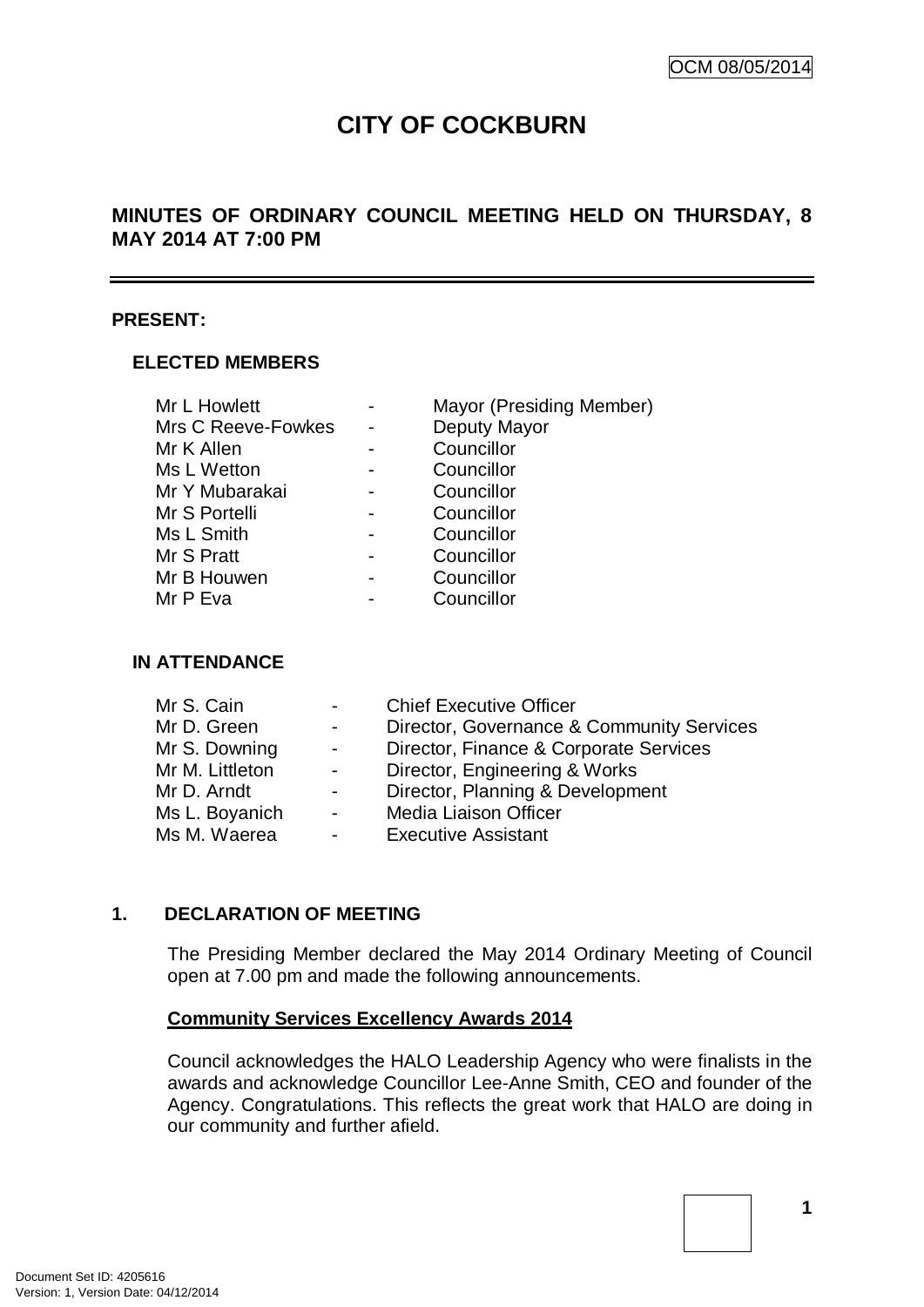#### **Birthdays**

Noting Clr Lyndsey Wetton is celebrating her birthday today, and Clr Steven Portelli will be celebrating his birthday in a couple of days. On behalf of the Elected Members and staff, I would like to wish you both a very happy birthday.

## **2. APPOINTMENT OF PRESIDING MEMBER (If required)**

Nil

#### **3. DISCLAIMER (To be read aloud by Presiding Member)**

Members of the public, who attend Council Meetings, should not act immediately on anything they hear at the Meetings, without first seeking clarification of Council's position. Persons are advised to wait for written advice from the Council prior to taking action on any matter that they may have before Council.

## **4 (OCM 8/5/2014) - ACKNOWLEDGEMENT OF RECEIPT OF WRITTEN DECLARATIONS OF FINANCIAL INTERESTS AND CONFLICT OF INTEREST (BY PRESIDING MEMBER)**

Mayor Howlett advised the meeting that he had received advice from Clr Mubarakai, that he had a conflict of interest in relation to Item 13.2, which will be read at the appropriate time.

## **5. APOLOGIES AND LEAVE OF ABSENCE**

Nil

## **6. ACTION TAKEN ON PREVIOUS PUBLIC QUESTIONS TAKEN ON NOTICE**

Nil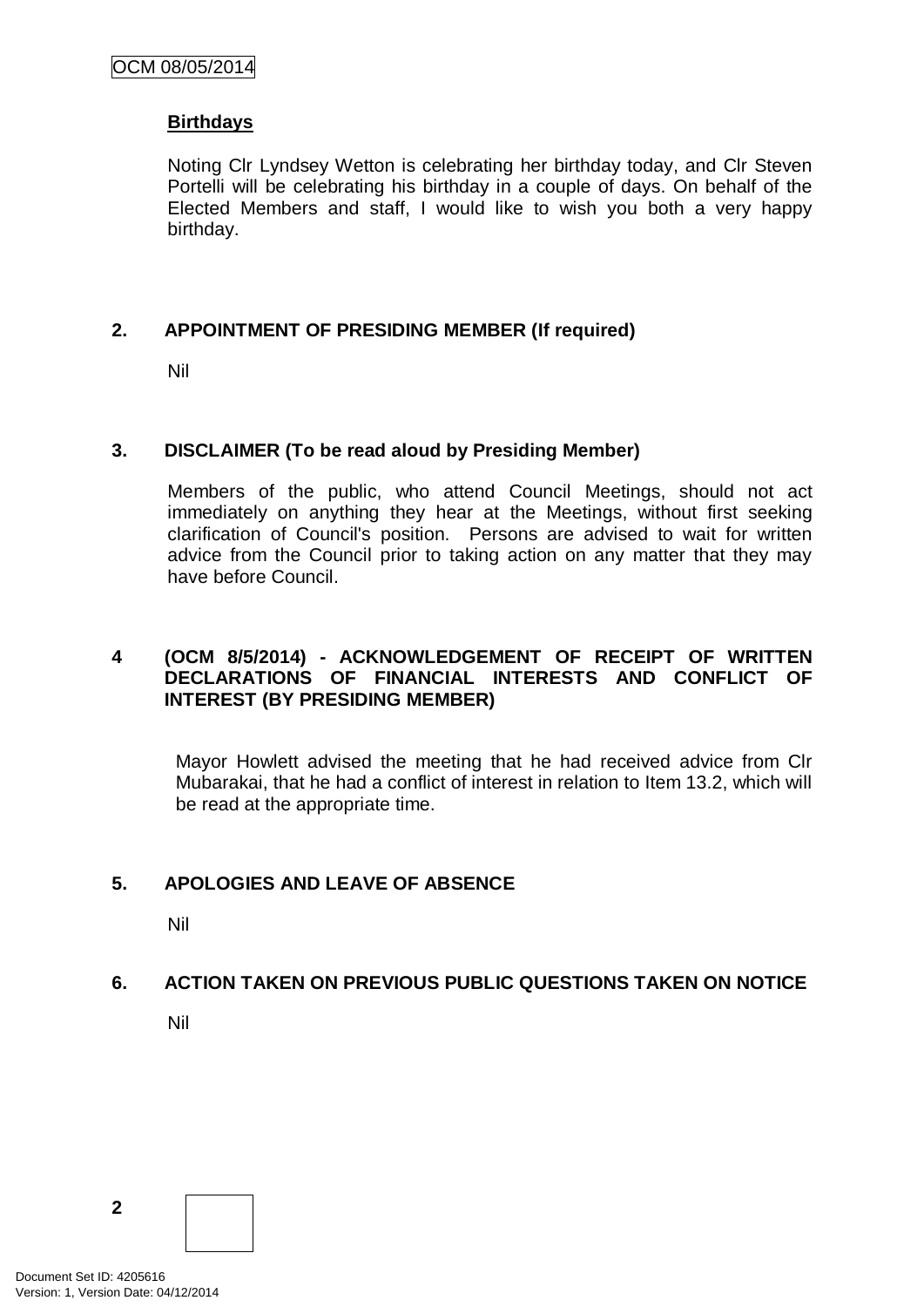# **7 (OCM 8/5/2014) - 7 PUBLIC QUESTION TIME**

## ITEMS IN WRITING, ON THE AGENDA

Nil.

# ITEMS IN WRITING, NOT ON THE AGENDA

Nil.

# ITEMS NOT IN WRITING, ON THE AGENDA

Nil.

## ITEMS NOT IN WRITING, NOT ON THE AGENDA

#### **Norman Wilson, Munster**

*Santich Park*

- Q1. Why is it that the children's playground in Santich Park, unlike others within the City of Cockburn, much used during the summer months, especially at the weekends when junior athletics take place, does not have any shade sails to offer protection from the sun, and will the Elected Members give a commitment this evening that funds will be made available for the purchase and installation of such shade cloth before the school holidays on 1<sup>st</sup> October next?
- *A1. The City has a Shade Sail Policy and Strategy in place and this is considered annually at budget time. The Director of Engineering and Works will respond further directly to Mr Wilson and provide further information on where Santich Park sits within the Strategy.*
- Q2. With regard to the litter and illegal parking problems in and around Santich Park when training sessions and competition matches are taking place, how many patrols of the park have been undertaken by the Council's Rangers and the City's Safety and Security Services at those times within the last twelve months?

In view of the continuing lack of responsibility by South Coogee Football Club in Santich Park "to be vigilant in cleaning up after use of the park" as evidenced by the litter scattered around the park, especially at the children's playground, last Sunday, what action will the Council take against the said club as it is obvious that previous suggestions offered by the Council "on combatting the issue" have fallen on deaf ears, and a "successful strategy" has not been employed, and an agreed procedure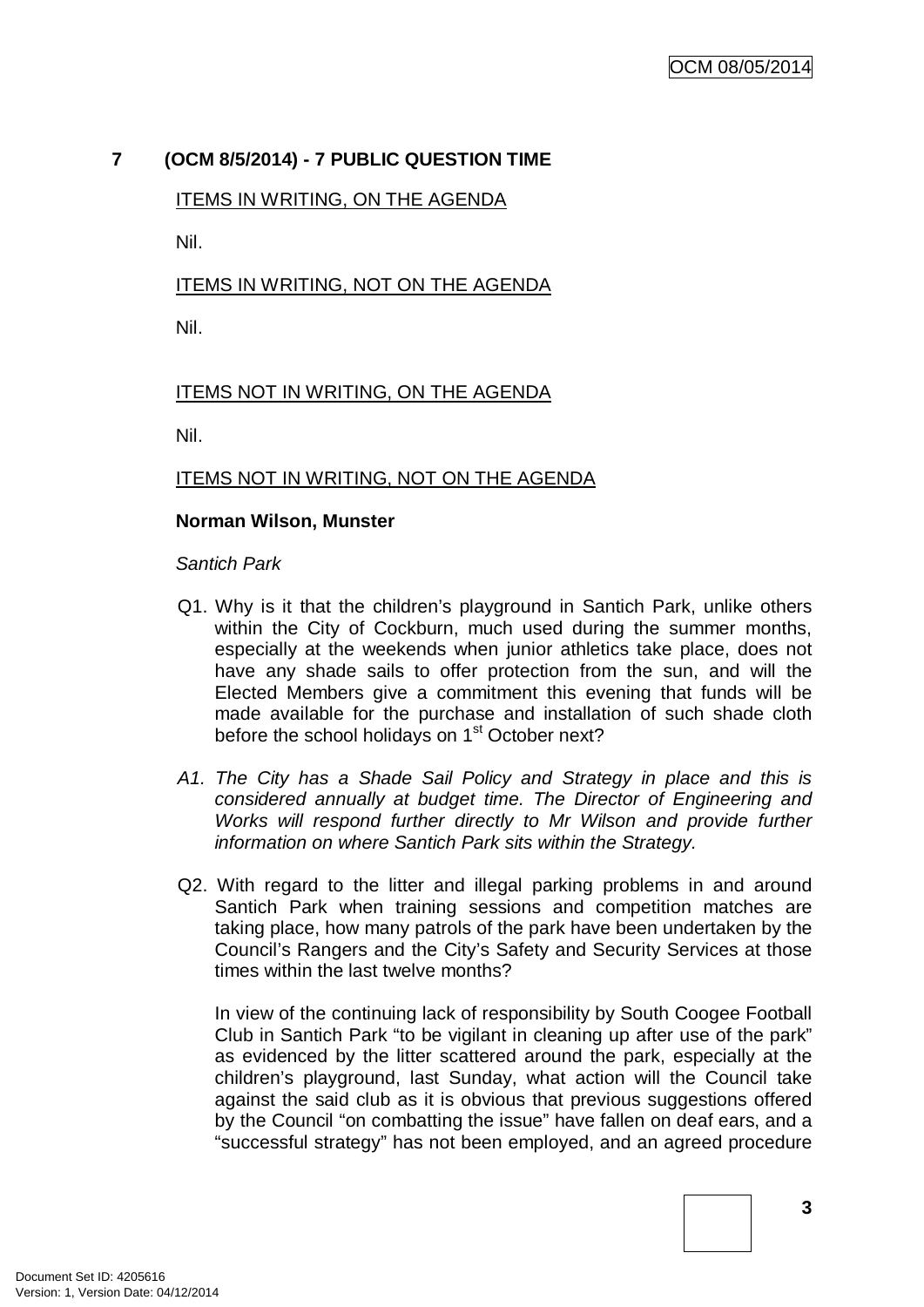with the South Fremantle District Football Council whereby "coaches and/or development officer is to take control of the issue and carry garbage bags if required" has not been implemented?

*A2. As information was not available on hand to respond, these questions will be responded to in writing.*

## **8. CONFIRMATION OF MINUTES**

## **8.1 (MINUTE NO 5295) (OCM 8/5/2014) - ORDINARY COUNCIL MEETING - 10 APRIL 2014**

# **RECOMMENDATION**

That Council adopt the Minutes of the Ordinary Council Meeting held on Thursday, 10 April 2014, as a true and accurate record.

## **COUNCIL DECISION**

MOVED Clr S Portelli SECONDED Clr Y Mubarakai that the recommendation be adopted.

**CARRIED 10/0**

# **9. WRITTEN REQUESTS FOR LEAVE OF ABSENCE**

Nil

# **10. DEPUTATIONS AND PETITIONS**

Nil

# **11. BUSINESS LEFT OVER FROM THE PREVIOUS MEETING (If adjourned)**

Nil

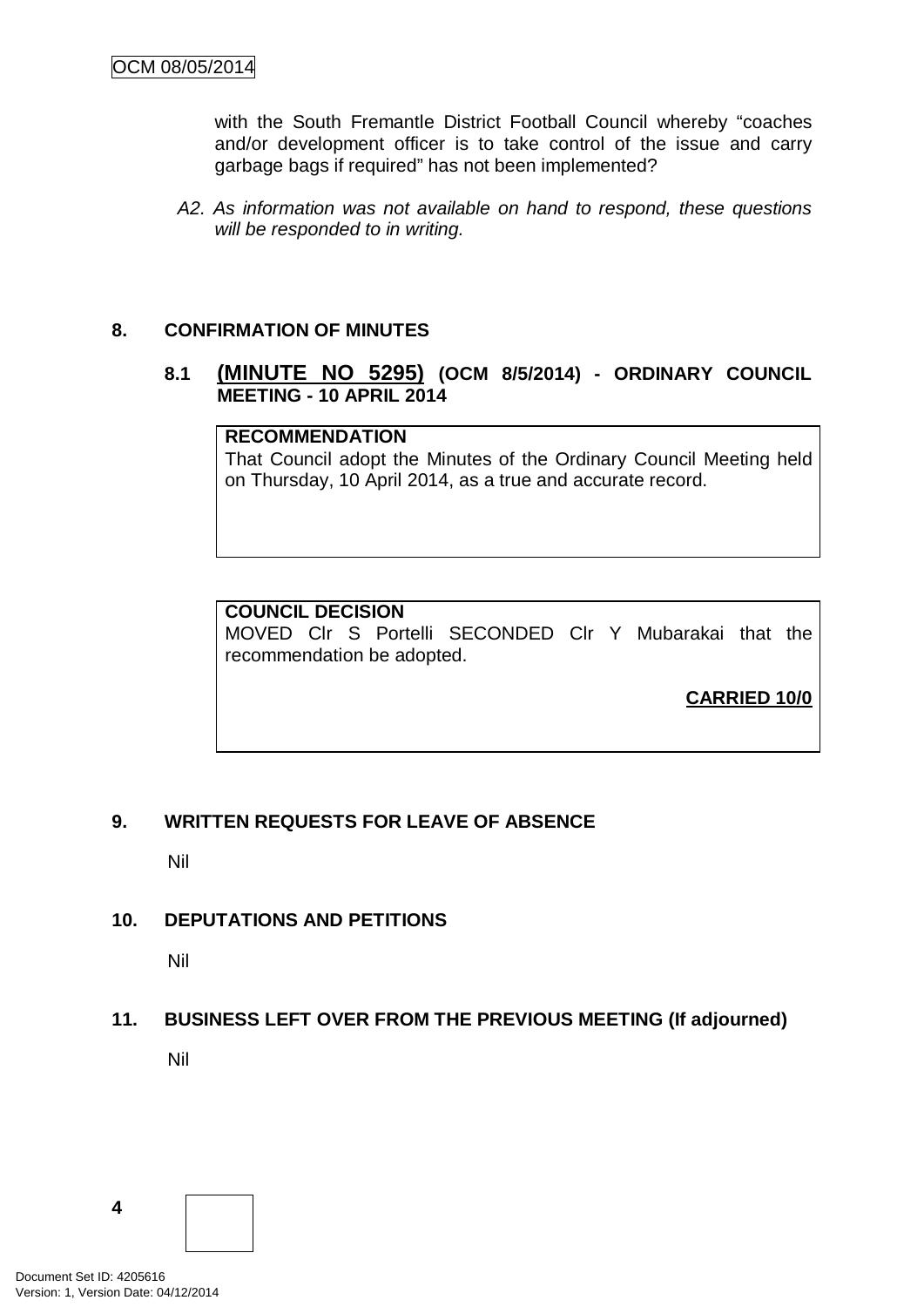## **12 (OCM 8/5/2014) - 12 DECLARATION OF COUNCILLORS WHO HAVE NOT GIVEN DUE CONSIDERATION TO MATTERS IN THE BUSINESS PAPER**

Nil.

**NOTE:** AT THIS POINT IN THE MEETING, THE TIME BEING 7:09 PM, THE FOLLOWING ITEMS WERE CARRIED BY AN "EN BLOC" RESOLUTION OF COUNCIL:

| 14.1 | 15.1 | 16.1 |  |  |
|------|------|------|--|--|
| 14.2 |      | 16.2 |  |  |
| 14.3 |      | 16.3 |  |  |
| 14.4 |      |      |  |  |

#### **13. COUNCIL MATTERS**

**13.1 (MINUTE NO 5296) (OCM 8/5/2014) - FINAL ADOPTION - CITY COCKBURN AMENDMENT LOCAL LAW 2014 (025/001) (J NGOROYEMOTO) (ATTACH)**

# **RECOMMENDATION**

That Council:

- (1) pursuant to Section 3.12(4) of the Local Government Act 1995 proceed to make the City of Cockburn Parking and Parking Facilities Amendment Local Law 2014; and
- (2) authorise the affixing and witnessing of the Common Seal to the adopted Local Law.

**TO BE CARRIED BY AN ABSOLUTE MAJORITY OF COUNCIL**

## **COUNCIL DECISION**

MOVED Clr L Wetton SECONDED Deputy Mayor C Reeve-Fowkes that the recommendation be adopted.

# **CARRIED BY ABSOLUTE MAJORITY OF COUNCIL 10/0**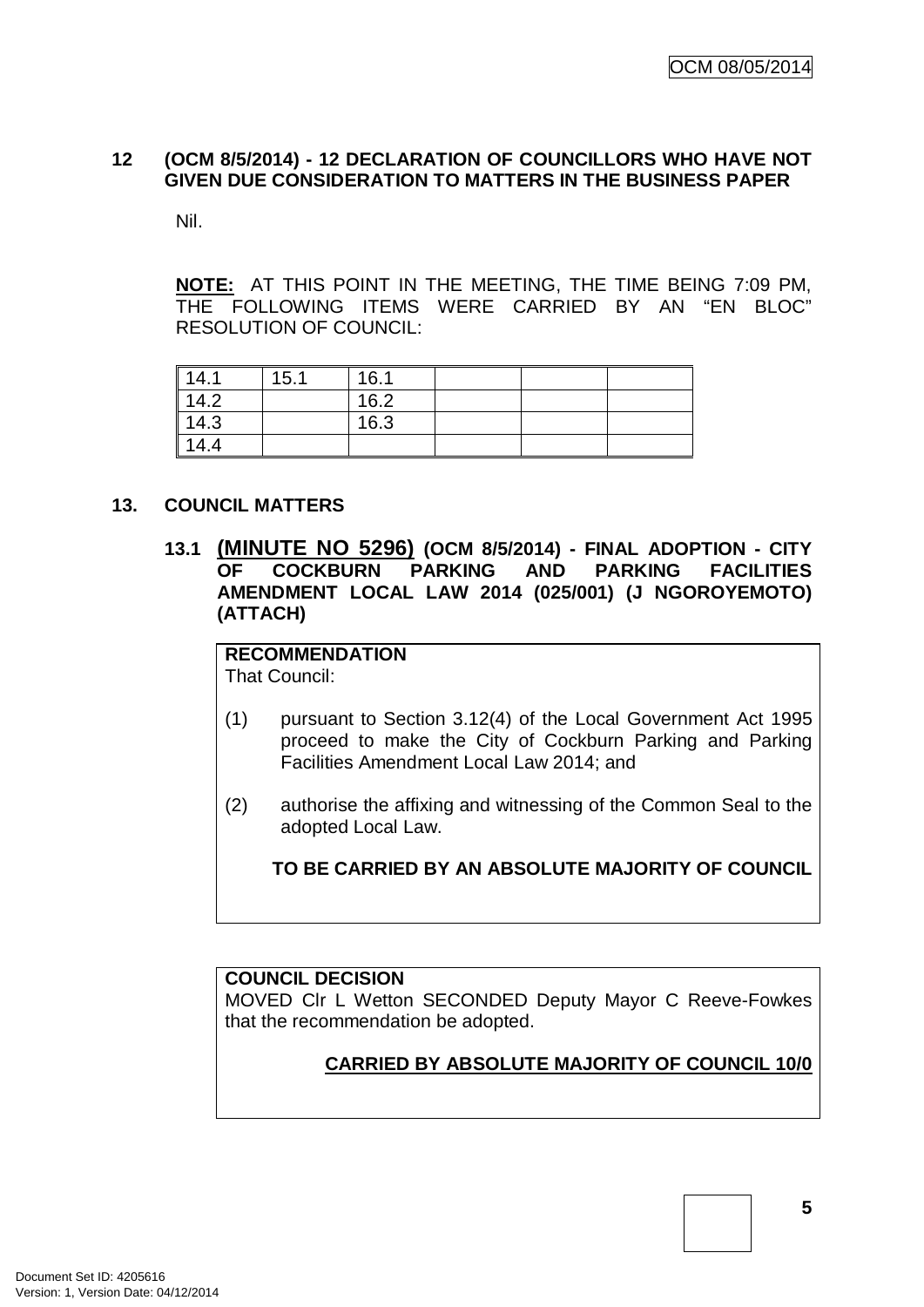## **Background**

Council at its meeting of 13 February 2014 resolved to amend the City of Cockburn Parking and Parking Facilities Local Law 2007.

In accordance with section 3.12(3) of the Local Government Act 1995 and Council resolution of 13 February 2014 (Minute No.5245) Statewide notice was given in the West Australian newspaper on 1 March 2014 stating that:

- *(1) Notice is hereby given that the City of Cockburn has resolved to amend the Parking and Parking Facilities Local Law 2007 pursuant to Section 3.12 of the Local Government Act 1995.*
- *(2) The purpose of the amendment is to establish a new parking station and to allow for the monitoring of the period a vehicle is in a parking bay by electronic means.*
- *(3) The effect of the amendment will be to establish Cockburn Integrated Health and Community Facility and Cockburn Youth Centre Lot 401 Wentworth Parade Success as a parking station and allow use of electronic parking detection devices, such as in ground vehicle sensors and photographic recording for monitoring.*
- *(4) A copy of the proposed local law amendments may be inspected and obtained at the City of Cockburn Administration Office and at the Spearwood, Coolbellup, and Success Libraries during office hours.*
- *(5) Submissions about the proposed local law amendments may be made to the CEO at the City of Cockburn by 13 April 2014.*

## **Submission**

N/A

## **Report**

The purpose of the amendment is to the *City of Cockburn Parking and Parking Facilities Local Law 2007* is to establish a new parking station and to allow for the monitoring of the period a vehicle is in a parking bay by electronic means. The effect of the amendment will be to establish Cockburn Integrated Health and Community Facility and Cockburn Youth Centre at Lot 401 Wentworth Parade, Success as a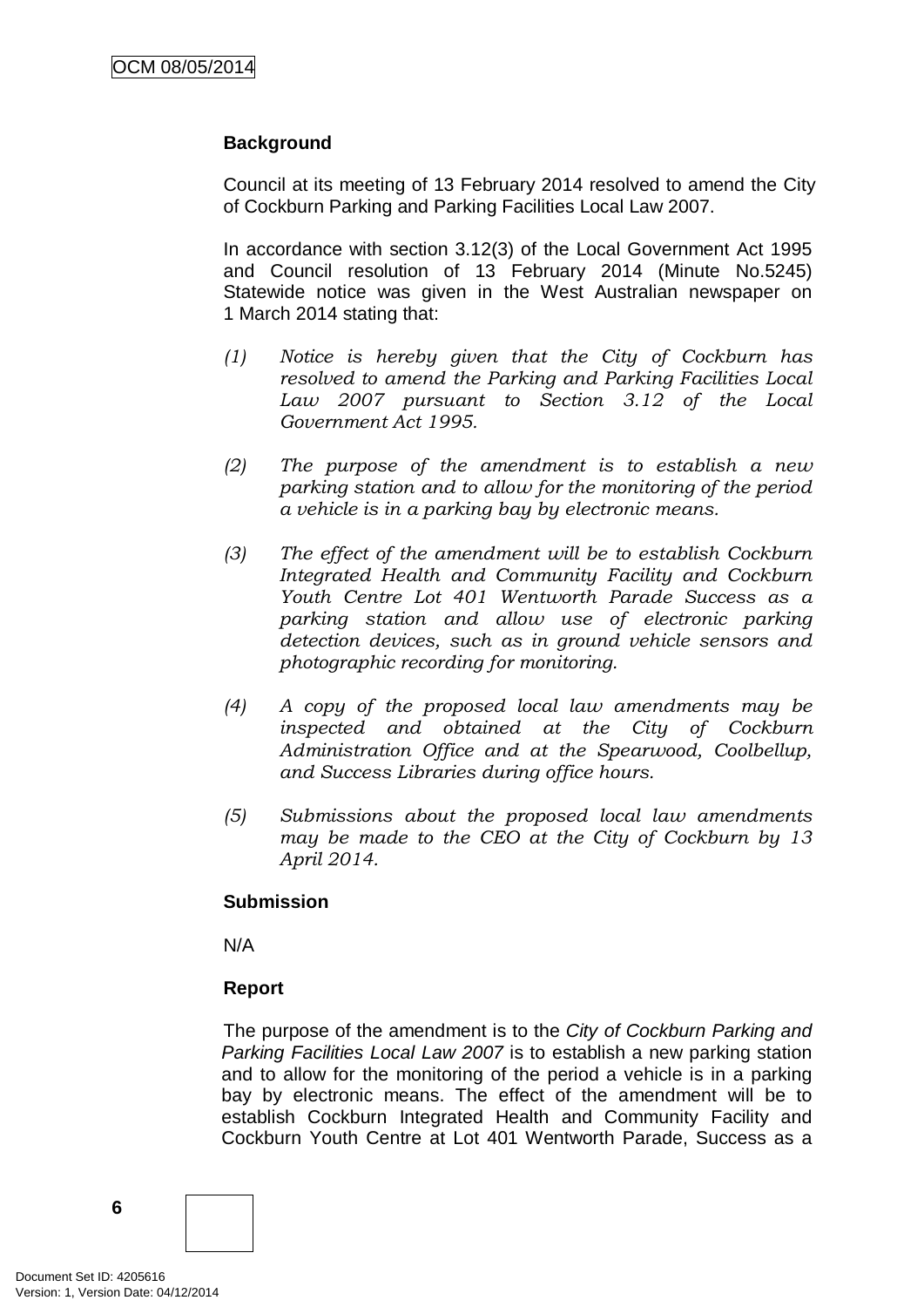parking station and allow use of electronic parking detection devices, such as in-ground vehicle sensors and photographic recording for monitoring. There will be a new penalty to be applied for inflicting wilful damage to ticket issuing machines or electronic parking detection devices with a modified penalty of \$500 pursuant to the City of Cockburn Parking and Parking Facilities Local Law 2007

Section 3.12 of the *Local Government Act 1995* contains the procedure for the making an amendment of local laws. S.3.12(4) states that:

*"after the last day for submissions, the local government is to consider any submissions made and may make the local law (by an absolute majority) as proposed or make a local law that is not significantly different from what was proposed".*

Advice was received from the Department of Local Government and Communities, and incorporated into the attachment of the proposed Parking and Parking Facilities Amendment Local Law 2014.

As there were no submissions received, it is now proposed that Council adopt the proposed *City of Cockburn Parking and Parking Facilities Amendment Local Law 2014* and authorise two officers of the City, nominally the Mayor and the Chief Executive Officer, to affix the Common Seal of the City, thus progressing the processing of the local law and having it gazetted in the Government Gazette ultimately bringing the local law into force.

It is recommended that Council make the local law as per the attachment, as it does not significantly differ from what was originally proposed.

## **Strategic Plan/Policy Implications**

#### **Infrastructure**

• Community infrastructure that is well planned, managed, safe, functional, sustainable and aesthetically pleasing.

## **A Prosperous City**

• Sustainable development that ensures Cockburn Central becomes a Strategic Regional Centre.

## **Budget/Financial Implications**

It is anticipated that there will be a minor increase in revenue from parking infringements imposed due to overstay in designated parking bays. There are various new technology options available which can be leased or purchased by the City. These will be considered for inclusion in a future municipal budget. The intent of this agenda item is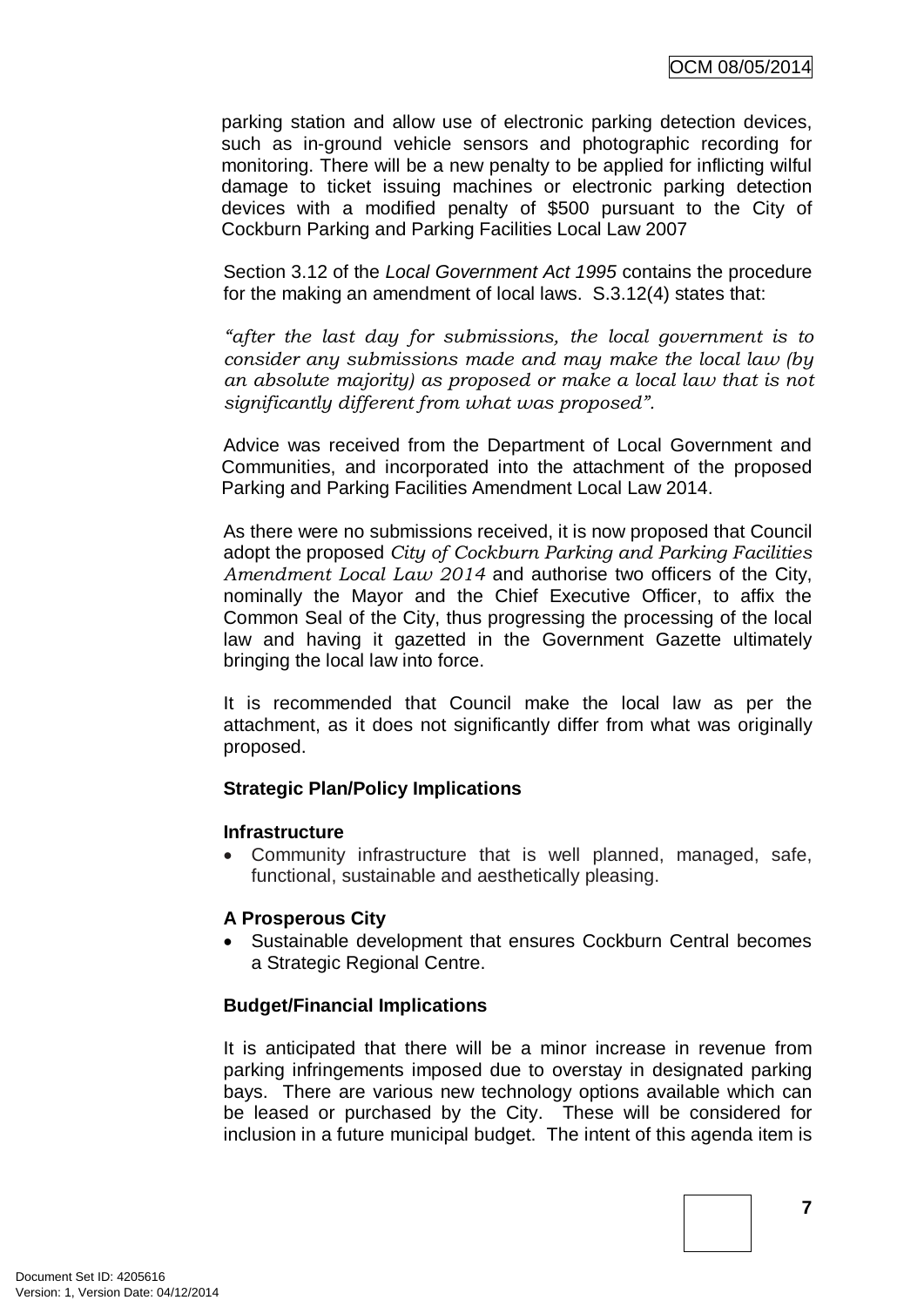to initiate the necessary steps to create a new parking station and to provide the ability for the City to use detection devices to monitor parking times.

#### **Legal Implications**

Section 3.12 and 9.10 of the Local Government Act 1995 refer.

#### **Community Consultation**

Statewide advertising of the proposed amendments followed by 6 weeks submission period. An advertisement was placed in the West Australian Public Notices Section on 1 March 2014.

#### **Attachment(s)**

Proposed City of Cockburn Parking and Parking Facilities Amendment Local Law 2014.

## **Advice to Proponent(s)/Submissioners**

N/A

#### **Implications of Section 3.18(3) Local Government Act, 1995**

Nil.

AT THIS POINT, CLR Y MUBARAKAI LEFT THE MEETING, THE TIME BEING 7.11 PM.

## **DECLARATION OF INTEREST – CLR Y MUBARAKAI**

The Presiding Member read a declaration of Interest in Item 13.2 "Minutes of the Grants and Donations Committee Meeting – 15 April 2014" pursuant to Regulation 11 of the Local Government (Rules of Conduct) Regulations 2007.

The nature of his interest is that he is a sponsor of the Melville Cockburn Chamber of Commerce, which is a potential recipient of a grant from Council.

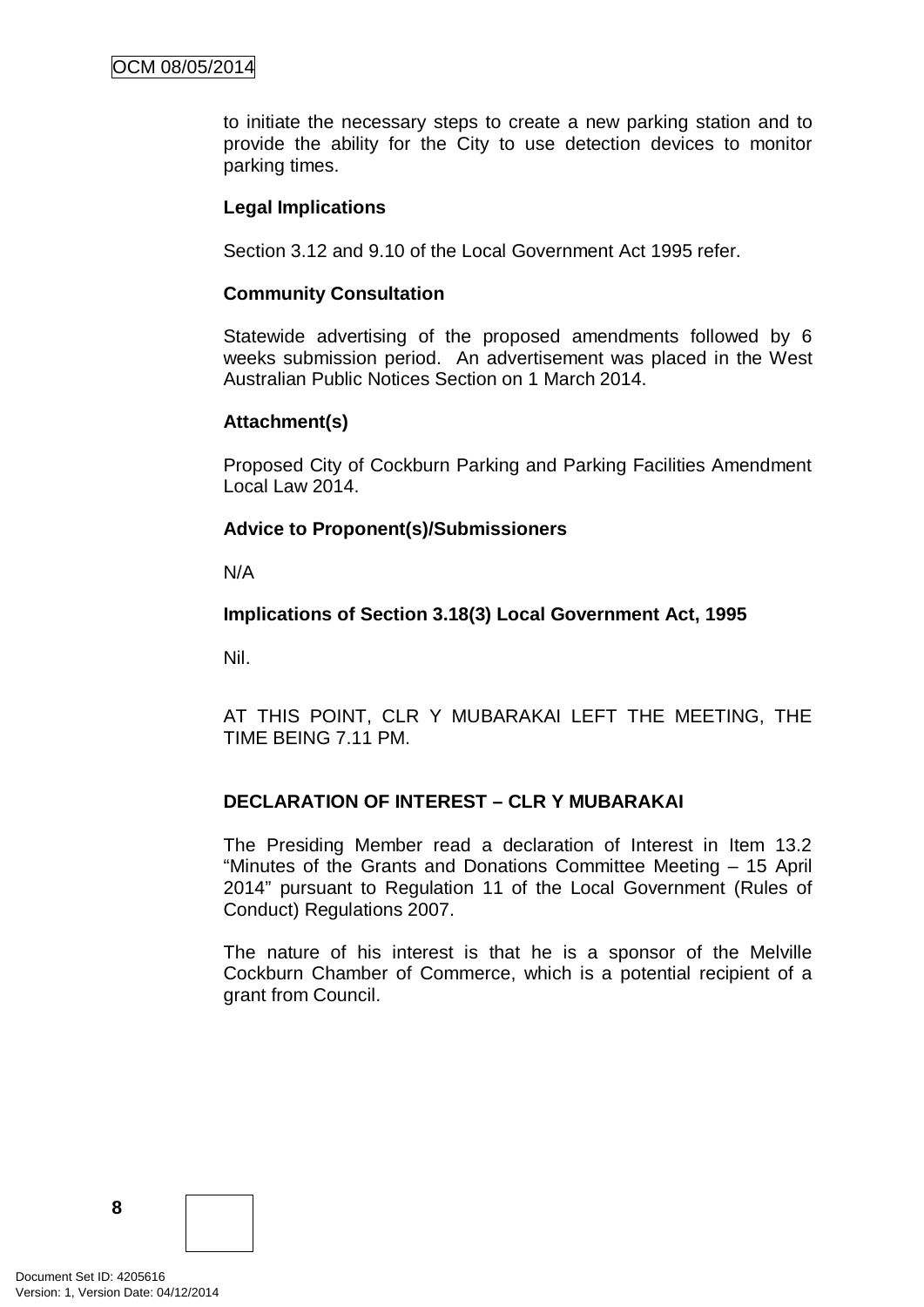## **13.2 (MINUTE NO 5297) (OCM 8/5/2014) - MINUTES OF THE GRANTS AND DONATIONS COMMITTEE MEETING - 15 APRIL 2014 (162/003) (R AVARD) (ATTACH)**

# **RECOMMENDATION**

That Council

- (1) receive the Minutes of the Grants and Donations Committee Meeting held on 15 April 2014 and adopt the recommendations contained therein; and
- (2) amend the 2013/14 Municipal Budget by increasing the Grants and Donations Operating Budget by up to \$42,445 and reduce the current Closing Municipal Funds by up to \$42,445, subject to:
	- 1. The Spearwood Dalmatinac Club agreeing to contribute \$27,445 for the installation of the solar panels, and
	- 2. The Melville Cockburn Chamber of Commerce not receiving the balance of its annual sponsorship (\$10,000) from the City of Melville.

# **TO BE CARRIED BY AN ABSOLUTE MAJORITY OF COUNCIL**

# **COUNCIL DECISION**

MOVED Clr L Smith SECONDED Clr S Pratt that Council

- (1) receive the Minutes of the Grants and Donations Committee Meeting held on 15 April 2014 and adopt the recommendations contained therein, subject to the following amendment:
	- 1. South Lake Ottey Family and Neighbourhood Centre Inc, donation amount increased from \$7,000 to \$10,000; and
- (2) amend the 2013/14 Municipal Budget by increasing the Grants and Donations Operating Budget by up to \$45,445 and reduce the current Closing Municipal Funds by up to \$45,445, subject to:
	- 1. The Spearwood Dalmatinac Club agreeing to contribute \$27,445 for the installation of the solar panels, and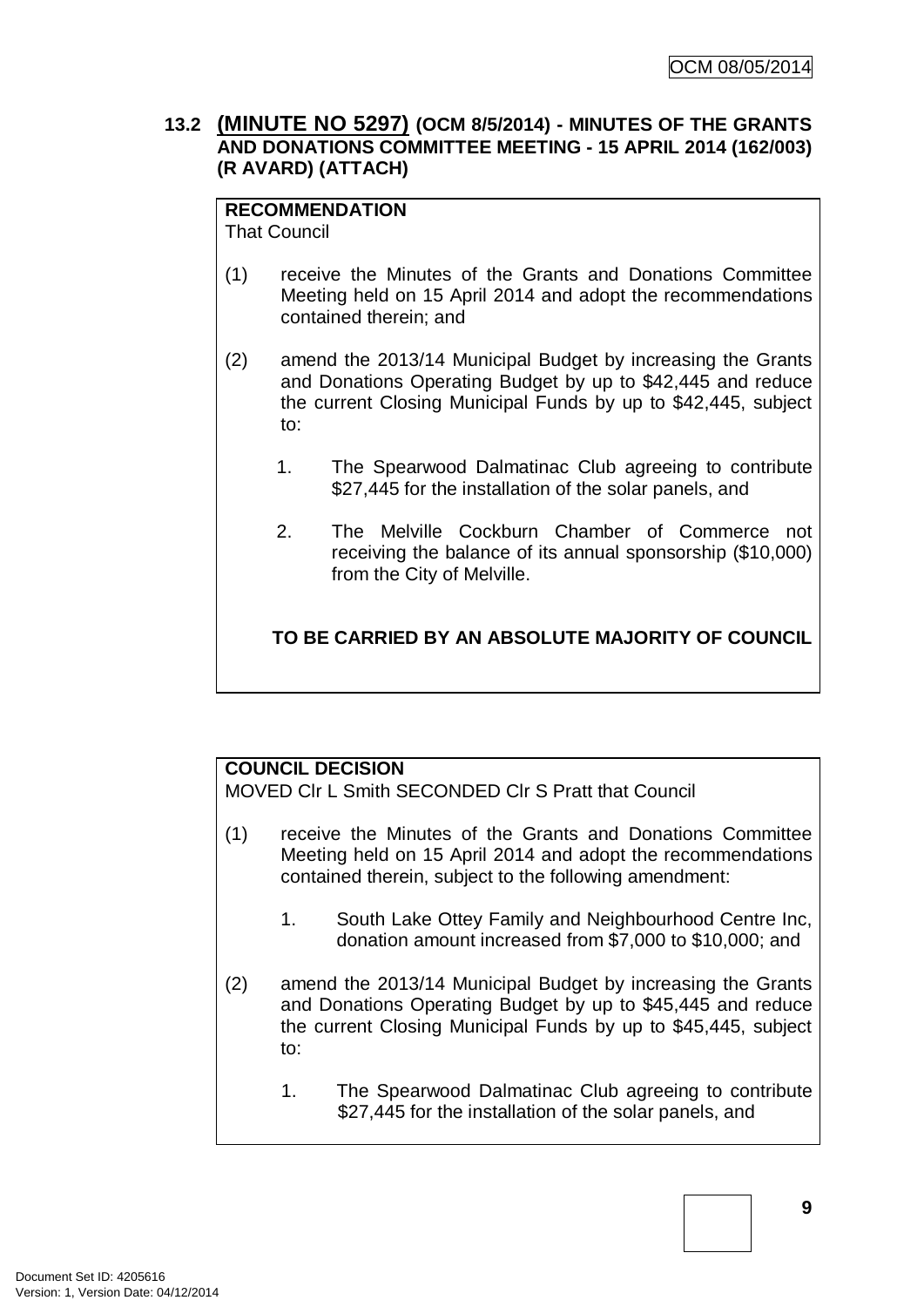2. The Melville Cockburn Chamber of Commerce not receiving the balance of its annual sponsorship (\$10,000) from the City of Melville.

## **CARRIED BY ABSOLUTE MAJORITY OF COUNCIL 9/0**

## **Reason for Decision**

The South Lake Ottey Centre provides many services to disadvantaged families in the South Lake and Council would like to acknowledge this by granting them the funding level requested in its application (\$10,000).

#### **Background**

The Council of the City of Cockburn established the Grants and Donations Committee to recommend on the level and nature of grants and donations provided to external organisations and individuals. The Committee is also empowered to recommend to Council on donations and sponsorships to specific groups and individuals.

#### **Submission**

To receive the Minutes of the Grants and Donations Committee and adopt the recommendations of the Committee.

#### **Report**

Council approved a budget for Grants and Donations for 2013/14 of \$1,013,164 to be distributed as grants, donations and sponsorship.

At its meeting of 16 July 2013, the Committee recommended a range of allocations which were duly adopted by Council on 8 August 2013.

Following the September 2013 round of grants, donations and sponsorship funding opportunities, the Committee, at its meeting of 15 October 2013, recommended a revised range of allocations which were duly adopted by Council on 14 November 2013.

The March 2014 round of grants, donations and sponsorship funding opportunities has now closed and the Committee, at its meeting of 15 April 2014, considered revised allocations for the grants and donations budget, as well as the following applications for donations and sponsorship.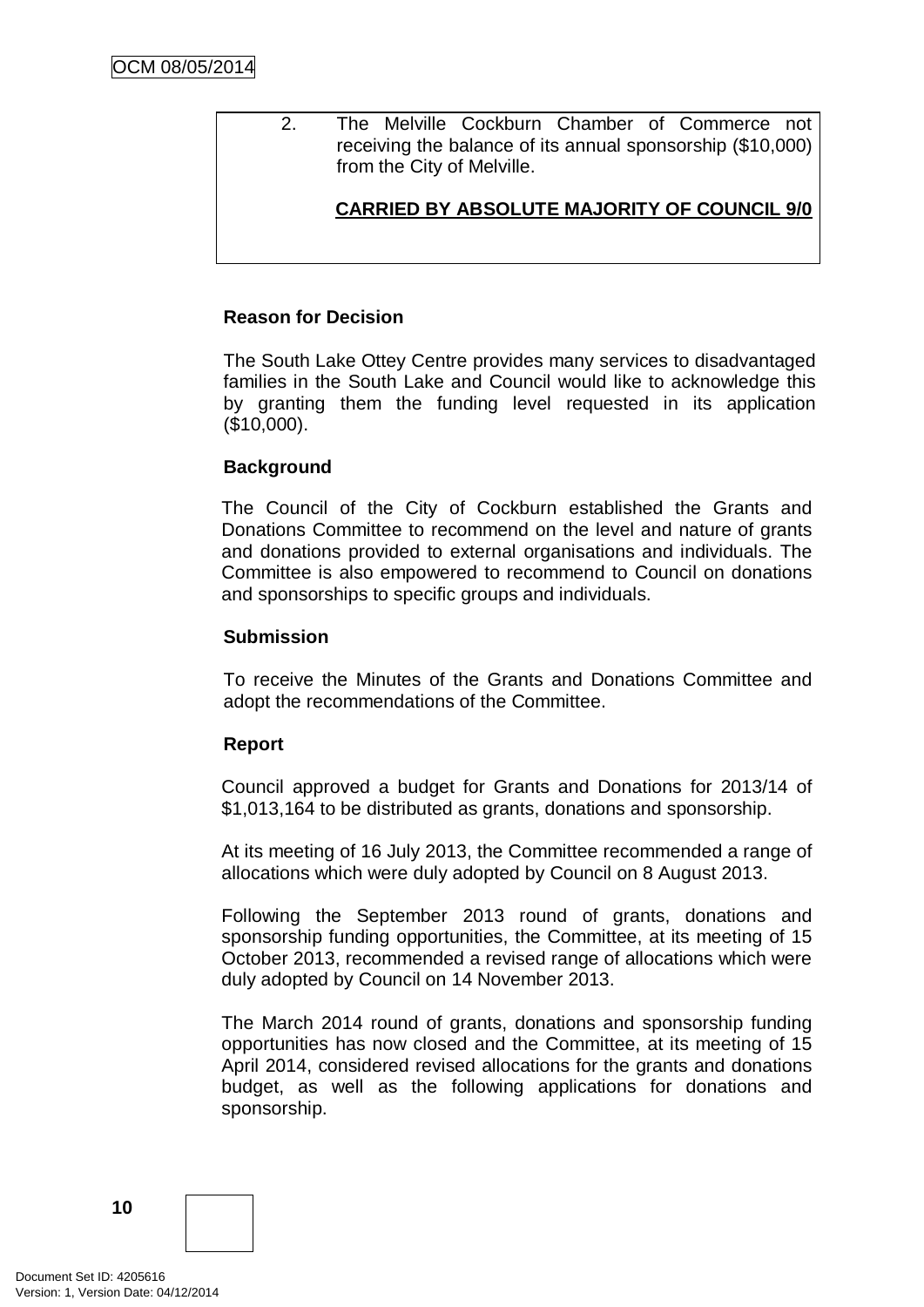A summary of the donations recommended to Council are as follows:

| Second Harvest Inc.                                   | \$12,000 |
|-------------------------------------------------------|----------|
| <b>Business Foundations Inc.</b>                      | \$10,000 |
| Friends of the Community Inc.                         | \$2,000  |
| Cockburn Volunteer Sea Search and Rescue              | \$8,500  |
| City of Cockburn Pipe Band                            | \$9,000  |
| <b>Hamilton Hill YouthCARE Council</b>                | \$9,000  |
| South Lake Ottey Family and Neighbourhood Centre Inc. | \$7,000  |
| <b>Port Community High School</b>                     | \$15,000 |
| Constable Care Child Safety Foundation Inc.           | \$12,000 |
| Volunteer Home Support Inc.                           | \$5,000  |

A summary of the sponsorships recommended by the Committee is as follows:

| Melville Cockburn Chamber of Commerce | \$30,000 |
|---------------------------------------|----------|
| <b>Phoenix Lacrosse Club</b>          | \$15,000 |
| Coogee Jetty to Jetty                 | \$10,000 |

## **Strategic Plan/Policy Implications**

#### **Community & Lifestyle**

- Community environments that are socially cohesive and embrace diversity.
- Communities that take pride and aspire to a greater sense of community.
- Promotion of active and healthy communities.

## **Leading & Listening**

• A responsive, accountable and sustainable organisation.

## **Budget/Financial Implications**

Council approved a budget for grants and donations for 2013/14 of \$1,013,164 to be distributed as grants, donations and sponsorship.

Following is a summary of the revised grants, donations and sponsorship allocations proposed by the Committee.

| <b>Committed/Contractual Donations</b> | \$462,595   |
|----------------------------------------|-------------|
| <b>Specific Grant Programs</b>         | \$357,414   |
| Donations                              | \$145,600   |
| Sponsorship                            | \$90,000    |
| Total                                  | \$1,055,609 |
| Deficit                                | \$42,445    |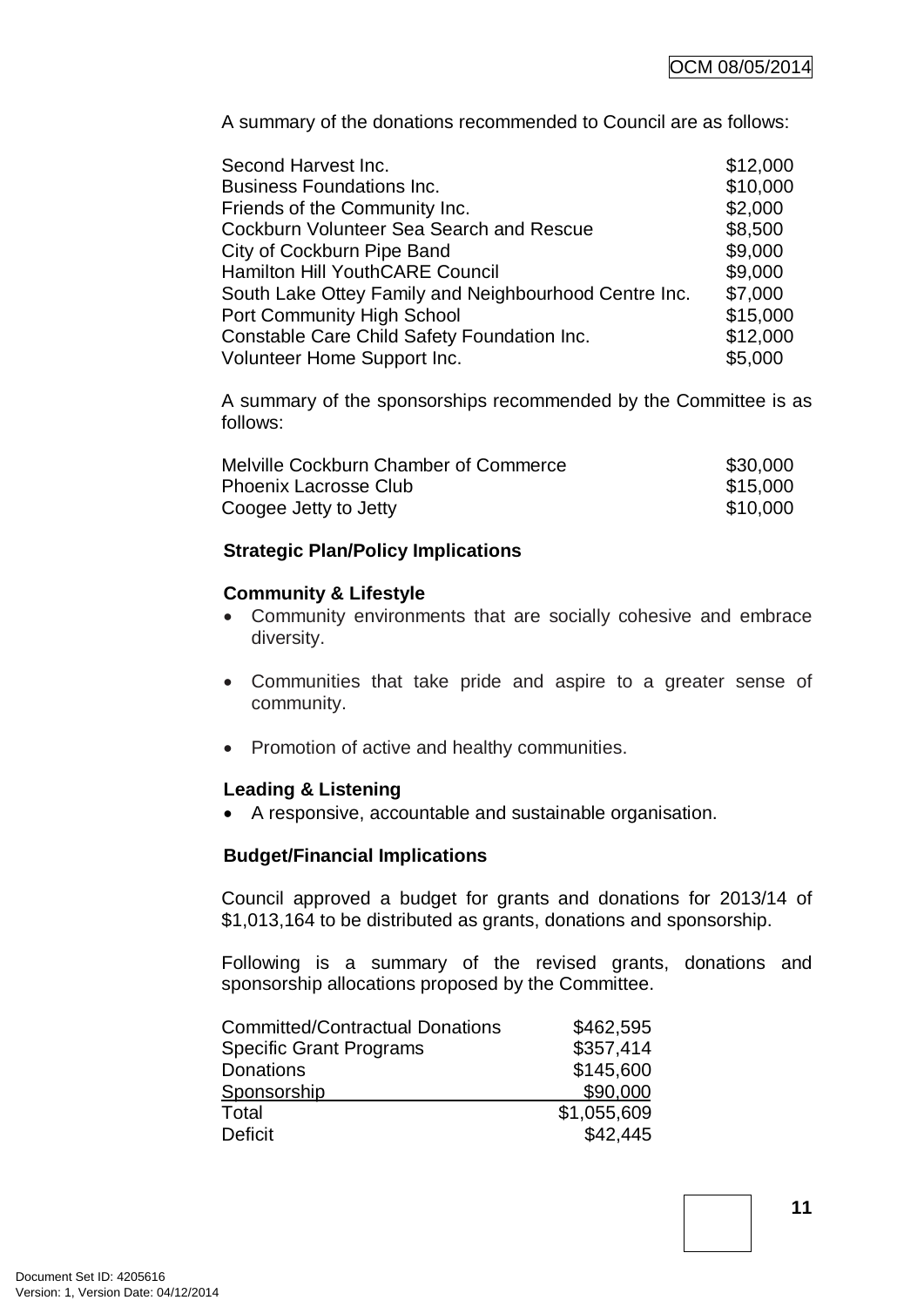The next Grants and Donations Committee Meeting will be held in July 2014 to recommend allocations for 2014/15.

The next round of grants, donations and sponsorship funding will be advertised in August/September 2014.

## **Legal Implications**

N/A

## **Community Consultation**

In the lead up to the March 2014 round, grants, donations and sponsorship funding opportunities were promoted through the local media and Council networks. The promotional campaign has comprised:

- Three advertisements running fortnightly in the Cockburn Gazette City Update on 18/02/14, 4/03/14 and 18/03/14.
- Four advertisements running fortnightly in the City of Cockburn Email Newsletter on 14/02/14, 28/02/14, 14/03/14 and 28/03/14.
- Advertisement in the February Edition of the Cockburn Soundings.
- All members of the Cockburn Community Development Group, Regional Parents Group and Regional Seniors Group have been encouraged to participate in the City's grants program.
- Additional advertising through Community Development Promotional Channels:
	- Community Development Calendar distributed to all NFP groups in Cockburn.
	- **EXECOCKBURY COMMUNITY Group ENews distributed monthly on** 5/02/14 and 7/03/14.
- Closing dates advertised in the 2014 City of Cockburn Calendar.
- Information available on the City of Cockburn website.
- Reminder email sent to regular applicants.

## **Attachment(s)**

- 1. Minutes of the Grants and Donations Committee Meeting on 15 April 2014.
- 2. Grants, Donations and Sponsorship Committee Recommended Allocations Budget 2013/14.

# **Advice to Proponent(s)/Submissioners**

Applicants have been advised that they will be notified of the outcome of their applications following the May 2014 Council Meeting.

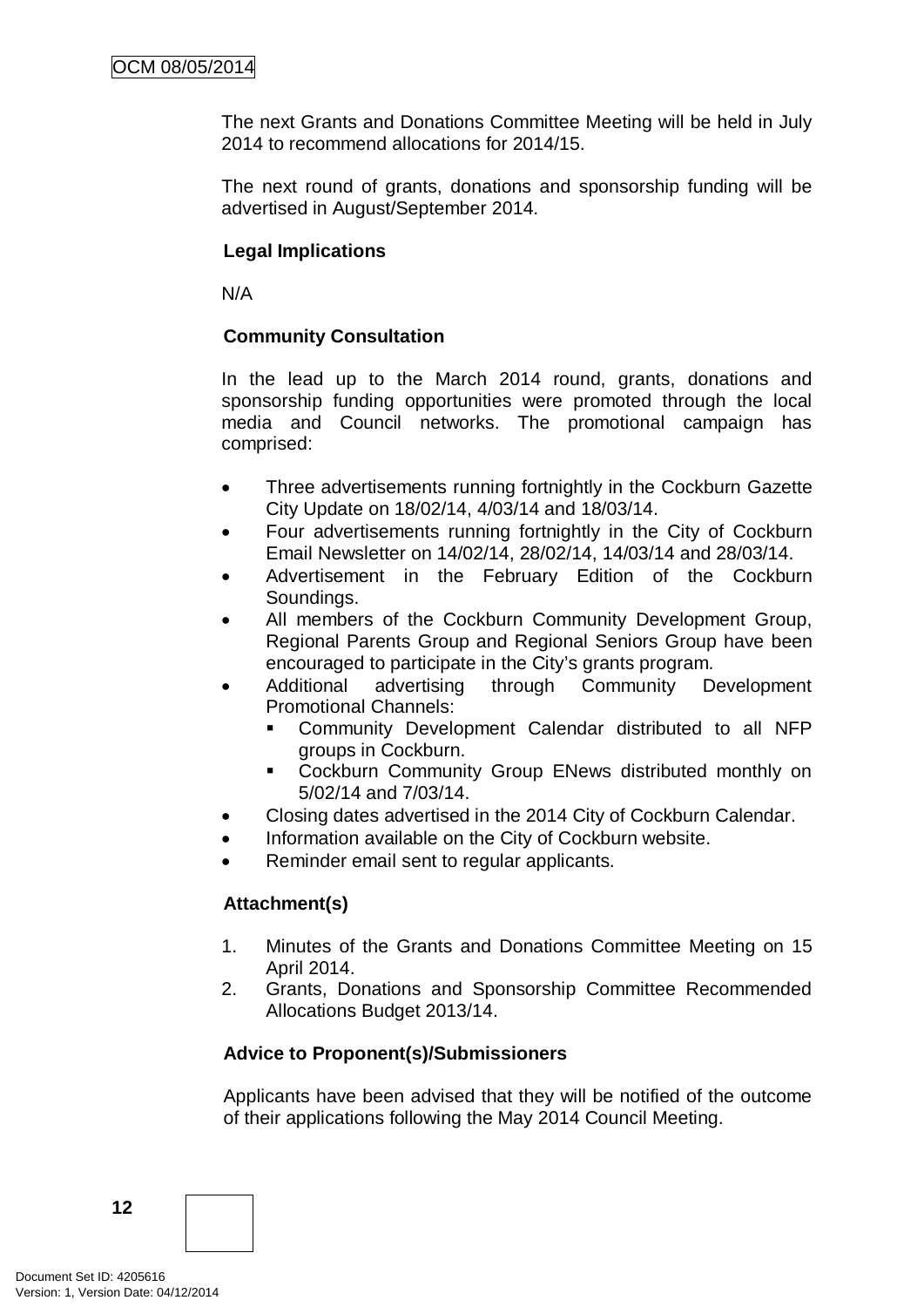## **Implications of Section 3.18(3) Local Government Act, 1995**

Nil.

AT THIS POINT, CLR Y MUBARAKAI RETURNED TO THE MEETING, THE TIME BEING 7.18 PM.

THE PRESIDING MEMBER ADVISED CLR Y MUBARAKAI OF THE DECISION OF COUNCIL THAT WAS MADE IN HIS ABSENCE.

## **14. PLANNING AND DEVELOPMENT DIVISION ISSUES**

**14.1 (MINUTE NO 5298) (OCM 8/5/2014) - REVIEW OF MURIEL COURT STRUCTURE PLAN - LOCATION: VARIOUS LANDHOLDINGS IN DEVELOPMENT AREA 19 - OWNER: VARIOUS - APPLICANT: CITY OF COCKBURN (110/007) (C HOSSEN) (ATTACH)**

# **RECOMMENDATION**

That Council :

- (1) acknowledge that the Muriel Court Structure Plan and Development Contribution Area 11 have provided, to date, a workable and legible statutory planning framework for Development Area 19;
- (2) noting (1) above, acknowledge that there are some matters that have been identified through research that should inform a modification to the approved Structure Plan in order to maintain the Structure Plan as a robust document guiding subdivision and development;
- (3) advertise the following proposed modifications to the Muriel Court Structure Plan:
	- 1. Modify the residential density coding in accordance with Attachment 1;
	- 2. Review and assess the broad road network requirements identified for the realigned Semple Court, Muriel Court and Kentucky Court; and
	- 3. Review the Restricted Use permissibility on land zoned Mixed Business in the Structure Plan area.
- (4) commence review of Local Planning Policy APD60 Muriel Court Design Guidelines to remove the maximum height limitations;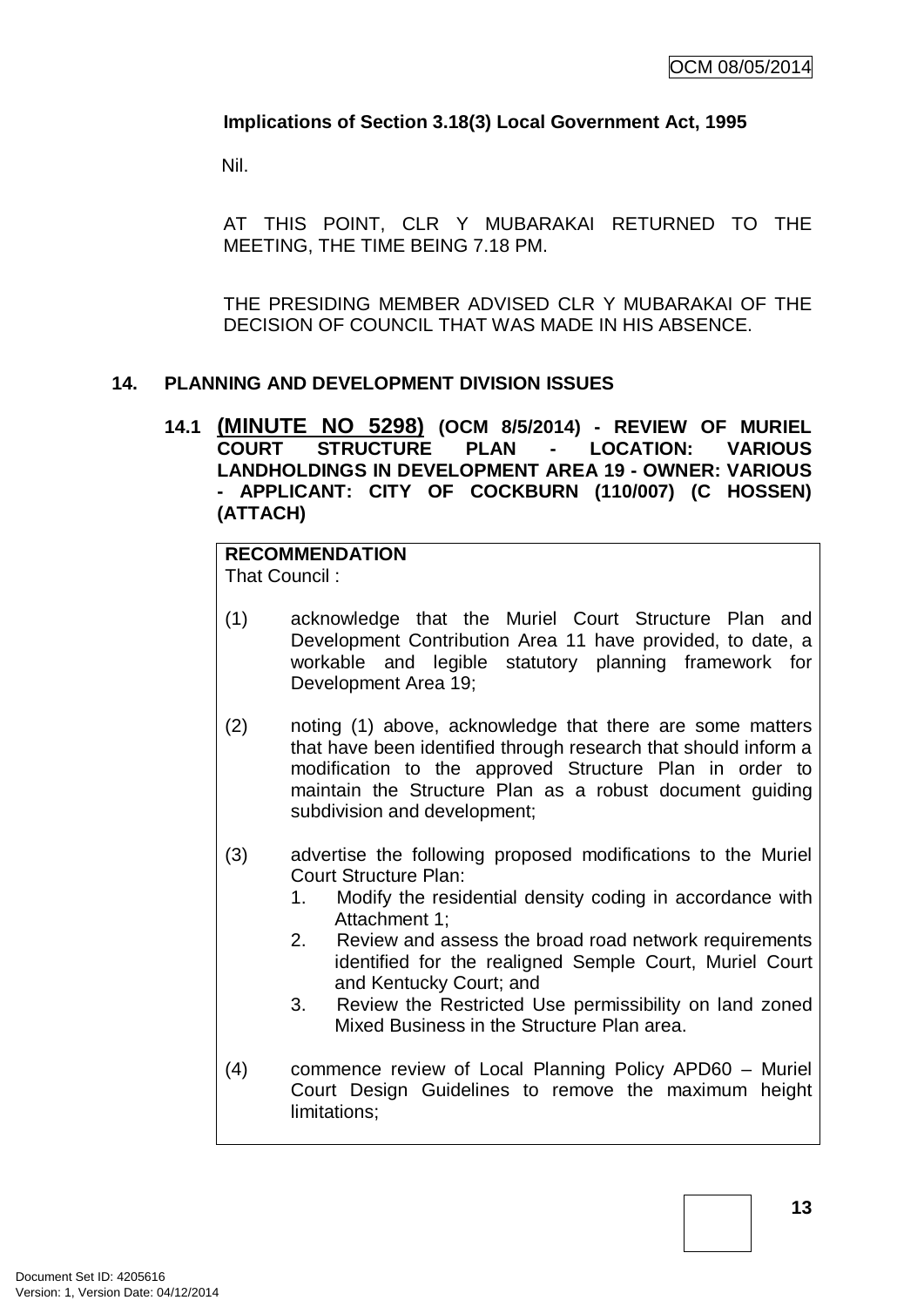- (5) investigate the appropriateness, in consultation with the Department of Water, of the City undertaking further technical work, using funds from Development Contribution Area 11, relating to Urban Water Management matters within the subject area; and
- (6) advise the landowners within the Structure Plan area of Council's decision accordingly and advertise the proposed modifications for 42 days.

## **COUNCIL DECISION**

MOVED Clr Y Mubarakai SECONDED Clr K Allen that the recommendation be adopted.

**CARRIED 10/0**

## **Background**

At the September 2013 OCM it was requested that staff undertake a review of the Muriel Court Structure Plan, noting concerns that has been raised by some landowners in respect of development in the precinct. This report addresses this request.

The Muriel Court Structure Plan area ('subject area'), also known as Development Area 19 ('DA19') has been earmarked for urban residential development since 1994. The subject area is located in the locality of Cockburn Central; bound by North Lake Road, Semple Court, Verna Court, the Kwinana Freeway and Kentucky Court. Being 79 ha in size and directly adjacent to the Cockburn Central Activity Centre, has placed the subject area in a unique position.

Detailed planning of the subject area was instigated by the City's Strategic Planning Department in late 2006 and culminated in the endorsement of the Structure Plan by the Western Australian Planning Commission ('WAPC') in February 2010. However to date, due to a number of factors, development has been slow to response to the future direction provided by the Structure Plan.

Initially, given the multiplicity of land ownership and the relatively small lot sizes, it was considered that the only practical way of progressing planning of the subject area and facilitating its development potential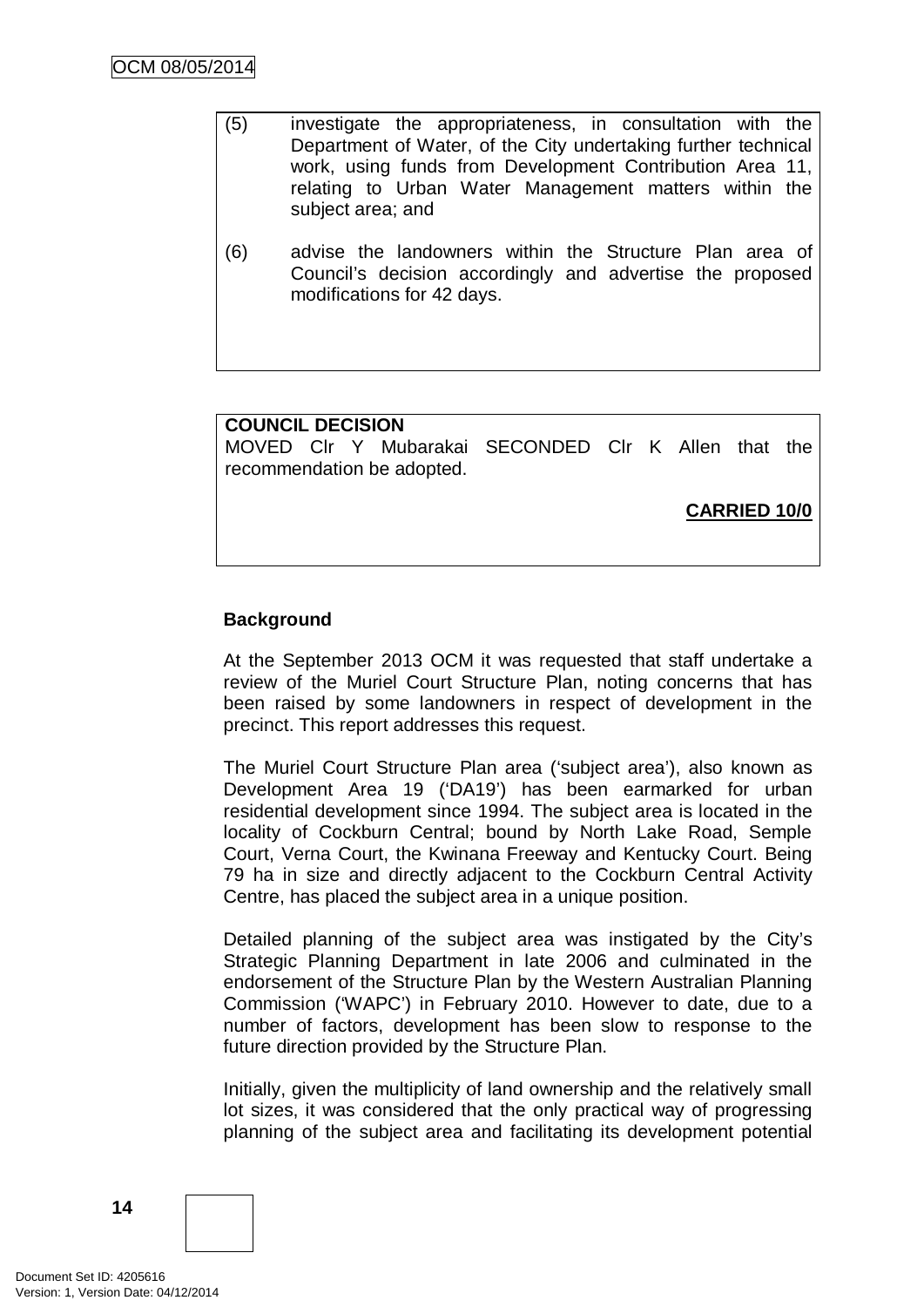was for the City to take a lead role. The Structure Plan, in conjunction with other statutory planning instruments, to this day provides a robust framework for the implementation of a dense, walkable mixed use community. It does however appear that some barriers to development remain, some of which are possible for addressing through a Structure Plan modification. Other barriers, particularly financial costs of servicing, are not issues which the Structure Plan or City are able or expected to address.

The purpose of this report is to investigate barriers, provide a detailed critique of the Structure Plan and determine which changes are within the scope of the Structure Plan to address via modification to the Structure Plan.

#### **Submission**

N/A

#### **Report**

#### Council History

The Muriel Court Structure Plan has been presented to Council multiple times over the past 8 years. The most relevant decisions are noted below.

13 November 2008 – Council adopted a Structure Plan and requested the WAPC lift the urban deferment over the subject area.

08 July 2010 – Council adopted a Local Planning Policy for the purposes of applying design guidelines to the Muriel Court Structure Plan and a modified Structure Plan.

08 September 2010 – WAPC endorsed the modification to the Structure Plan.

14 October 2011 and 30 December 2013 – Minor modification is undertaken to the Structure Plan. A copy of the current plan can be found at Attachment 3.

## Previous approvals

A number of subdivision and development approvals have been issued in the Muriel Court Development Area.

A number of the subdivision approvals are concentrated in a 16ha area in the south eastern corner. These include Lots 52-55 Tea Tree Close, Lot 75 North Lake Rd, Lots 64 and 100 Muriel Court and Lot 42 Semple Court. The majority of the approvals are to create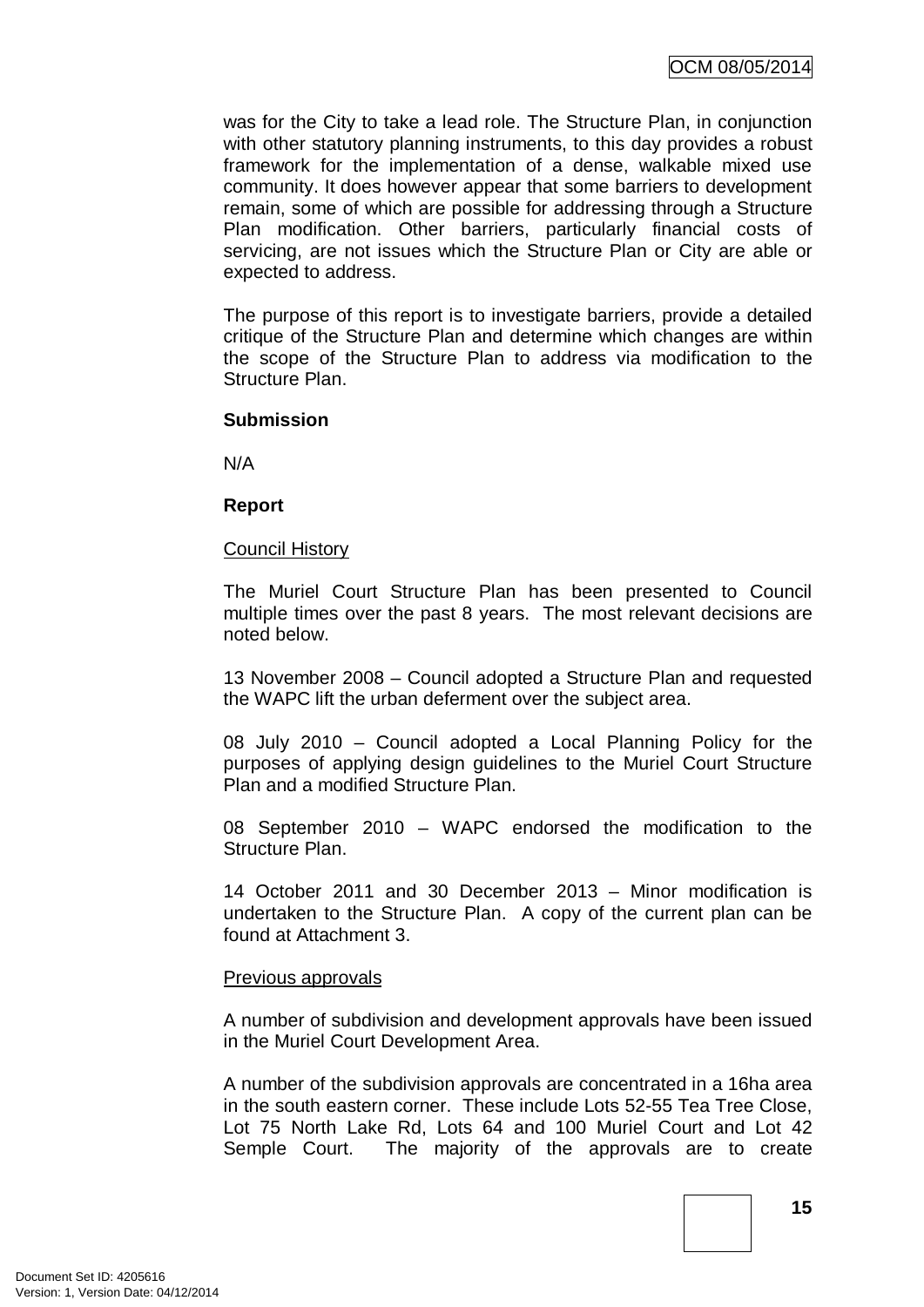development lot parcels. A total of 36 development parcels are conditionally approved, along with 3 public open space lots and several road reserves.

Development approvals for at least four sites have been granted. Once again, the majority of these are concentrated in the south eastern corner of the development area. Lot 53 Tea Tree Close has approval for 151 multiple dwellings. Lots 16 & 17 Kentucky Court has approval for 77 residential units and 5 commercial units.

#### Statutory Framework

The subject area is zoned 'Urban' under the Metropolitan Region Scheme ('MRS'), with the majority of surrounding land zoned 'Urban'. The adjacent land to the south is zoned 'Industrial' and the Kwinana Freeway Reserve is reserved as a 'Regional Road Reserve'. The Initial District Structure Plan formed the basis for the initial lifting of the 'urban deferral' of the subject area.

The majority of the subject area is zoned 'Development' under the City's Town Planning Scheme No. 3 ('Scheme'), within DA19. The land fronting North Lake Road is zoned 'Mixed Business' while being included within DA19. The majority of the subject area is also included within Development Contribution Area 11 ('DCA11') and the entirety of the subject area lies within Development Contribution Area 13 ('DCA 13').

## Muriel Court Structure Plan

The Muriel Court Structure Plan was initially prepared by officers of the City in conjunction with Koltasz Smith Planning Consultants. The City's leadership initially was seen as vital given the multiplicity of land ownership and the relatively small lot sizes. The involvement of the City was considered the only practical way of progressing planning of the subject area and facilitating its development potential.

The initial Structure Plan was prepared to be consistent with the WAPC's Liveable Neighbourhoods and Network City Strategic Planning Document (now superseded by Directions 2031). Providing a diverse and compact urban outcome that in turn supports alternative transport choices, and further supports the Cockburn Central Activity Centre and train station, were at the heart of the planning for the area. In total the Structure Plan is expected to yield between 2,170 and 2,894 dwellings. The key planning principles that went into the design of the subject area are outlined below.

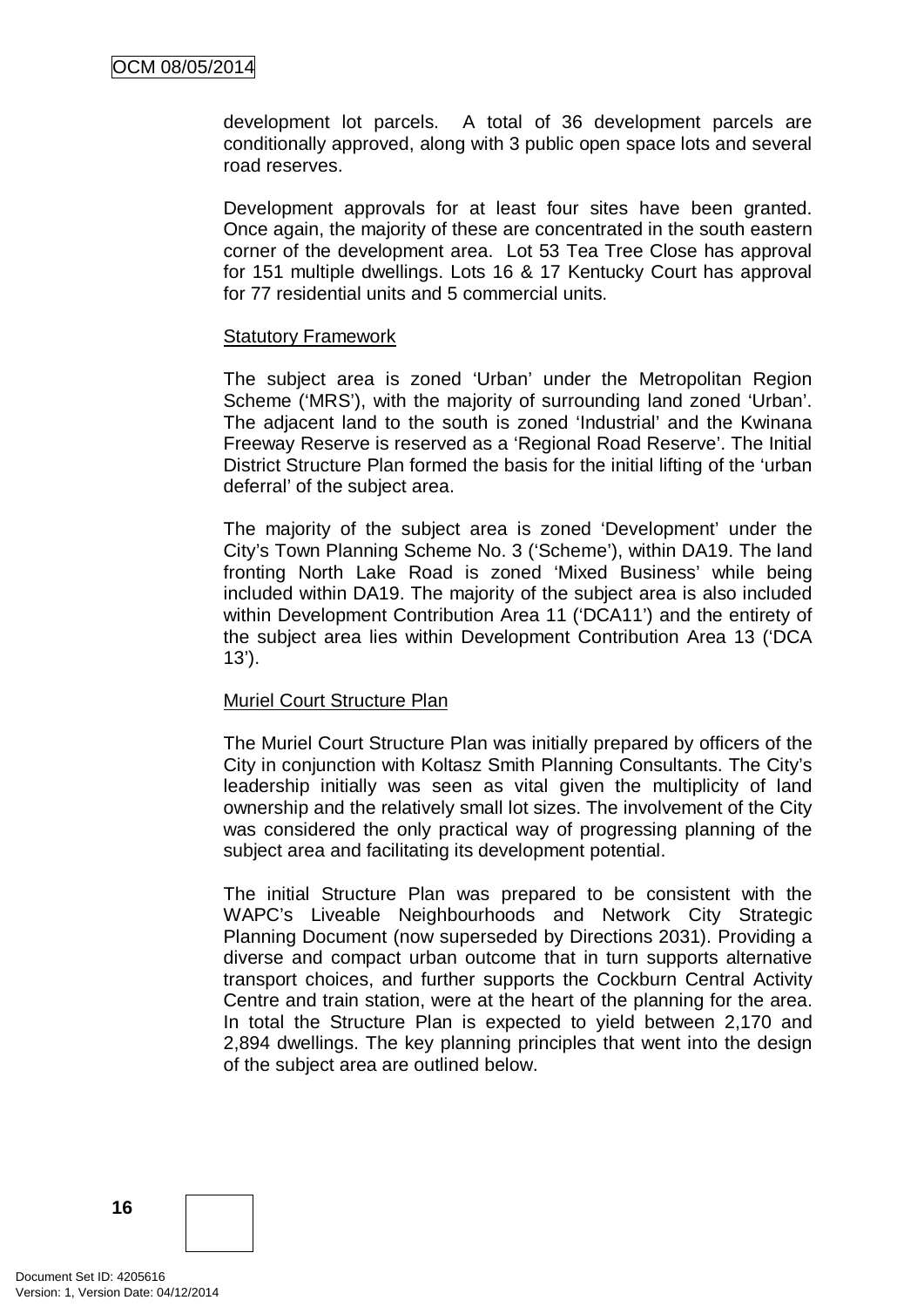# *Community Design*

- Maximise densities within the walkable catchment of the Cockburn Central Regional Centre.
- Providing medium densities beyond the walkable catchment and adjacent areas of high amenity (POS) and high frequency public transport routes (Semple/Muriel Court).
- Minimise the need for the land exchange between landowners whilst recognising the complexities associated with highly fragmented development cells.
- Provide a balanced range of densities to provide a diverse range of housing types.

## *Movement Network*

- Create a strong east-west movement network that reflects constraints (created by existing lot configurations) that maximises connectivity and efficiency of pedestrian movements and simplifies subdivision design.
- Minimise traffic conflict and promote high quality streetscapes along Muriel and Semple Court by promoting rear loaded lots.
- Provide a street and pedestrian network that enables direct, quick and safe pedestrian and cyclist access to and from the transit facility.
- Create a highly connected and permeable street network with emphasis on Muriel and Semple Courts being the primary 'spine' roads.
- Maximise equity between landowners by sharing where possible, the placement of access streets, laneways and public open spaces etc.

# *Lot Layout and Public Parkland*

- Within the constraints of the existing lot configuration, develop a robust network of streets and blocks which maximise efficient movement, the creation of regular shaped lots and maximises solar orientation for dwelling construction.
- Appropriate interfacing of residential lots with surrounding uses such as the Kwinana Freeway and the mixed business zone.
- Maximise the ability for land owners to develop independently given the fragmentation of ownership.
- Provide a range of densities to promote variety in lot product and ensure appropriate density targets are met.
- Placement of public open space to preserve and enhance existing environmental features (wetland and remnant vegetation).
- Provide a suitable balance between active and passive recreation.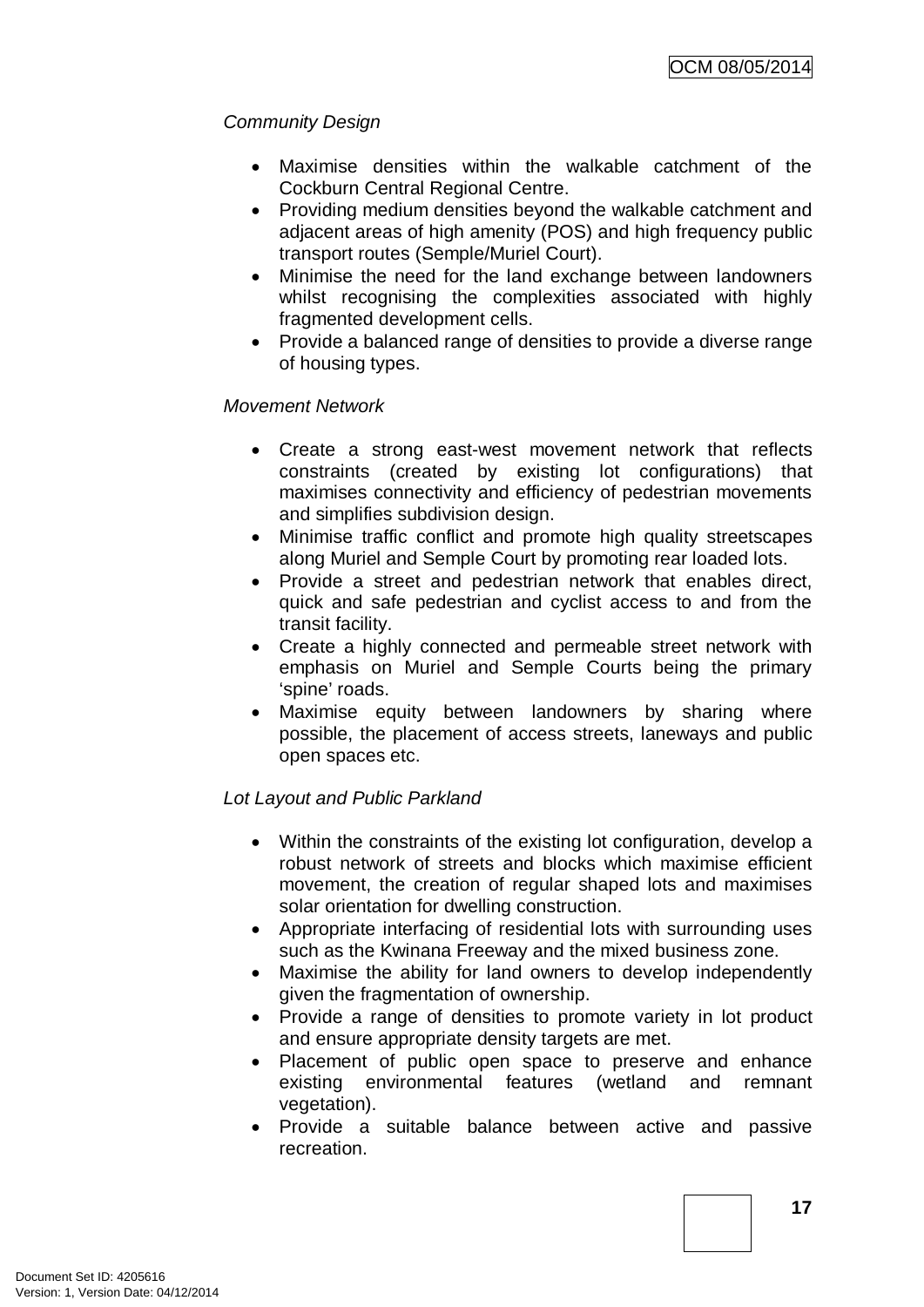## *Activity Centres, Employment and Schools*

- Provide office and residential uses within the walkable catchment of Cockburn Central activity centre/train station to support and strengthen the centre as an origin and destination.
- Provide a local centre to provide for the day to day needs of the residents.
- Provide good pedestrian, cycle and vehicular access to existing and possible future schools.

#### *Urban Water Management/Utilities*

- Promote water sensitive urban design and the integration of drainage infrastructure within POS where applicable in accordance with the DoW's requirements.
- Promote a network of streets which facilitate the delivery of essential services and utilities.

#### Development Area 19

DA19 within Schedule 11 of the Scheme provides for a statutory framework that has led to a Structure Plan that guides subdivision and development within the subject area. Created as part of Scheme Amendment 6 and further advanced by Scheme Amendment 62, it requires that any structure plan proposed on the subject area provide for residential and mixed business development where appropriate, establish the need for a set of design guidelines and ensure that proposals directly accessing North Lake Road have due regard to the North Lake Road Vehicle Access Policy.

All subdivision and development in the subject area is expected to achieve at least 75% of the nominated density. This provision was included in DA19 as part of Amendment 62 to the Scheme. This was seen as vital in achieving the intent and desires of the State Government in achieving the targets of their strategic planning documents.

## Development Contribution Area 11

Development Contribution Area 11 ('DCA 11') is situated over the majority of the subject area; it is bound by the northern edge of the Mixed Business zone fronting North Lake Road, Kentucky Court, the Kwinana Freeway, Berrigan Drive and Semple Court.

During the formulation of the Muriel Court Structure Plan it was identified that due to the multiplicity of lots in the subject area (being 96), and their small size, it would be impossible and impractical for each lot to satisfy all planning requirements on their own. Accordingly,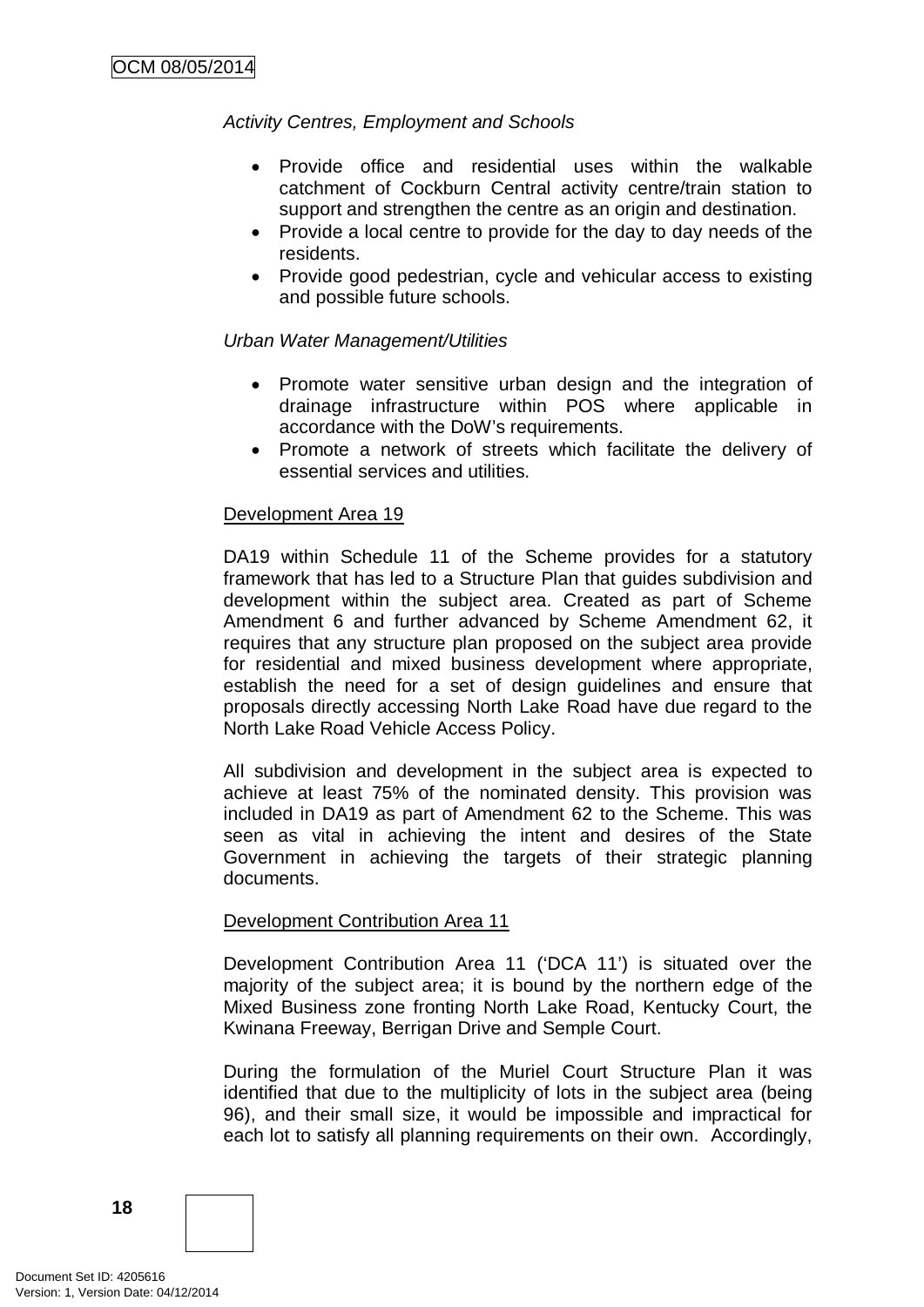it was determined that it was necessary for the City to prepare and administer a development contribution arrangement over the subject area to facilitate development.

Scheme Amendment No. 67, which was gazetted on 7 May 2010, formally introduced DCA 11 into the City's Scheme. DCA 11 requires contributions to the following items.

- Pro rata contribution to the second carriageway of North Lake Road between Kentucky Curt and Semple Court based on traffic generation.
- Widening/upgrading of Semple Court, including traffic management devices, traffic lights and the over and above costs of a realigned Semple Court including the cost of land acquisition.
- Upgrading and widening of the existing internal roads where this exceeds the normal subdivision requirements such as Muriel Court and Kentucky Court.
- Provision and enhancement/upgrade of Public Open Space.
- Internal and external drainage areas and works including gross pollutant traps and nutrient stripping.
- Preliminary professional studies including drainage, geotechnical, engineering, traffic and planning.
- The City's costs of administering the Development Contribution Scheme.
- Cost of acquiring and development of the areas of Public Open Space.

Due to the lack of development within DA19, the City is yet to receive any funds as part of this Development Contribution Scheme. These funds however will flow as development and/or subdivision is finalised.

All landowners within DCA11 shall make a contribution to land and infrastructure works required as part of the development of the Muriel Court Development Contribution Area. The majority of lots have their contribution calculated on the potential number of dwellings that can be constructed on each lot or lots and calculated in accordance with the following:

- R20 450 $m<sup>2</sup>$
- $R25 350m^2$
- R40 220 $m<sup>2</sup>$
- $R60 166m^2$
- R80 125 $m<sup>2</sup>$
- R160 62.5 $m<sup>2</sup>$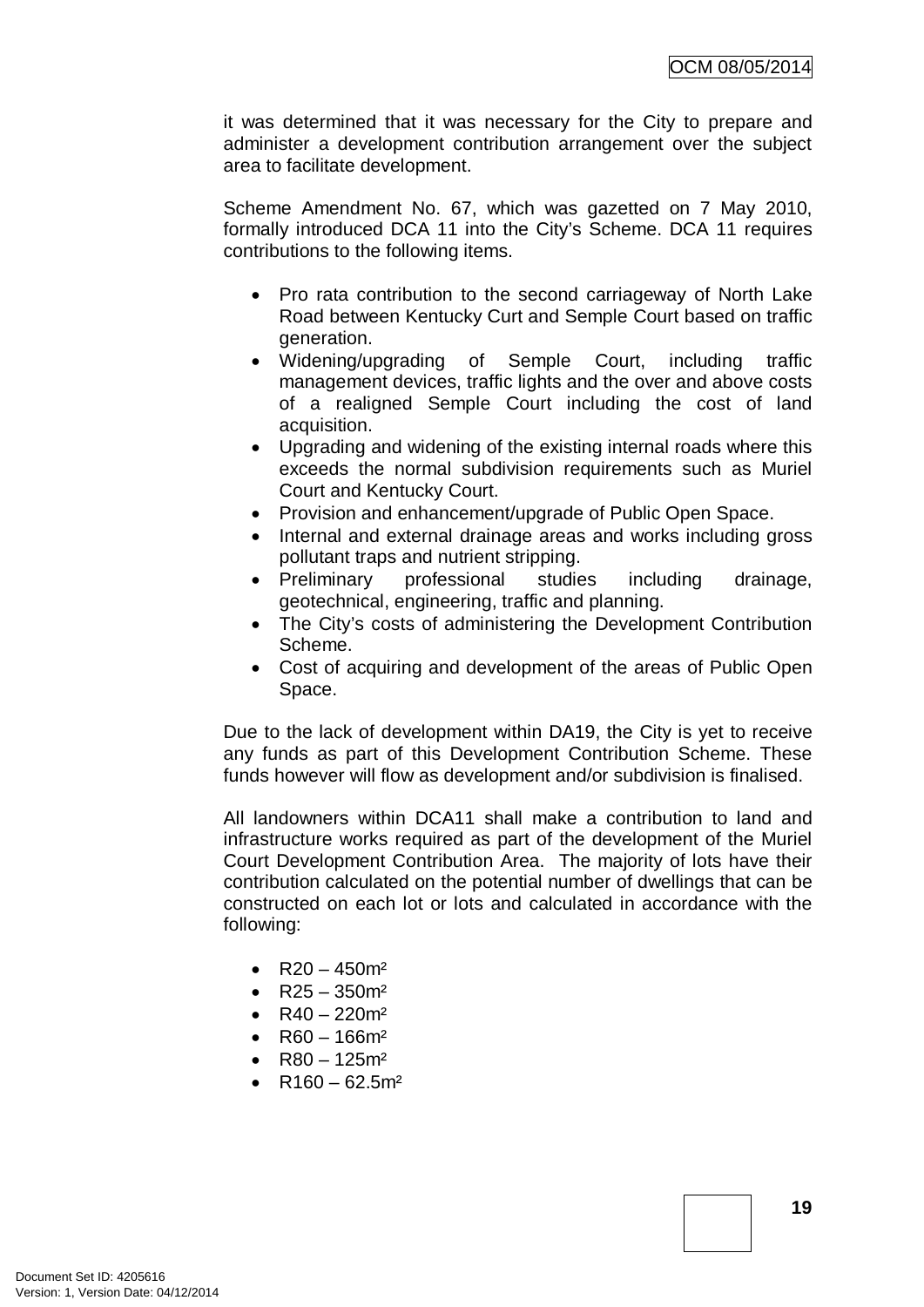No contribution is payable in respect to land and lots required for public open space, drainage, the widening and extension of Muriel Court and Kentucky Court and the widening and realignment of Semple Court.

Although the requirements of DCA11 are extensive, they are completely in line with the standard expectations of development in greenfield areas. Where issues of land ownership and the small lot sizes are not present it would be expected, through local and state planning frameworks, that developers would satisfy all planning<br>requirements on their own. DCA11 in this regard achieves a DCA11 in this regard achieves a framework strikes an appropriate balance between cost sharing of necessary infrastructure that will benefit subdividing and developing landowners across the precinct.

#### Local Planning Policy

A number of Local Planning Policies apply to the subject area. The two that have the greatest impact on the area are discussed below.

#### *Policy APD60 'Muriel Court Design Guidelines'*

In order to achieve high quality development based on good urban design principles, a set of design guidelines have been created; both the Structure Plan and the Scheme require design guidelines to be adopted for the precinct.

The design guidelines apply to all land use, subdivision and development within DA19 as per the adopted Structure Plan. The design guidelines are important to create an attractive and welldesigned urban environment, which readily allows the principles and intent of the adopted Structure Plan to be achieved. DA19 is a transit orientated development which aims to provide a range of dwelling types and maximise the number of people living and working near the Cockburn Central activity centre and train station.

Under the Guidelines the Structure Plan area is divided into six neighbourhoods, based broadly along residential zoning boundaries. Development proposals are assessed against the principles and objectives set out in the Design Guidelines for each neighbourhood as well as the general standards and specific standards for each zone. The Design Guidelines also provides a framework for subdivision and the design of roads within the subject area.

The Specific standards by zones are outlined in the table below.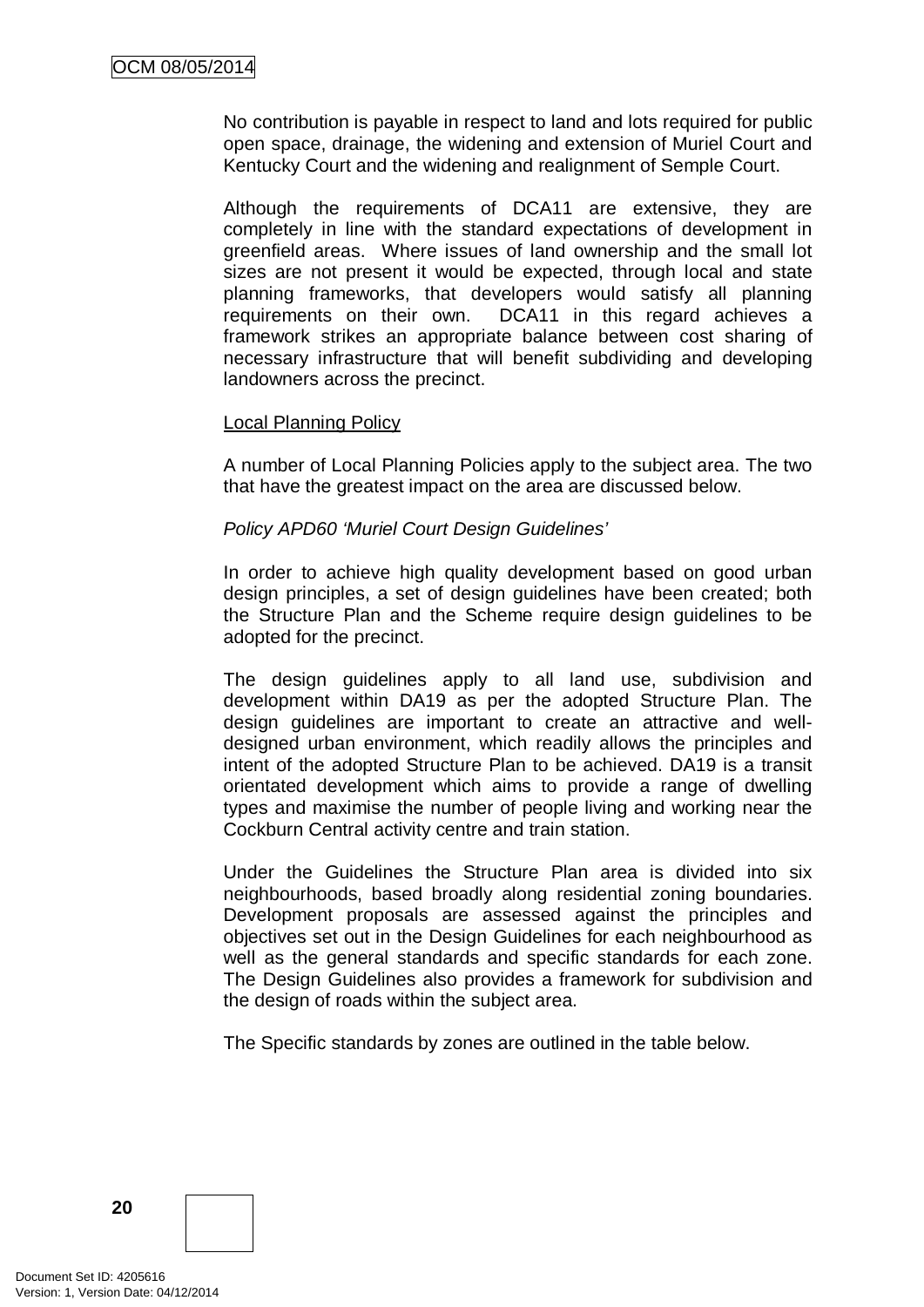|                             | Low Density                                   | <b>Medium Density</b> |                           | <b>High Density</b> |                                    |                         |
|-----------------------------|-----------------------------------------------|-----------------------|---------------------------|---------------------|------------------------------------|-------------------------|
|                             | $R20 + R25$                                   | <b>R40</b>            | <b>R60</b>                | <b>R80 Low Rise</b> | R160 Low Rise                      | Tower                   |
| <b>Build to line</b>        | $3 - 4.5m$                                    | $2 - 4m$              | $2-4m$                    | 4m                  | 4m                                 | Podium: 4m<br>Tower: 8m |
| Side setback                | R-Codes                                       | R-Codes               | 0 <sub>m</sub>            | $Nil$ <sup>++</sup> | Nil                                | Podium: 5m<br>Tower: 8m |
| Rear setback                | R-Codes                                       | R-Codes               | R-Codes                   | 4m                  | 4m                                 | Podium: 5m<br>Tower: 9m |
| <b>Minimum lot</b><br>w dth | 12 <sub>m</sub>                               | 6m                    | 6m                        | 24m                 | 24 <sup>th</sup>                   | 30 <sub>m</sub>         |
| Maximum lot<br><b>width</b> | 20 <sub>m</sub>                               | 10 <sub>m</sub>       | 8m                        | 30 <sub>m</sub>     | 30 <sub>m</sub>                    | 60 <sub>m</sub>         |
| Minimum height              |                                               | No minimum            | Two storeys"<br>5.4m wall |                     | 3 storeys and 9m 3 storeys and 10m | 18 <sub>m</sub>         |
| Maximum height              | Two storeys<br>6m wall<br>9 <sub>m</sub> roof | 9m wall<br>12m roof   | 12m wall<br>15m roof      | 5 storeys and 15m   | 18 <sub>m</sub>                    | 29 <sub>rn</sub>        |

\* In R60 coded areas only

\*\* Except where adjacent to a secondary street, where 2m applies

" For R160 coded areas only

## *Policy APD62 'Vehicle Access' (formerly: North Lake Road Access Policy)*

When land adjacent to major/arterial/distributor/important roads is developed for more intensive uses the resulting additional traffic generated by such uses can cause conflict, especially where preexisting traffic volumes are high. This can create dangerous and unattractive road environments. In these situations, a coordinated approach to vehicle access is required to ensure that development does not introduce any undesirable impacts on the safe and efficient movement for motorists, heavy vehicles operators, public transport users, pedestrians and cyclists.

The North Lake Road Vehicle Access Policy Plan provides the framework for the lots zoned Mixed Business in the Structure Plan to ensure a coordinated approach. The Vehicle Access Policy Plan provides guidance for the north side of North Lake Road between Semple Court and Kentucky Court; indicating crossover locations and arrangements and also mandating a reciprocal access easement along the entirety of the Policy Plan Area.

The North Lake Road Vehicle Access Policy Plan is currently under review, in conjunction with Main Roads, as part of a wider analysis of the road network around Cockburn Central with a view to supporting implementation of the North Lake Road overpass. The revised North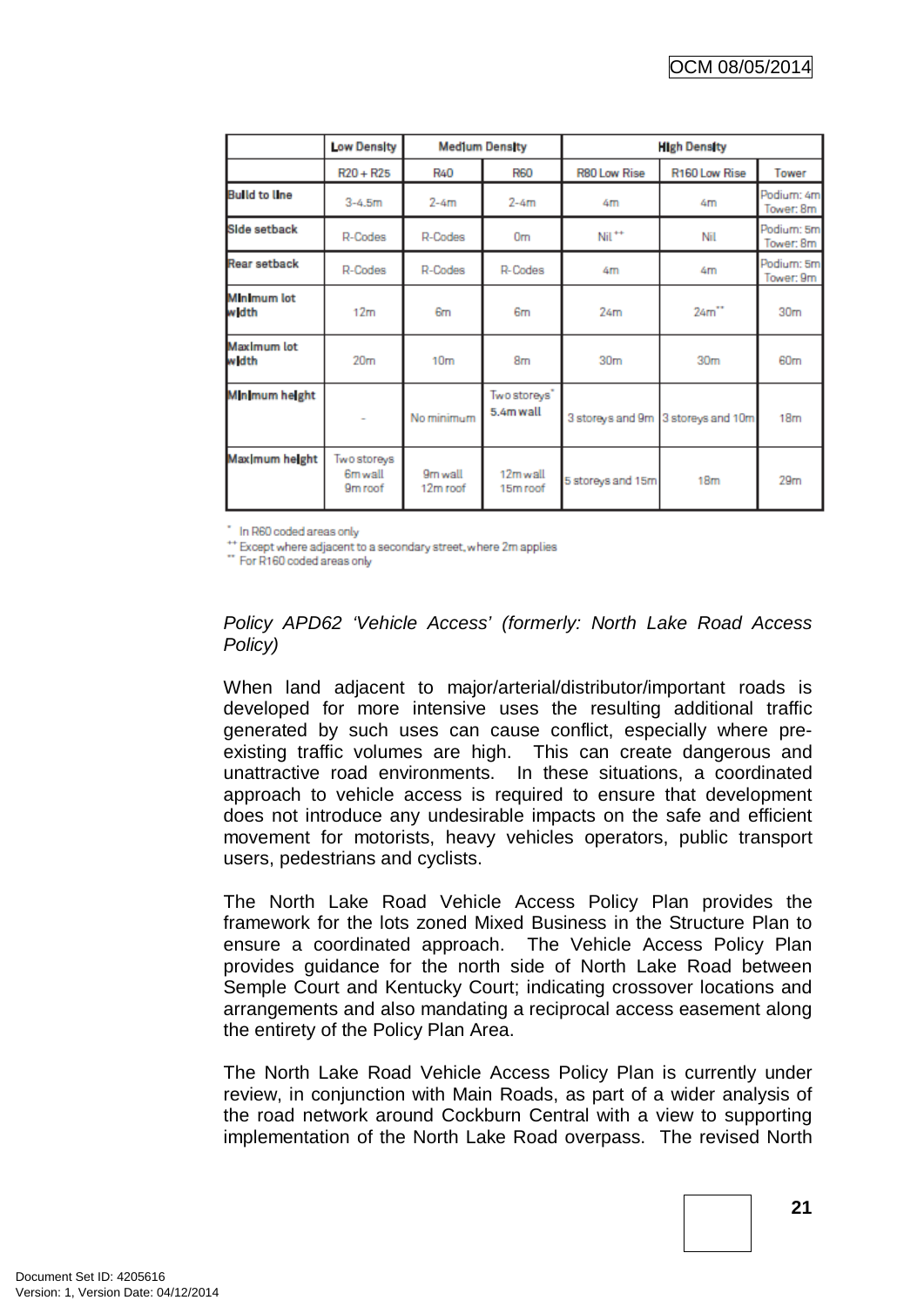Lake Road Access Strategy has been developed and presented to Council at its DAPPS meeting in November 2013. That revised Strategy has been endorsed for public advertising.

#### Water Management

The City in preparing the Muriel Court Structure Plan was cognisant of its requirement and obligations under the Department of Water's ('DoW') guiding document, Better Urban Water Management. The City, is ensuring compliance with water sensitive design and lessening the impact of urban development on the natural environment, prepared a District Water Management Strategy ('DWMS') for the subject area that accompanied the structure plan. The DWMS was prepared in accordance with the Arterial Drainage Scheme Review for the subject land. The DoW has approved the DWMS.

Traditionally a Local Structure Plan is accompanied by a Local Water Management Strategy ('LWMS'); a document that provides a finer grain of detail than a DWMS. To resolve this matter of non-compliance with DoW requirements Council determined at its meeting of 13 November 2008 to, *inter alia*:

*"investigate the opportunity to provide a local water management strategy for the entire DA 19 area using funds from proposed Development Contribution Area 11 as per Scheme Amendment No. 67"*

It was seen as a more logical and efficient outcome for the City to prepare one LWMS compared to landowners or groups of landowners producing separate strategies and the Council and DoW assessing the individual strategies.

A LWMS was prepared by ENV for the entire structure plan area. The LWMS informs and assists with the preparation of Urban Water Management Plans which will be required at the subdivision stage. The LWMS has been approved by the DoW.

## Identified Issues and Barriers

The following matters are items that the City deems to be issues that owe for reflection as part of this review of the Structure Plan.

## *Dwelling Yields*

The City through discussions with a number of affected landowners have communicated that the projected dwelling yields over some areas of the Structure Plan are an impediment to financially viable development. Such comments correspond to those given as part of the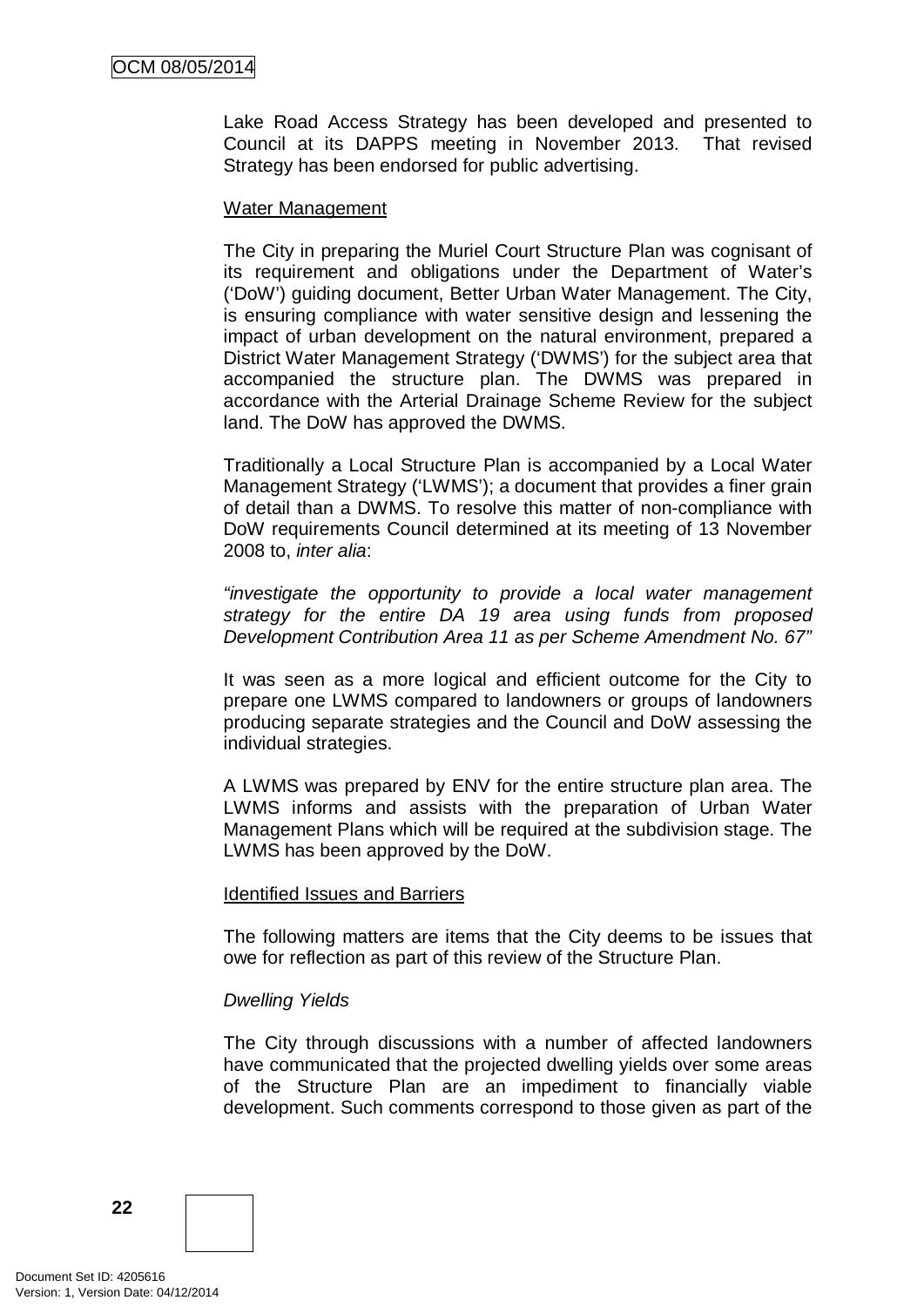formal advertising of the Structure Plan in 2007 where landowners requested increased densities over many areas of the structure plan.

This issue is broadly connected to areas with lower density residential areas such as R20, R25 and R40; however it is not exclusive to these areas.

#### *Cost of DCA11*

It has been noted to the City by some landowners that the perdwelling/lot contribution of DCA11 is 'high' and that it can act as a disincentive to development. The purpose and necessity of DCA 11 is noted above, and therefore is seen by the City as a sound and necessary mechanism to secure appropriate coordinated planning outcomes in an environment such as Muriel Court. The City is open to constructive approaches to lessen the impact of DCA11 while still pursuing proper and orderly planning outcomes.

#### *Need for development to be frontal*

Considering the multiplicity of landholdings in the subject area and other related development requirements it has been noted that lots, particularly within the centre of the subject area, suffer from inability to develop at this time. There is a need to connect to the basic public utilities; although these exist on the periphery of the site the majority of utilities do not currently permeate into the subject area.

This is quite normal as this land is not at the development (and servicing) front. It is often the case in developments containing a number of landowners, that development of some lots will be reliant on adjacent lots being developed first to bring both roads and services closer. The rate of development in these areas can elongate the 'wait' that some lots are subjected to.

It must be remembered of course, there would be some time lag created following the Global Financial Crisis (including the property price impact, slowing of development generally and the changing landscape for financing of major developments). The City acknowledges this issue; however the Muriel Court Structure Plan remains the appropriate mechanism to ensure logical and timely development.

## *Relocation of Services /Level of Fill*

The City is aware of the need for substantial fill levels being required over large portions of the subject area. This is to ensure that the drainage system formulated as part of the LWMS functions efficiently and effectively. The level of fill required can further complicate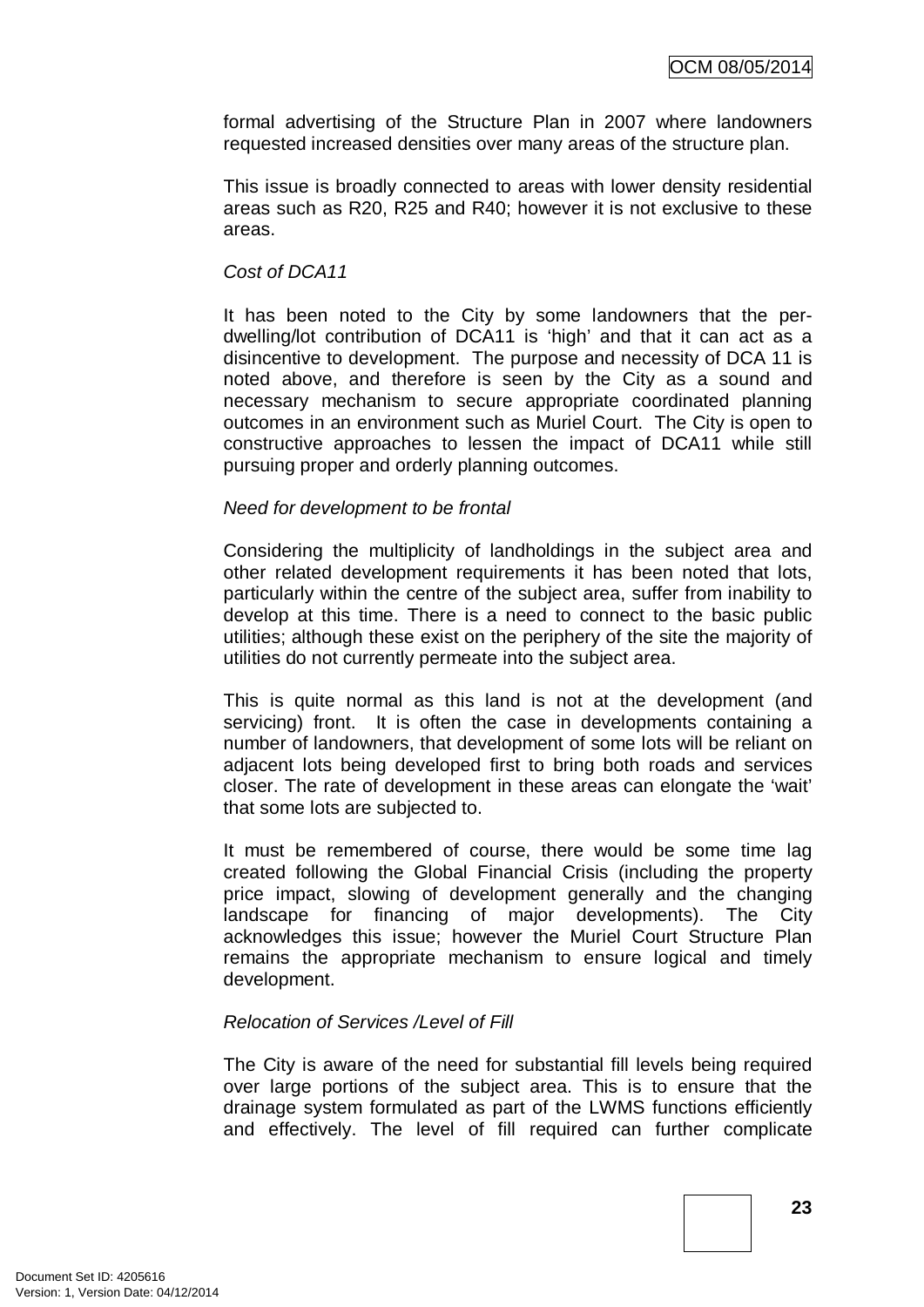development. Where services currently exist and extensive amounts of fill are required there can be a need to lift the existing services to ensure the maximum depth to the services remains as per the providers' standard.

#### *Design Guidelines - Restrictions*

As noted above, in order to achieve high quality development based on good urban design principles, a set of Design Guidelines has been adopted for the Muriel Court Structure Plan area.

In general the design guidelines provide a sound set of principles that assist in proper and orderly planning in line with the intent of the Structure Plan. However, discussions with the City's Statutory Planning Department, issues have raised a number of matters within them require attention.

Areas of particular concern relate to the areas of the Structure Plan with densities of R80 and R160. The City has recently received a number of proposals for mixed-use multi story developments in this portion of the structure plan. Under the Residential Design Codes development on land zoned R160 is allowed to develop to a maximum residential plot ratio of 2.0; that is 2m² of residential development for every 1m² of developable land.

However, two proposals for development approval have been submitted with a plot ratio of approximately 1.0. Both proposals are at or near the maximum allowed height limit of the R160 precinct under the guidelines. This would indicate that the height limit is limiting the development potential of this precinct. Interestingly height limits in the adjoining Cockburn Central West Structure Plan area are non-existent; being only limited by the federally enforceable Civil Aviation Authority height limitations for Jandakot Airport.

The City has similar concerns around building height limitations restricting development in R80 zoned land.

#### Proposed Modifications and Recommendations

As a consequence of the research and investigations undertaken, as outlined above, it is proposed that a number of modifications to the Muriel Court Structure Plan be initiated for public advertising.

The purpose of these modifications being to assist in facilitation of development in Muriel Court while ensuring that proper and orderly planning remains at the core of decisions. The modifications recognise that many of the issues and barriers raised above are not matters that the Council can directly influence through the planning system.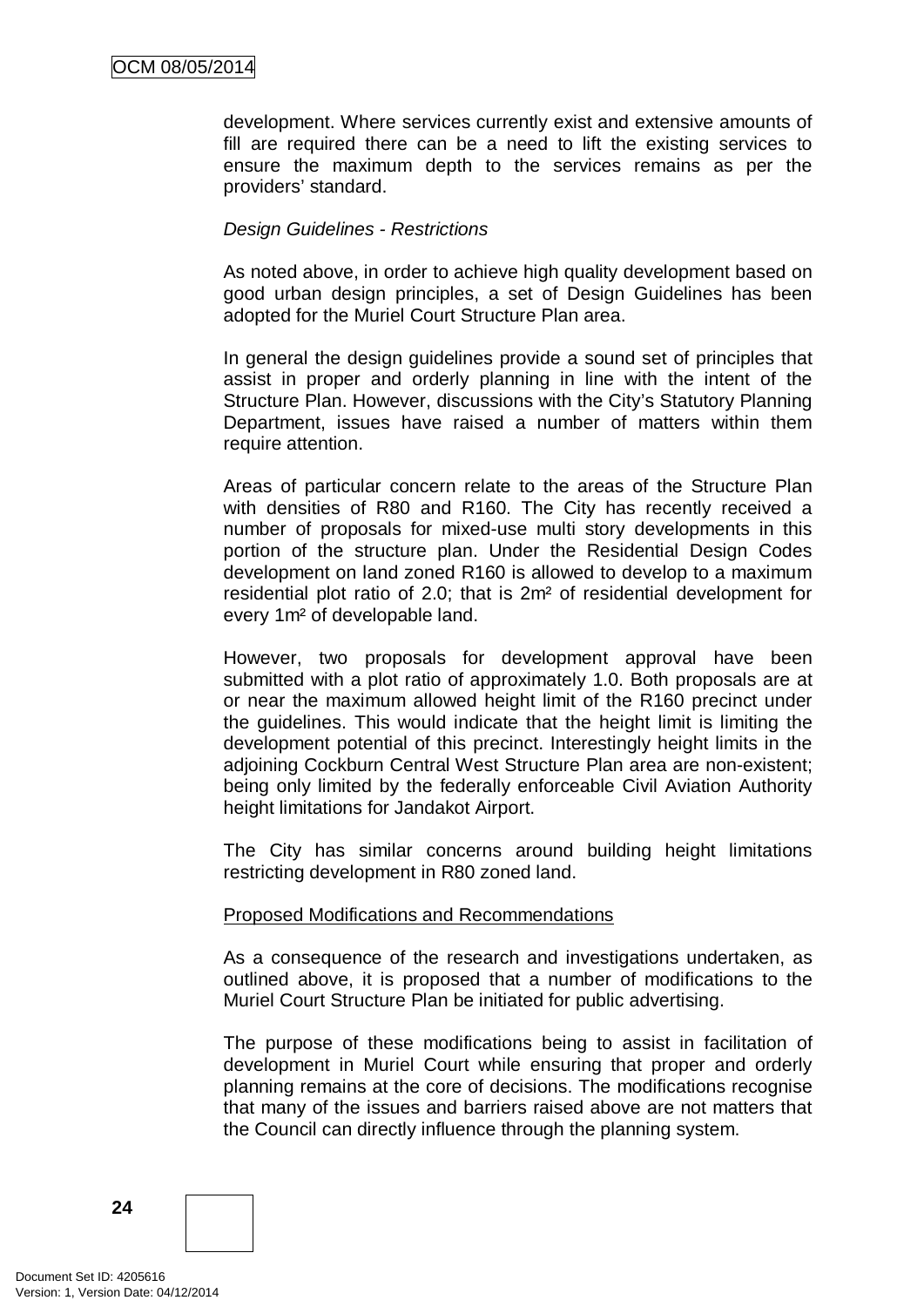However the changes are seen as providing a significant reduction in restriction and increase in development potential, it is believed that these changes can be used to further facilitate development while still achieving an outcome that is agreeable to the City and in keeping with the intent of Directions 2031.

#### *Structure Plan Map Changes*

As highlighted in the report above, the original Structure Plan allocated densities across the Structure Plan area using a number of 'rules' determined as part of an independent design review of the Structure Plan.

The suggested modifications put to Council as part of this report make changes (increases) to the currently endorsed residential densities. It is contended that these modifications do not go against the intent of the Structure Plan or the proper and orderly planning of the locality. They provide a more contemporary approach to the planning of the area, recognising recent advances in housing typologies and popularity of multiple dwellings. Most importantly the proposed changes have been established to find a balance between the identified issues outlined above and the needs for good urban outcomes in the subject area. This are discussed below.

#### *Removal of Lower Density Areas*

The endorsed Structure Plan provides for a significant portion of low density R20 and R25 zoned parcels of land. These are primarily located adjacent to the existing residential development on Semple Court, land abutting the Mixed Business Zone and also land along Verna Court.

The rationale behind the inclusion of lower density is understood to be in the context of appropriate interface with existing uses and providing a mix of housing types in the structure plan area. However, as noted above the inclusion of these areas and their low dwelling yields has been shown to make development marginal. Moreover, in the modern planning context the inclusion of so much low density in a vibrant mixed use environment is seen to be counterproductive to the proper and orderly planning of the locality.

The proposed modifications retain a portion of the R25 zoned land adjacent to the existing Semple Court as the rationale behind this original decisions remains sound. However the remainder of the low density residential zoning have been replaced with medium and higher density codes.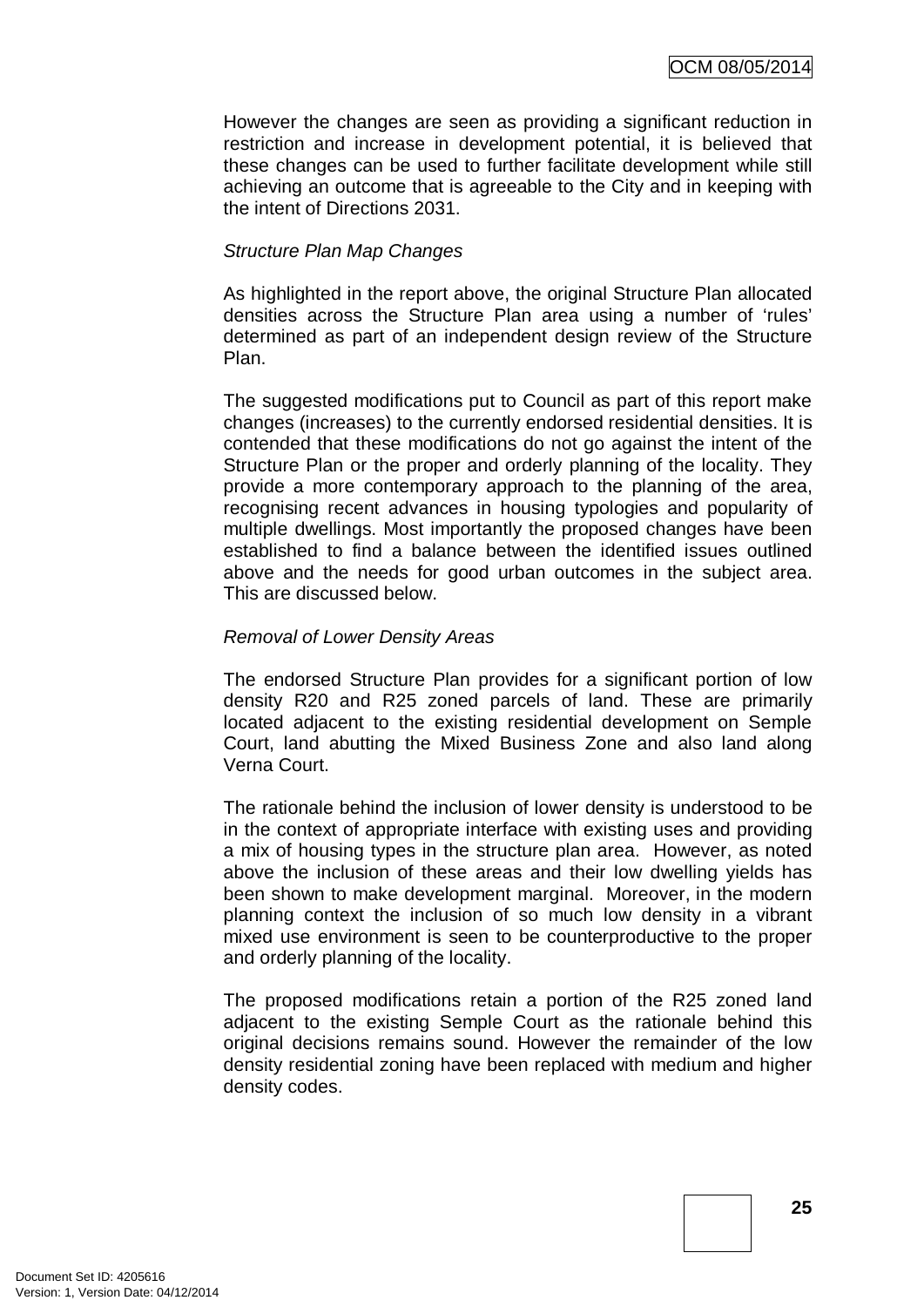#### *Expansion of Medium Density Areas*

Medium density (R40 and R60) coded areas currently form a significant portion of the Structure Plan area. These can predominantly be found adjacent to areas of higher amenity, such as POS, and in proximity to the future bus routes through the area.

The proposed modifications retain a significant portion of the existing medium density zoned land while recommending that the majority of the low density land be coded to a medium density.

#### *Expansion of R80 and R160 across Mixed Use Zone*

High density (R80 and R160) coded areas are currently located within the 800m walking catchment of Cockburn Central Train Station and along Muriel Court to take advantage of future bus routes through the area. The rationale being to provide higher densities to support the Cockburn Central Activity Centre in accordance with transit oriented development principles.

The proposed modifications retain the entity of the high density zoned land while recommending the expansions of land to be zoned R80. Land adjacent to the Mixed Business Zone and land abutting the Freeway are proposed to be recoded to R80. Higher Densities will allow for a more appropriate interface, with the increased bulk assisting in reducing the impact of these two land uses on the wider area.

Moreover, it is also proposed to extend the R160 residential zoning along North Lake Road north to extend as far as development on the adjacent Cockburn Central West Structure Plan area. This will allow for appropriate framing of the road and ensure that arrival in the Town Centre is clear with a delineated entrance secured by higher intensity of development.

#### *Ramifications of Density Changes*

As noted above, a number of landowners and prospective developers have noted difficulty in establishing feasibility for developments as a result of lower coded areas. Moreover, the lower dwelling yields also have meant that ability to lessen the DCA11 contribution is limited due to more restrictive development options cause by lower densities.

The proposed density changes outlined in Attachment 1and 2 would see the prospective dwelling yields increase from 2,894 to 3,464. This dwelling increase would see the DCA11 per dwelling contribution reduce by 16.5% or \$1,542.43 per dwelling. Reducing the DCA11 cost is seen as a primary goal of any review of the Muriel Court Structure Plan.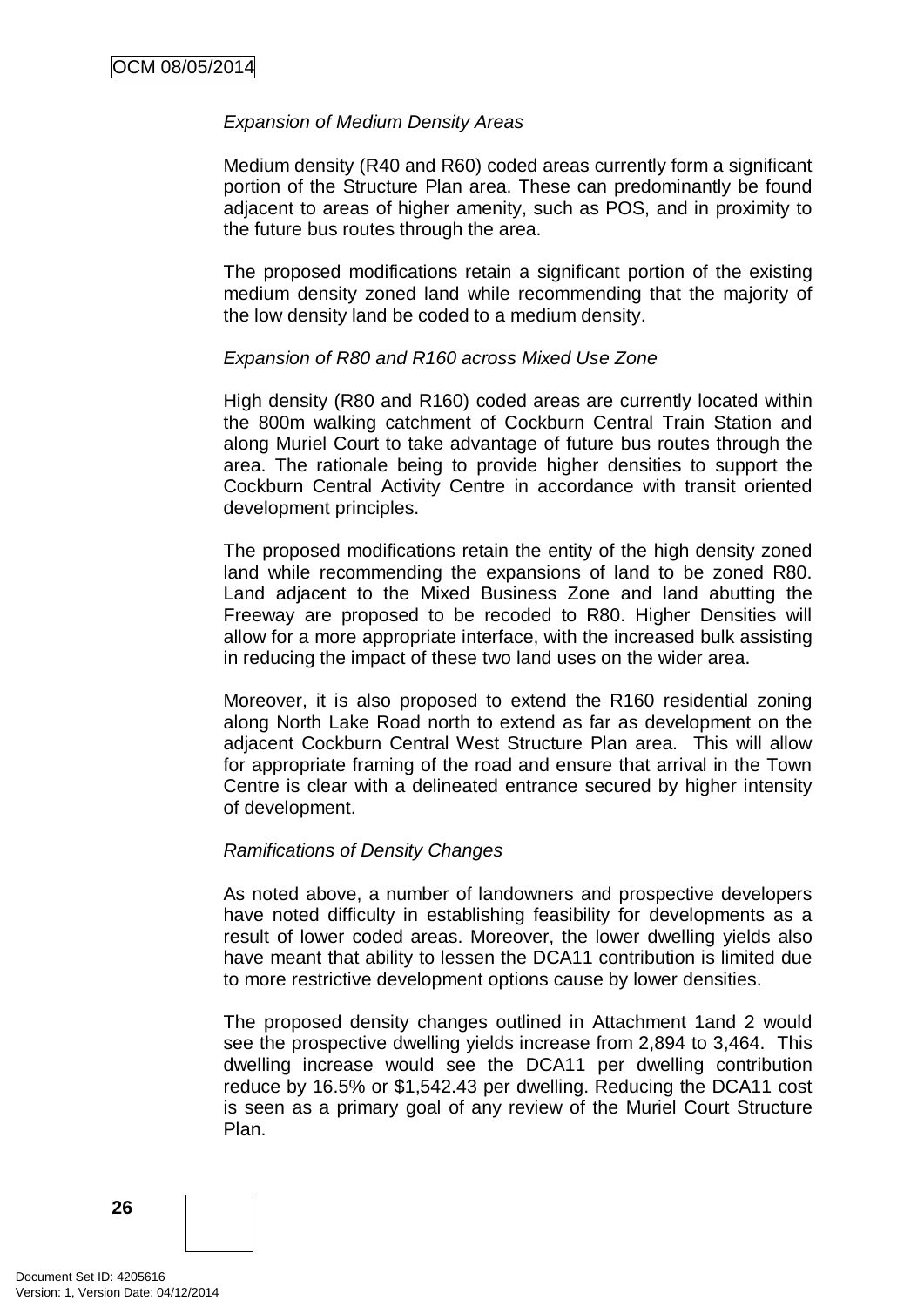#### *Mixed Use – Restricted Use Permissibility*

The land directly fronting the northern side of North Lake Road is zoned Mixed Business under the Scheme. The land is also included in DA19 allowing the Structure Plan to influence development and subdivision over that land. The Structure Plan divides the Mixed Use zone into two distinct areas; being those allowing residential development and those restricting it.

The boundary of the two areas is broadly at the edge of the 800m walking catchment of the train station. With land within being provided with a R160 density code and land outside being restricted to commercial development only. Land within the residential portion further restricts the commercial uses to: office, restaurant, consulting room, lunch bar, civic use and bank. These uses being seen as complementary to the residential use and adding to the functionality of the town centre.

The Council recommendation proposes to reassess the allowable uses along the entirety of the Mixed Use zone, with particular focus on the inclusion of other land uses that would complement the residential portion and further add to the commercial viability of the development parcels.

#### *Assessment of road network requirements*

A significant portion of the funds collected as part of DCA11 is earmarked for the purchase of the widened portions of Kentucky Court, Muriel Court and the realignment and widening of Semple Court. On current estimates the road upgrades account for \$7,242,740 or approximately 25% of the total cost of DCA11.

Ultimately the road network must be safe, permeable, legible and meet the contemporary standards for an urban precinct such as Muriel Court. Whilst it is acknowledged that these costs are substantial, the proposed land use changes are similarly significant. With the proposed changes to density recommended, it will be necessary to review the future road network requirements to ensure that it meet the needs of this future community.

## *Review of Design Guidelines*

As noted above there are a number of matters that lie within the Muriel Court Design Guidelines that have the possibility to be limiting and restricting efficient development. This is particularly concerning in the higher density areas. In particular, consideration should be given to removing the height limit as this is effectively moderated by the plot ratio standard.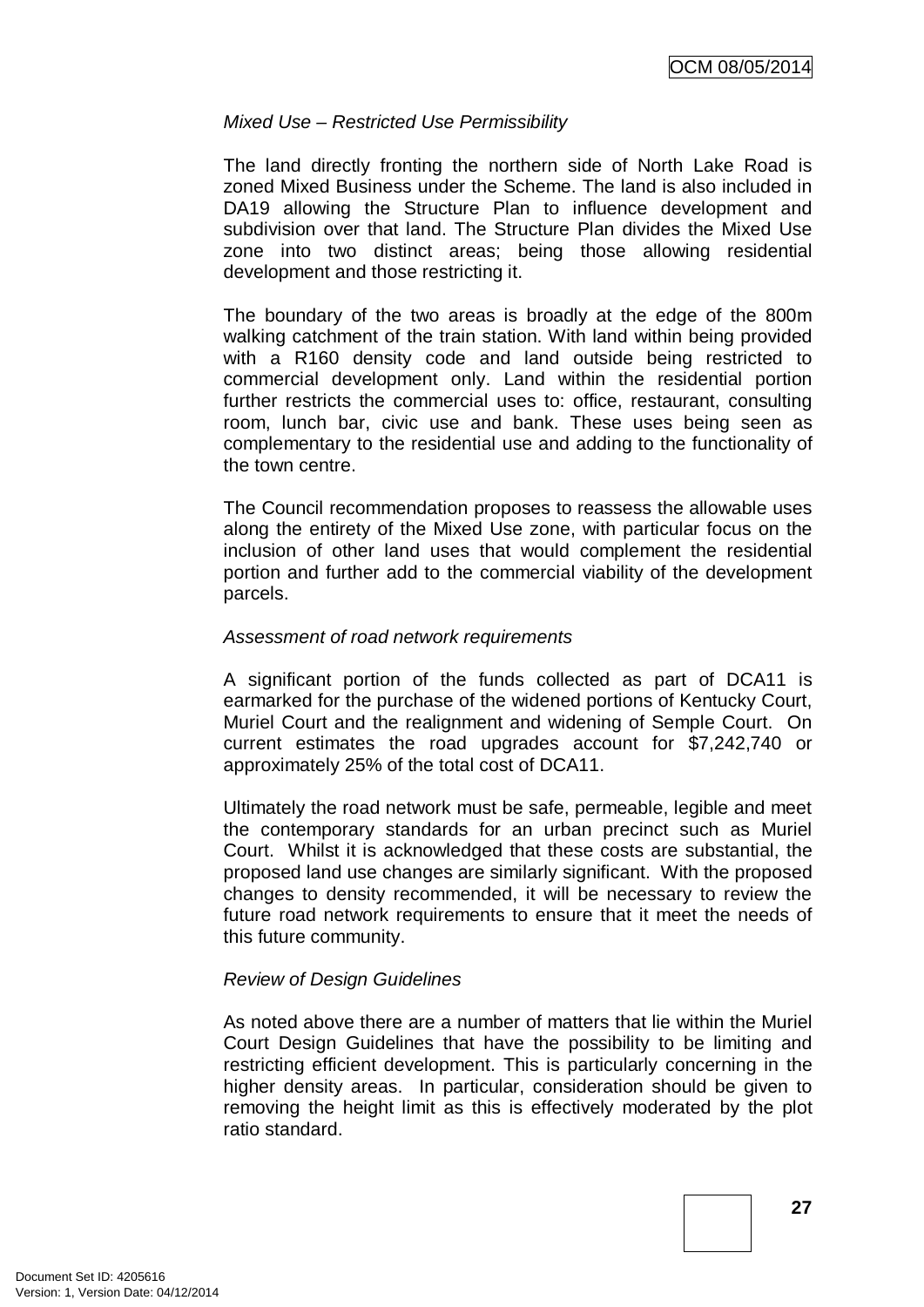## *Further Urban Water Management Technical Work*

All proposals for subdivision or development require the preparation of an Urban Water Management Plan ('UWMP'). The City has previously provided technical water management advice to landowners in the subject area via the DWMS/LWMS under DCA11.

There may be some value in undertaking additional water management planning with a view to reducing the amounts of fill required. More detailed drainage designs, focusing on the individual catchment storage requirements and portion to be stored in the POS areas (especially if the catchment boundaries are revised), preferred locations, shape and sizing of bio-retention area for water quality treatment (or alternatives) and any changes to 1:100 flow paths and flood heights.

It is proposed that the City initiate discussions with the DoW, the approval authority, regarding the City undertaking technical works in the area. This work would go to limiting the need for all landowners/developers undertaking separate UWMP's. The undertaking of the work by the City would be reliant on acceptance of the approach by the DoW.

Although initially adding to the cost of DCA11, the possibility of reducing upfront infrastructure charges and fill requirements for landowners is seen as a vital element in facilitating development.

#### **Conclusion**

In conclusion, it is important for the City to make clear that the Muriel Court Structure Plan has to date provided a robust and progressive approach to a fragmented and highly constrained development parcel. However review is necessary to ensure that the Structure Plan and supporting policy framework provide a contemporary planning framework that provides for the facilitation of development in line with proper and orderly planning.

It is recommended that the Council initiate an amendment to the Muriel Court Structure Plan, provide a review of the Muriel Court Design Guidelines and also seek advice from the DoW on the appropriateness of the City undertaking further technical studies into water management in the locality.

It is through this review that the City hopes to facilitate the creation of a dense, vibrant and walkable urban environment that further adds to the Cockburn Central activity centre and assists the wider metropolitan area in achieving the goals set out in Directions 2031.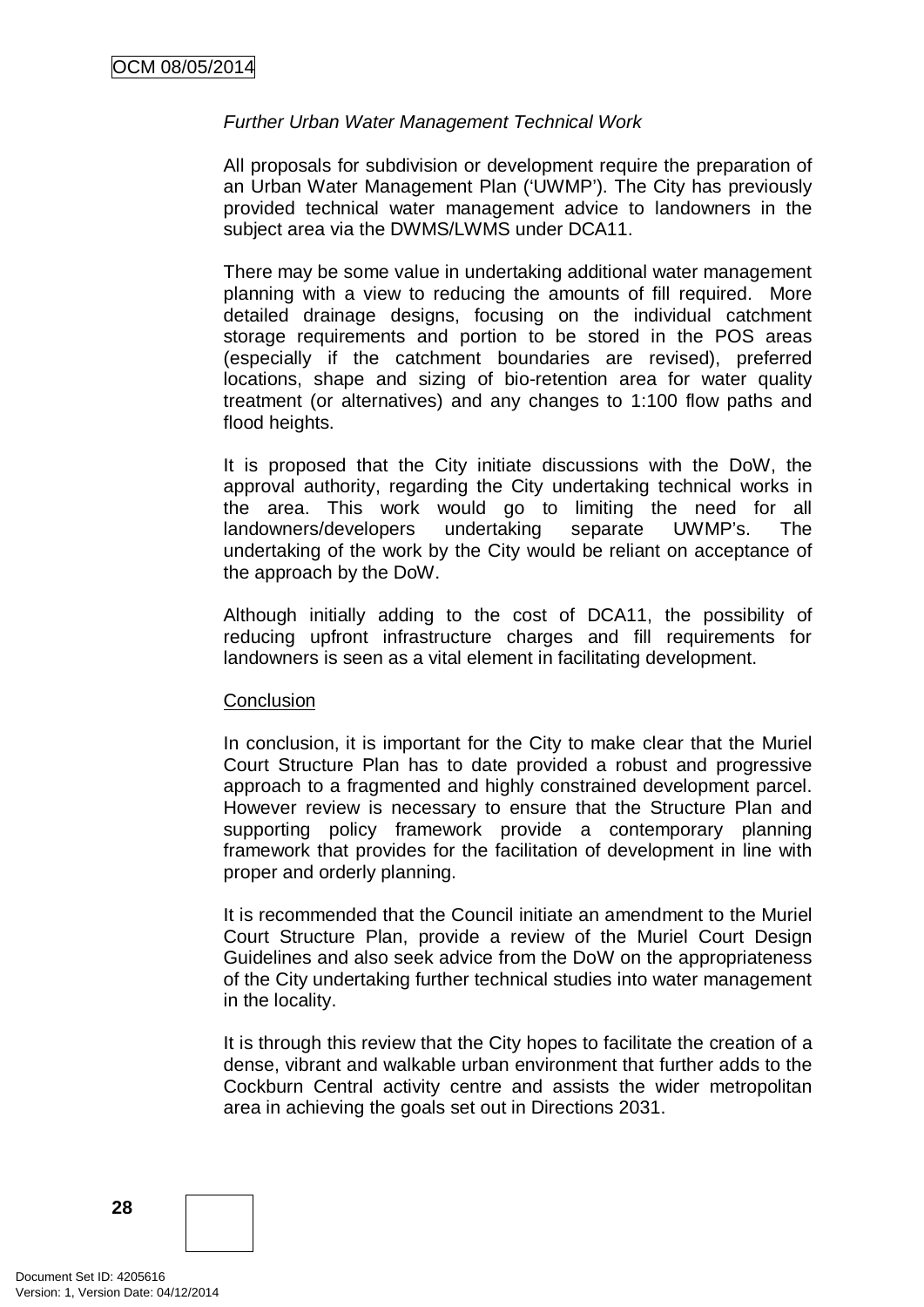# **Strategic Plan/Policy Implications**

## **Growing City**

- To grow our City in a sustainable way by: using land efficiently, protecting the natural environment and conserving biodiversity.
- Diversity of housing to respond to changing needs and expectations.

# **Community & Lifestyle**

- Community environments that are socially cohesive and embrace diversity.
- Communities that are connected, inclusive and promote intergenerational opportunities.

## **A Prosperous City**

• Sustainable development that ensures Cockburn Central becomes a Strategic Regional Centre.

## **Budget/Financial Implications**

There are not any direct financial implications associated with the proposed modifications to the Structure Plan. Should additional work be undertaken by the City towards water management studies, this would need to be prefunded and then recouped via DCA11 when funds were available.

## **Legal Implications**

N/A

## **Community Consultation**

The Muriel Court Structure Plan has been subject to considerable community consultation over its history.

The proposed modifications to the Structure Plan and the associated Local Planning Policy (Design Guidelines) would need to be advertised for 21 days in accordance with the requirements of the Scheme.

## **Attachment(s)**

- 1. Proposed Modified Structure Plan
- 2. Plan highlighting areas where density modification proposed
- 3. Adopted Structure Plan

# **Advice to Proponent(s)/Submissioners**

N/A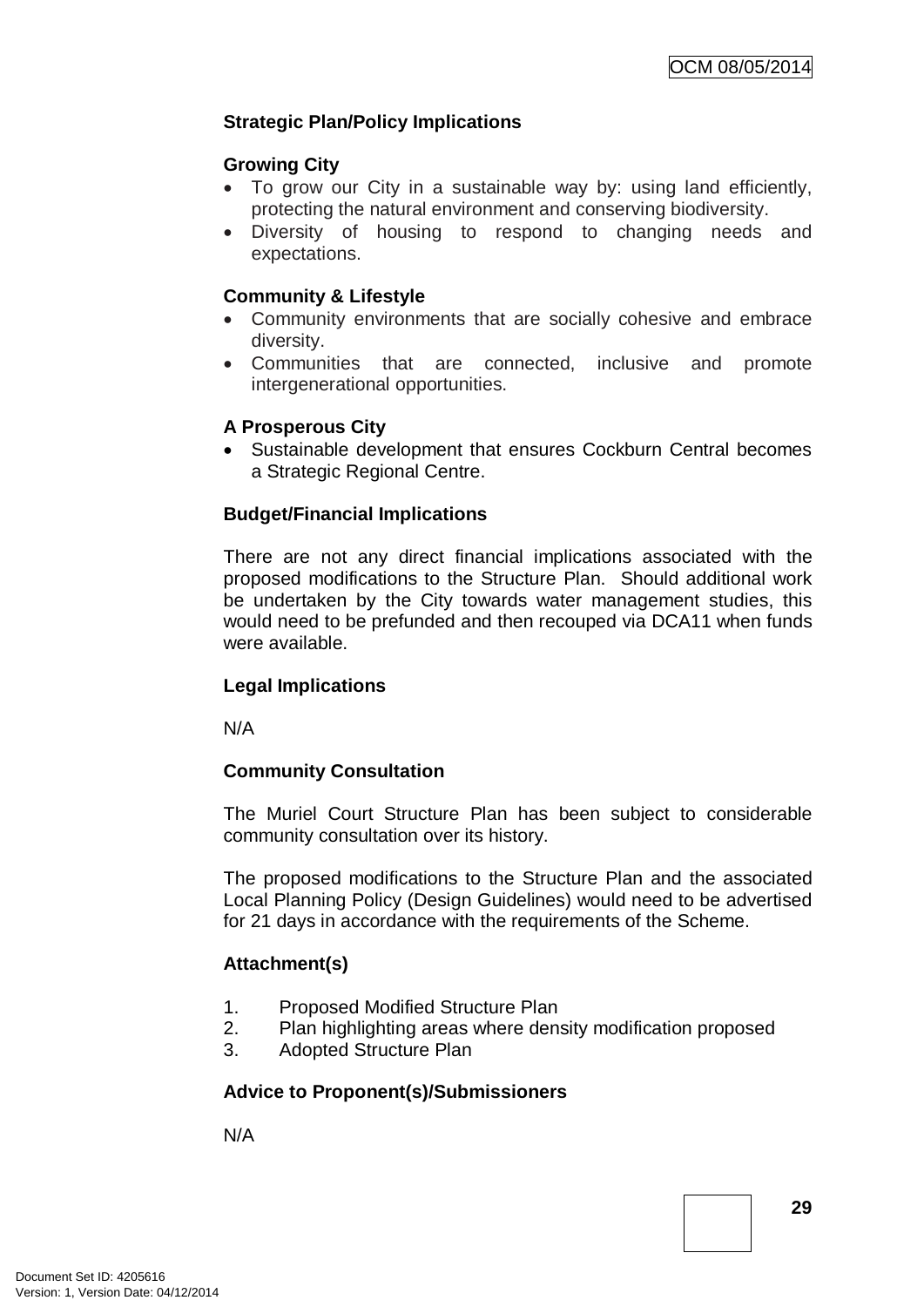## **Implications of Section 3.18(3) Local Government Act, 1995**

Nil.

**14.2 (MINUTE NO 5299) (OCM 8/5/2014) - LOCAL STRUCTURE PLAN AMENDMENT FOR LOTS 38-41, 47-52, 531-532 TINDAL AVENUE AND LOT 54 MCLAREN AVENUE, BEELIAR (CELL 9 YANGEBUP AND CELL 10 BEELIAR CONSOLIDATED STRUCTURE PLAN) OWNERS: VARIOUS - APPLICANT: DEVELOPMENT PLANNING STRATEGIES (110/096) (L SANTORIELLO) (ATTACH)**

**RECOMMENDATION** That Council

- (1) in pursuance of Clause 6.2.14.1 (a) of City of Cockburn Town Planning Scheme No. 3 ("Scheme") adopt the modified Local Structure Plan for Lots 38–41, 47–52, 531-532 Tindal Avenue and Lot 54 McLaren Avenue, Beeliar subject to the following modifications:
	- 1. Insert a new section into Part 1 of the Structure Plan report and include the heading within the table of contents as follows; Heading: 'Designated Bushfire Prone Area'. Text: 'All land contained within the local structure plan located within 100 metres of moderate or extreme bushfire hazard areas (as shown in the Fire Management Plan February 24, 2014 – Appendix 12: Post Development Site Conditions-Bushfire Hazard Assessment, or as updated) shall be deemed to be a 'Designated Bushfire Prone Area'. All subdivision and development proposals within this Designated Bushfire Prone Area shall provide a statement or report that demonstrates all relevant bushfire protection acceptable solutions, or alternatively all relevant performance criteria, contained in Planning for Bushfire Protection Guidelines (Edition 2) have been considered and complied with, and effectively addresses the level of bushfire hazard applying to the land. The Bushfire Attack Levels (BAL) to be used on this land is outlined in the Fire Management Plan February 24, 2014 - Appendix 16: AS3959 Construction Considerations (or as updated)'.'
	- 2. Insert the following text below the POS Provision breakdown table on Page 18 of the Structure Plan report as follows*; ' \* The 1:1 year drainage area for POS 5 is the entire drainage reserve area as shown on the LSP in blue. All drainage up to the 1:100 year ARI will be accommodated*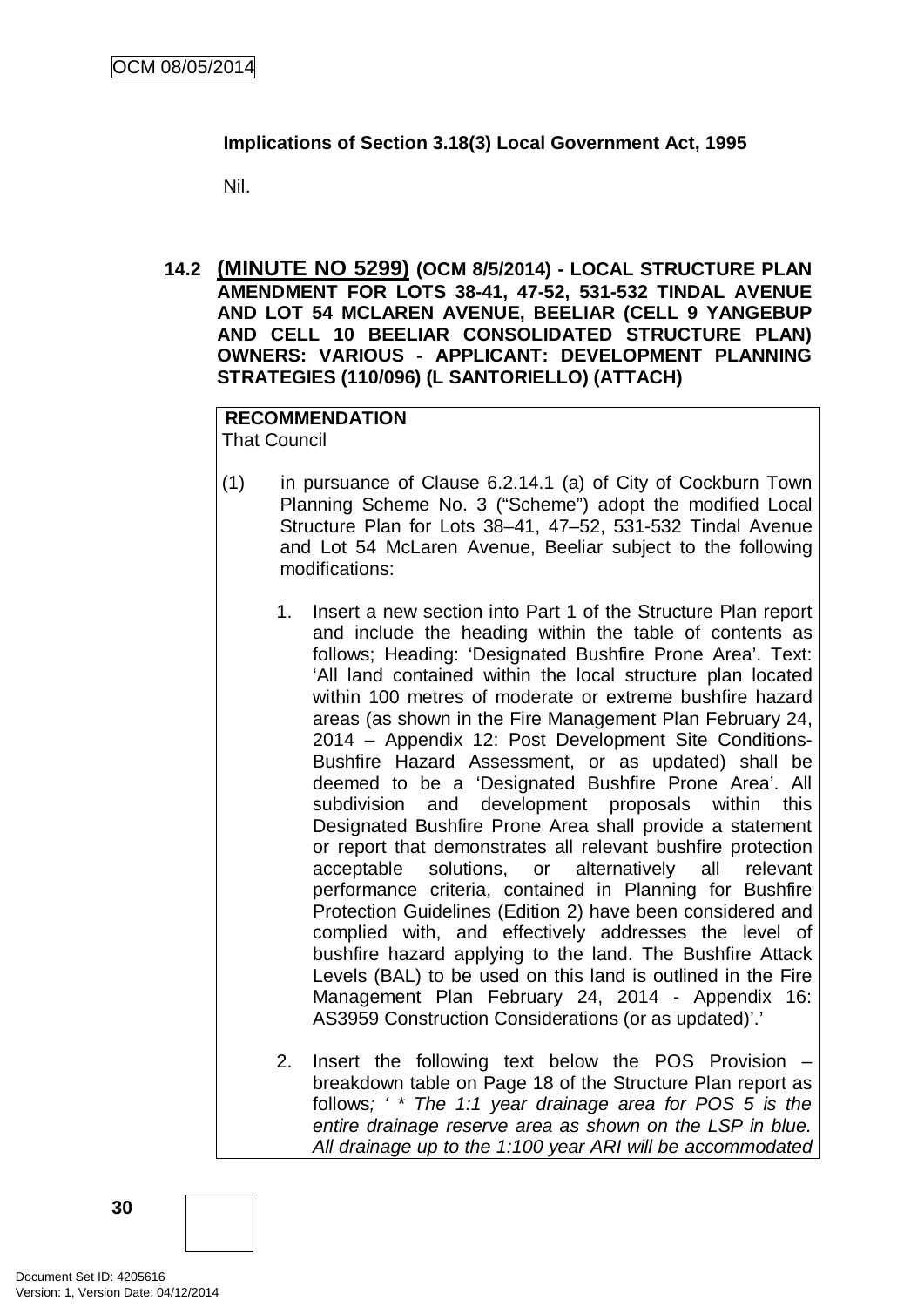*within this drainage reserve. Due to the slope and depth of the basin within this drainage reserve, the drainage reserve will be fenced. Accordingly, the drainage reserve will be a site deduction for the purposes of POS calculations. For this reason, the entire drainage reserve has been placed within the 1:1 year column of the above table in order for it to become a deduction.'* 

- 3. Insert an asterisks (\*) next to POS 5 within the POS Provision Breakdown table on Page 18 of the Structure Plan report.
- 4. The text under the Section 3 heading *'Interpretation and relationship with the Scheme'* of Part 1 is to be replaced with *'As per Clause 6.2.6.3 of City of Cockburn Town Planning Scheme No. 3.'*
- 5. The text under the Section 4 heading *'Operation'* of Part 1 is to be replaced with *'As per Clause 6.2.12.1 (a) of City of Cockburn Town Planning Scheme No. 3'.*
- 6. The text under Section 5.1 *'Land Use Permissibility'* of Part 1 is to be replaced with *'As per Clause 4.3.2 of City of Cockburn Town Planning Scheme No 3.'*
- 7. Section 5.2 *"Subdivision Requirements"*, 5.3 *'Residential'*, 5.3.1 *'Dwelling Target'* and 5.3.2 *'Density'* of Part 1 are to be deleted entirely from the Local Structure Plan report inclusive of the descriptions in the table of contents page.
- 8. The text within Section 5.3.3 under the heading *'Open space'* is to be deleted and replaced with the following: *"For areas shown on the Structure Plan Map as Residential R25, the minimum open space required is 45% of the total site."*
- 9. Section 5.4 *'Public Open Space'*, Section 6 and 6.1 *'Development Requirements'* and *'Detailed Area Plans'* are to be deleted from the Local Structure Plan report and table of contents.
- 10. Section 5.5 *'Conditions of Subdivision Approval'* is to be extracted from Part 1 and included to Part 2 of the Local Structure Plan Report.
- 11. Plan 1 *'Structure Plan'* is to be modified to include a line *"-"* between 47 and 52 on the fourth line from the bottom of the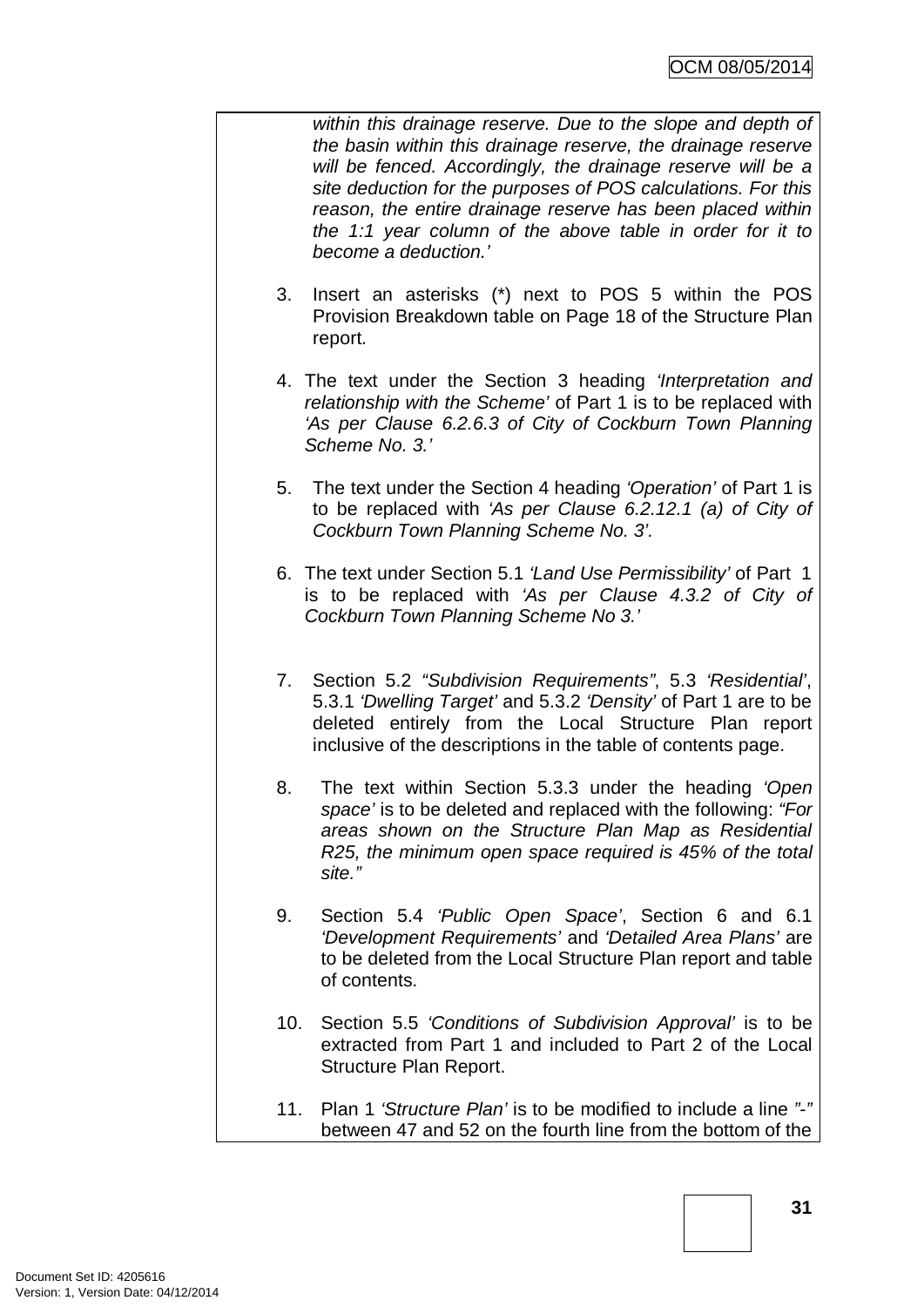text box to the right of the legend.

- 12. Modify Plan 1 *'Structure Plan'* within the Local Structure Plan report to reflect the most recent amendment of the Consolidated Structure Plan as approved by Council on 13 February 2014 for Lots 102, 142, 103 & 104 Tindal Avenue and Lot 105 Carcione Rise, Yangebup (Item 14.1).
- 13. Modify Plan 1 *'Structure Plan'* within the Local Structure Plan report to highlight Lot 9040 Spearwood Avenue, Lot 45 (No. 22) Fancote Avenue and Lot 46 (No. 153) Tindal Avenue, Beeliar with an associated text box that is worded as follows: "This land is likely to be a Designated Bushfire Prone area. An updated Fire Management Plan or a separate Fire Management Plan/s (FMP) will be required to be prepared at subdivision stage for this land. Should separate FMP/s be prepared, which mandates compliance with AS3959 for this land, the land will be deemed to be a 'Designated Bushfire Prone Area' under this Local Structure Plan for the purposes of implementing AS3959 under the Building Code of Australia."
- 14. Modify Figure 3 *'Endorsed Cell 10 LSP'* within the Local Structure Plan report to reflect the most recent amendment of the Consolidated Structure Plan as approved by Council on 13 February 2014 for Lots 102, 142, 103 & 104 Tindal Avenue and Lot 105 Carcione Rise, Yangebup (Item 14.1).
- 15. Appendix 4 *'Local Water Management Strategy (February 2014)'* of the Local Structure Plan report is to be amended to the satisfaction of the City of Cockburn, in consultation with the Department of Water. The required modifications are as follows:
	- (i) The locations of the groundwater monitoring bores are to be included in Figure 3.
	- (ii) The concentration levels contained within Table 3: *'Groundwater laboratory results'* are to be corrected.
	- (iii) Figure 6 is to be revised to ensure the correct catchment labelling is provided for each catchment.
	- (iv) Include the basin inverts top of water levels and 5 year results to Tables 7 and 8.
	- (v) Further detail is required, as prescribed under the Department of Waters interim: '*Developing a Local Water Management Strategy (DoW, 2008),*' in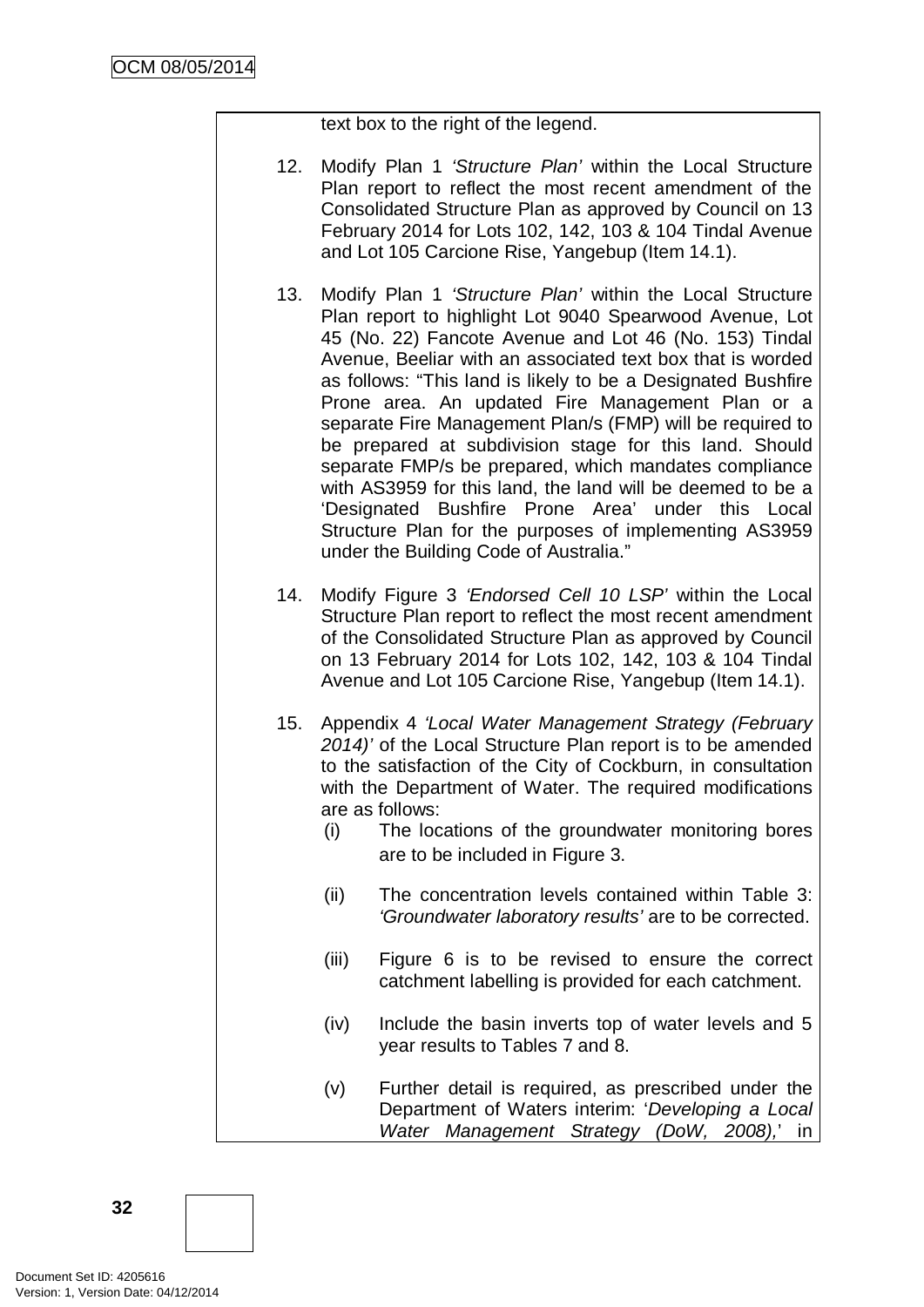relation to the developers' commitments, timing for actions, requirements to implement the strategy and contingency measures.

- (2) endorse the Schedule of Submissions prepared in respect of the proposed modifications to the Local Structure Plan for Lots 38– 41, 47–52, 531-532 Tindal Avenue and Lot 54 McLaren Avenue, Beeliar (Attachment 5);
- (3) in pursuance of Clause 6.2.14.3 of the Scheme forward the Local Structure Plan to the Western Australian Planning Commission within 10 days of making the resolution for its endorsement; and
- (4) advise the proponent and those persons who made a submission of Council's decision.

## **COUNCIL DECISION**

MOVED Clr Y Mubarakai SECONDED Clr K Allen that the recommendation be adopted.

**CARRIED 10/0**

## **Background**

The proposed Local Structure Plan amendment ("LSP") was received by the City on 4 November 2013. The LSP has been referred to the Western Australian Planning Commission ("WAPC") for comment, as required by Clause 6.2.7.2 of City of Cockburn Town Planning Scheme No. 3 ("Scheme"). The LSP relates to Lots 38–41, 47–52, 531-532 Tindal Avenue and Lot 54 McLaren Avenue, Beeliar ("subject site").

The purpose of this report is to consider the LSP for adoption in light of the advertising process that has taken place.

#### **Submission**

The proposed LSP was prepared by Development Planning Strategies on behalf of the landowners.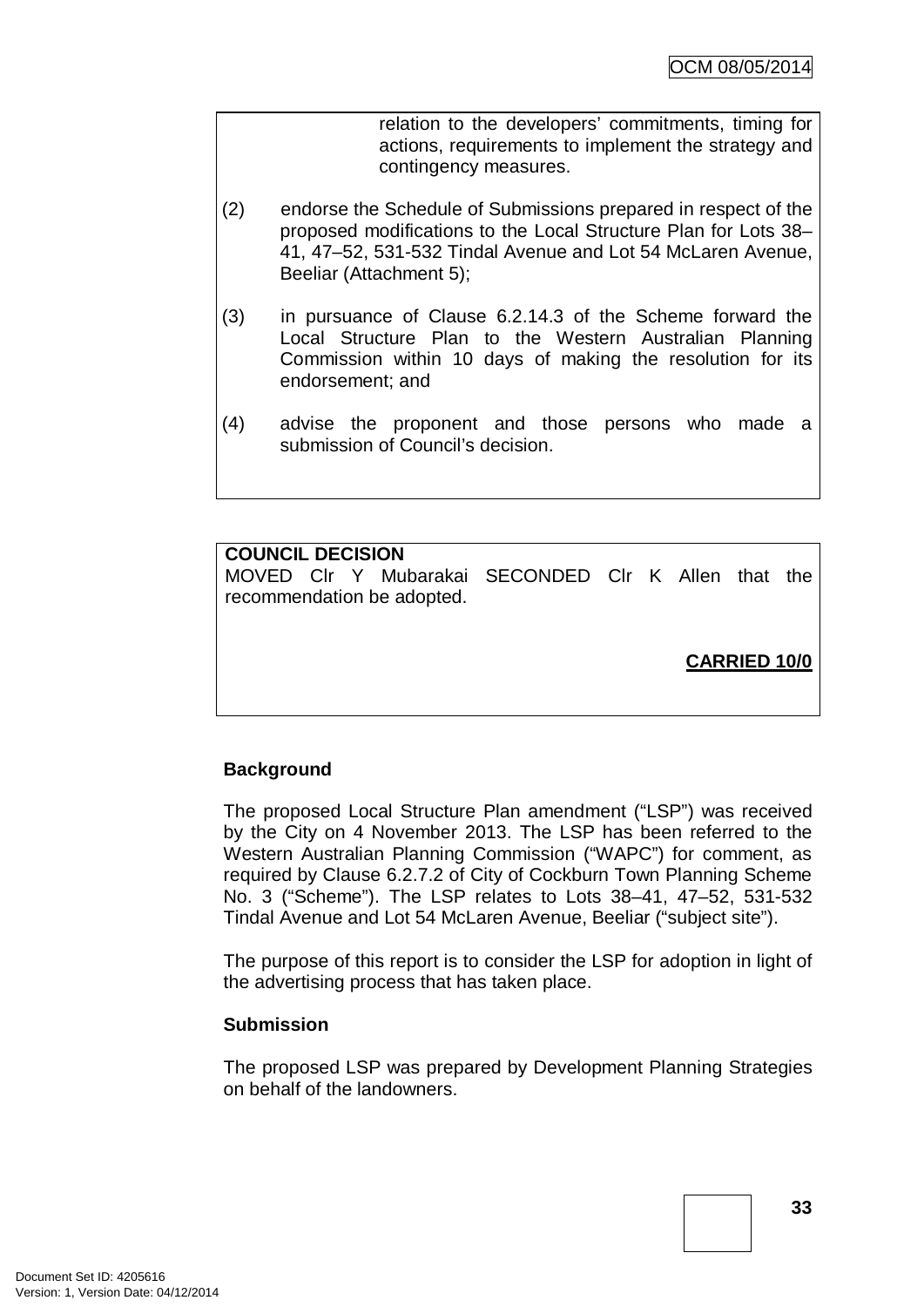# **Report**

## Proposed Local Structure Plan Amendments

The details of the proposed amendments are summarised as follows:

- 1. Increase in residential density code from Residential R20 to Residential R25, in order to address density requirements stipulated through State Government Strategic Planning, primarily 'Directions 2031 and Beyond.' This modification results in an additional 28 dwellings over the subject land.
- 2. Modification in the location and dimensions of the Parks and Recreation Local Reserves. The modification results in a 0.39 hectare increase in the area of public open space ("POS").
- 3. Modification to the local road network and residential cell configuration (Attachment 2).

#### Planning Background

The subject land is 26 hectares in area and generally bound by Spearwood Avenue to the east, McLaren Avenue to the north, Lot 2 Fanstone Avenue to the west and 'Rural' zoned land to the south. Attachment 1 provides a location plan.

The subject land is zoned 'Urban' under the Metropolitan Region Scheme ("MRS") and 'Development' under City of Cockburn Town Planning Scheme No. 3. The subject land is also located within Development Area No. 4 ("DA 4"), Development Contribution Area No. 5 ("DCA 5") and Development Contribution Area No. 13 ("DCA 13").

Pursuant to Clause 6.2.3.1 of the Scheme *"the development of land within a Development Area is to comply with Schedule 11".* The specific provisions applicable to DA 4 in Schedule 11 are outlined as follows:

- *1. "An approved Structure Plan together with all approved amendments shall apply to the land in order to guide subdivision and development.*
- *2. Land uses classified on the Structure Plan apply in accordance with Clause 6.2.6.3."*

## Residential Density – State Government Direction

Directions 2031 and Beyond ("Directions 2031") and Liveable Neighbourhoods ("LN") promote a minimum of 15 dwellings per hectare, as the 'standard' density for new greenfield development in urban areas, and an overall target of 47% of all new dwellings as infill development.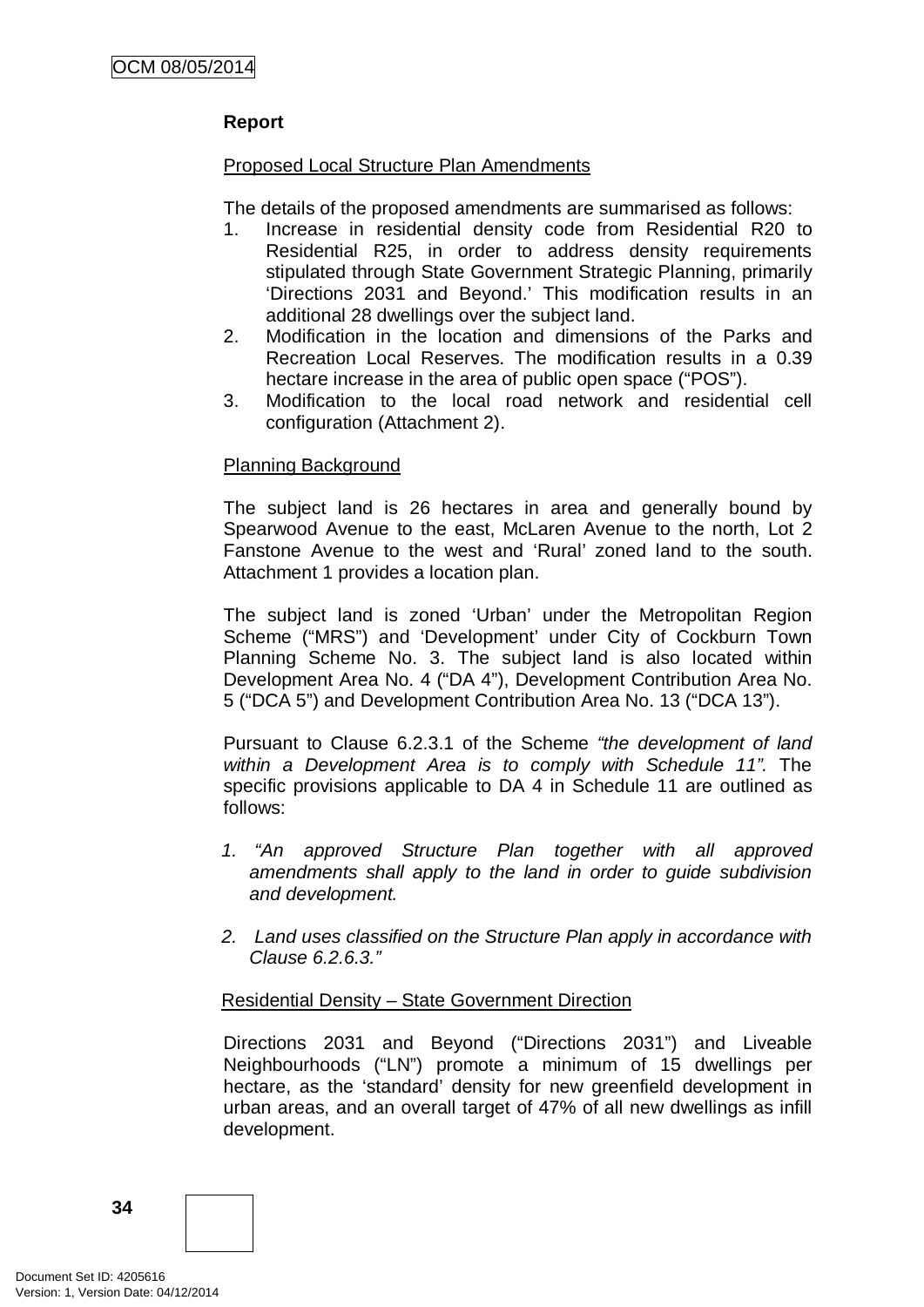The Draft Outer Metropolitan Perth and Peel Sub-Regional Strategy ("Draft Strategy") identifies the subject land as being part of the "BEE1" area with a future dwelling target of 860+. This proposal will assist in ensuring that the residential targets are reached whilst providing additional housing diversity to the locality.

### Residential Density – Proposed

The proposed amendment to the subject land provides for an additional 28 dwellings or an additional 1.2 dwellings per hectare. This equates to 18.6 dwellings per gross urban zoned site hectare. This outcome therefore meets the density targets as outlined above by the State Government.

Conceptual subdivision designs prepared over the subject land, based on the proposed structure plan amendment, indicates a total lot yield of 468 single lots/ dwellings.

### Request for modification – Lot 9040

In pursuance of Clause 6.2.8 of the City's Scheme, public consultation was undertaken for a minimum period of 21 days. During this period Council received an objection from a planning consultant, on behalf of the Department of Housing, with regard to Lot 9040 Spearwood Avenue, Beeliar.

Visually this lot is described as a thin slither of land which is roughly 1.5 hectares in area located to the east of the subject site. The southern portion of this lot is included as part of a single residential cell on the southern end of both the approved and proposed LSP map. The comments received in relation to this objection aim to seek Council's consideration of a further amendment to the LSP proposal.

Under the applicants proposal Lot 9040 is not included as part of the R25 density up-coding and is therefore expected to retain the current R20 density coding. The consultants' argument suggests that a consistent density 'may' allow for a joint subdivision of Lot 9040 and the subject site.

Lot 9040 is burdened by a fibre optics cable which runs the full length of the property. At the moment this cable prohibits the development of this land. The City's Strategic Planning officers are supportive, without prejudice, of a separate amendment to Lot 9040 in favour of R25, subject to appropriate supporting planning documentation.

What isn't supported however is an attempt to include the Department of Housing's land as part of this structure plan amendment. This is on the basis that the Department of Housing's land will have its own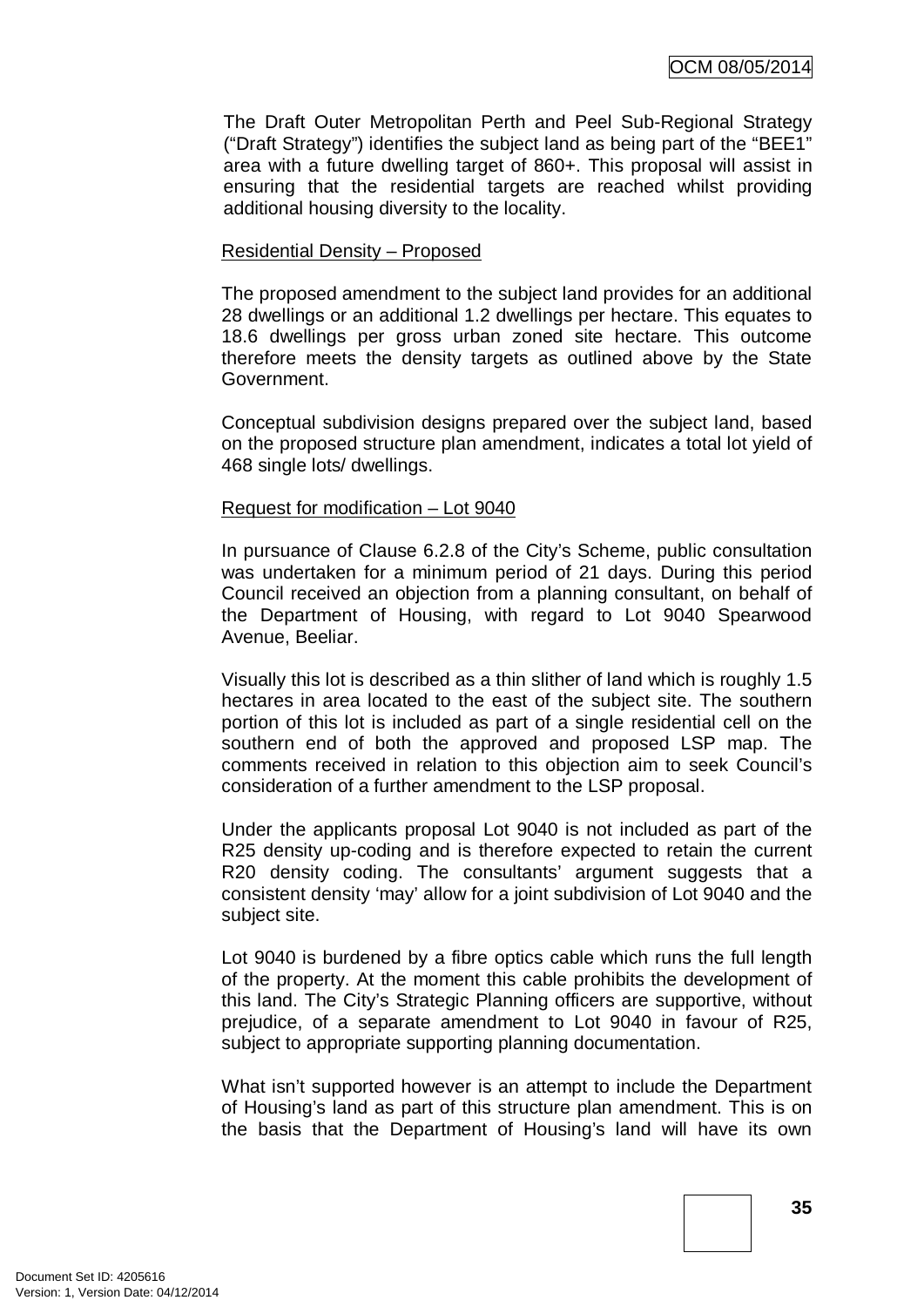opportunities and constraints, which need to be properly investigated and determined in the form of a future structure plan and supporting studies. Of particular note are issues associated with bush fire management and water management, both of which are significant in their own right to warrant studies to be developed in order to inform how a future structure plan will be designed. It is inappropriate to attempt to circumvent these requirements by including the land as part of this Structure Plan, which has already undertaken the required suite of studies to inform its design.

The applicant's proposed LSP report and accompanying appendices do not apply to Lot 9040, on the basis that Lot 9040 chose not to participate in the process. On this basis there is insufficient information at hand for the Strategic Officers to make an informed recommendation in favour of the objector's request. Attachment 5 of this report 'Schedule of Submissions' provides further detail in relation to this matter.

### Modification in the location and dimensions of the Parks and Recreation Reserves (Public Open Space/ P.O.S).

The proposed amendment to the LSP proposes a total of 2.35 hectares of green space, being 0.39 hectares greater than currently shown on the endorsed Cell 10 LSP.

Under Liveable Neighbourhoods a minimum contribution of 10 per cent of the gross subdivisible area must be given up free of cost by the subdivider for public open space. Notwithstanding, the Western Australian Planning Commission will accept a minimum of eight per cent public open space for the purpose of active and passive recreation.

Each area of open space, within the LSP amendment area, will accommodate a drainage function and therefore overall the total amount of credited P.O.S area (restricted and unrestricted) is calculated to be 2.00 hectares in area. This results in an 8% contribution being provided as a land component and the remaining 2% being provided as cash-in-lieu.

Section 153 of the *Planning and Development Act 2005*, *'When owner may pay money in lieu of land being set aside for open space,'*  mandates that the owner of that land is to, in lieu of setting aside the portion, to pay to that local government a sum that represents the value of the portion at subdivision stage.

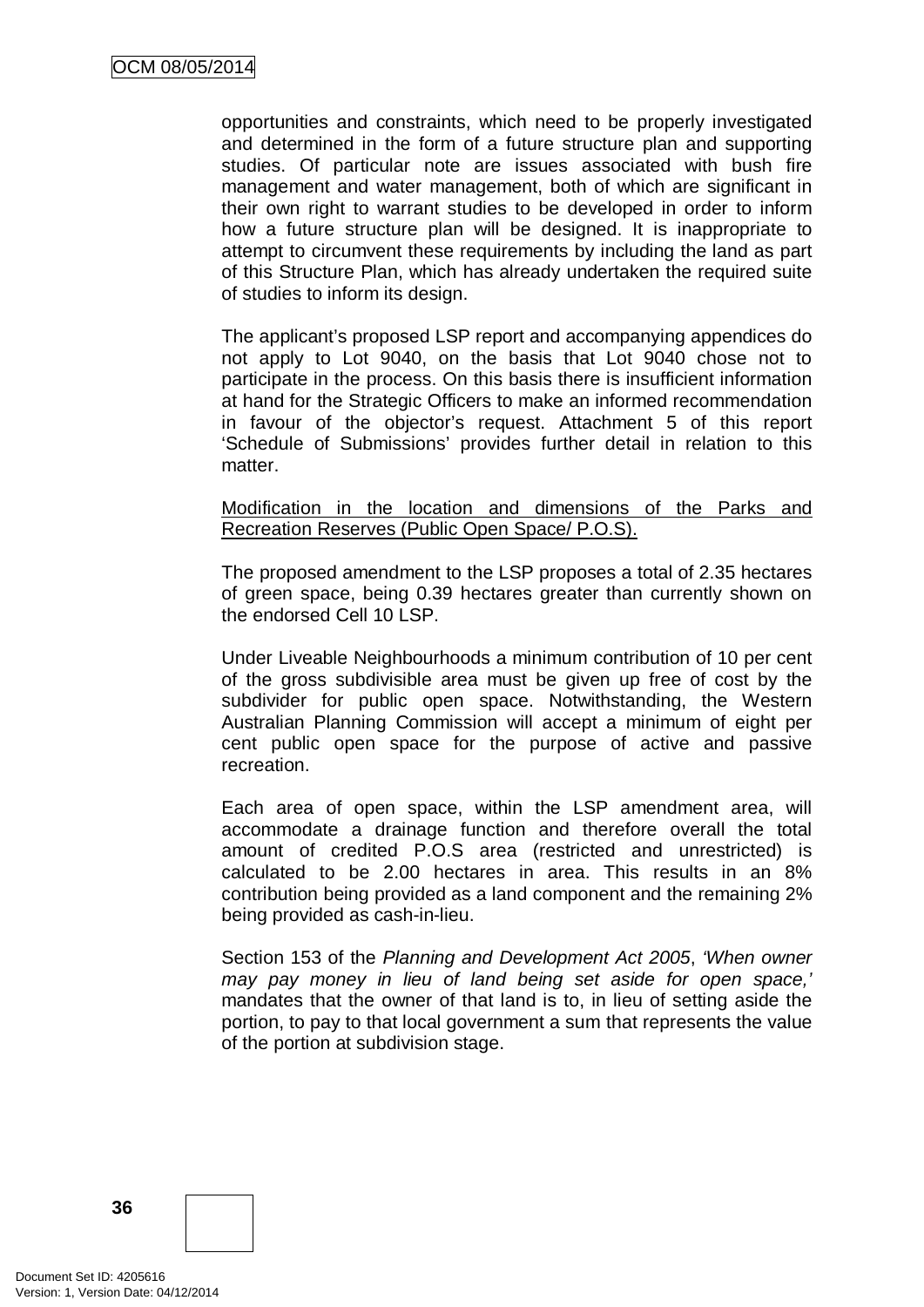### Modification to the local road network

The proponent has included a Transport Assessment as part of the Structure Plan Report to provide assurance that any increase in traffic can be managed safely and efficiently by the existing road network.

This report was supported by the City's traffic engineers and considered acceptable by Main Roads Western Australia.

#### Planning for Bushfire Protection

The proposed structure plan amendment includes a Fire Management Plan ("FMP") which has been prepared in accordance with the *Planning for Bush Fire Protection Guidelines, edition two (2)* ("the guidelines").

The guidelines specify that the performance criteria and acceptable solutions are not intended to be enforced retrospectively; on existing development, in established urban areas, existing town-sites or existing subdivisions.

A large proportion of the overall Consolidated Structure Plan Cell 9, Yangebup and Cell 10, Beeliar has been subdivided and developed for residential purposes. On this basis the FMP has been prepared only for the undeveloped land as part of this proposed amendment.

#### Recommended Modifications

The officer recommendation contains a suite of modifications, all of which can be described as minor and text based. These modifications are to bring the text component of the Structure Plan in to better alignment with the WAPC's Structure Plan guidelines. Strategic planning staff are currently putting together a template for structure plan content, as it appears that the WAPC's guidelines have created confusion as to what structure plans should and should not include under their respective Parts 1 and 2. Staff are currently meeting with Department for Planning officers to progress this forward.

#### **Conclusion**

Assessment of the LSP amendment determines that it is consistent with orderly and proper planning, through reflecting the requirements of both State and Local Planning Schemes and Policies. The issues that have been raised through the advertising process have been overcome in the manner discussed in this report, and detailed further in the Schedule of Submissions.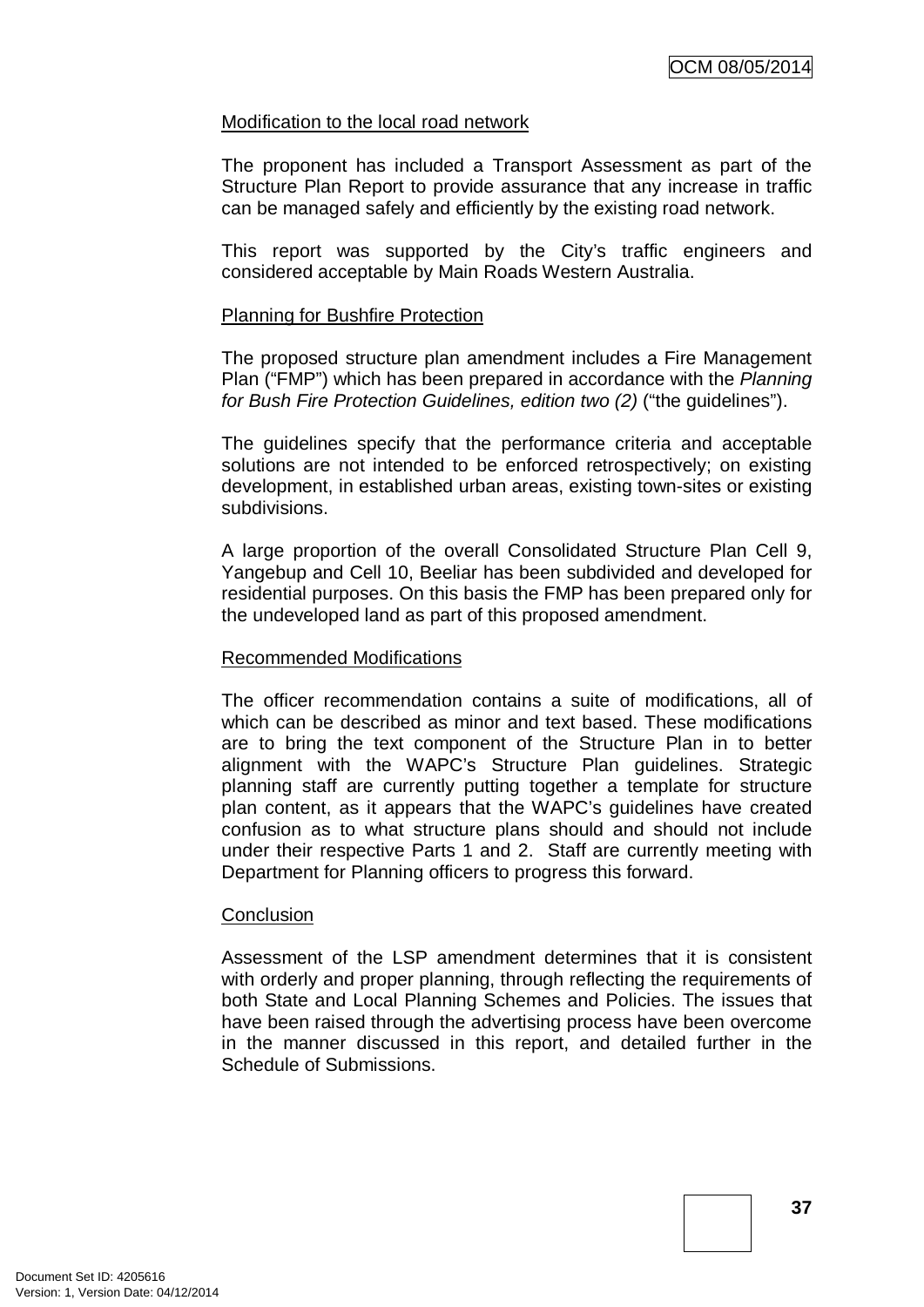# **Strategic Plan/Policy Implications**

#### **Growing City**

- To grow our City in a sustainable way by: using land efficiently, protecting the natural environment and conserving biodiversity.
- Development that is soundly balanced between new and existing areas.
- Diversity of housing to respond to changing needs and expectations.

#### **Community & Lifestyle**

• Community environments that are socially cohesive and embrace diversity.

# **Budget/Financial Implications**

The required fee was calculated on receipt of the proposed Structure Plan and has been paid by the proponent. There are no other direct financial implications associated with the Proposed Structure Plan.

### **Legal Implications**

Clause 6.2.9.1 of the Scheme requires Council to make a decision on the application within 60 days from the end of the advertising period. The advertising period formally concluded on the 25 March 2014.

# **Community Consultation**

In pursuance of Clause 6.2.8 of the City's Scheme, public consultation was undertaken for a minimum period of 21 days. The advertising period commenced on the 4 March 2014 and concluded on the 25 March 2014.

Advertising included a notice in the Cockburn Gazette, letters to selected landowners within and surrounding the Structure Plan area and State Government agencies.

In total Council received a total of 9 submissions of which 1 objected to the proposal and the remaining 8 were in support of the proposal.

Analysis of the submissions has been undertaken within the Report section above, as well as the attached Schedule of Submissions (Attachment 5).

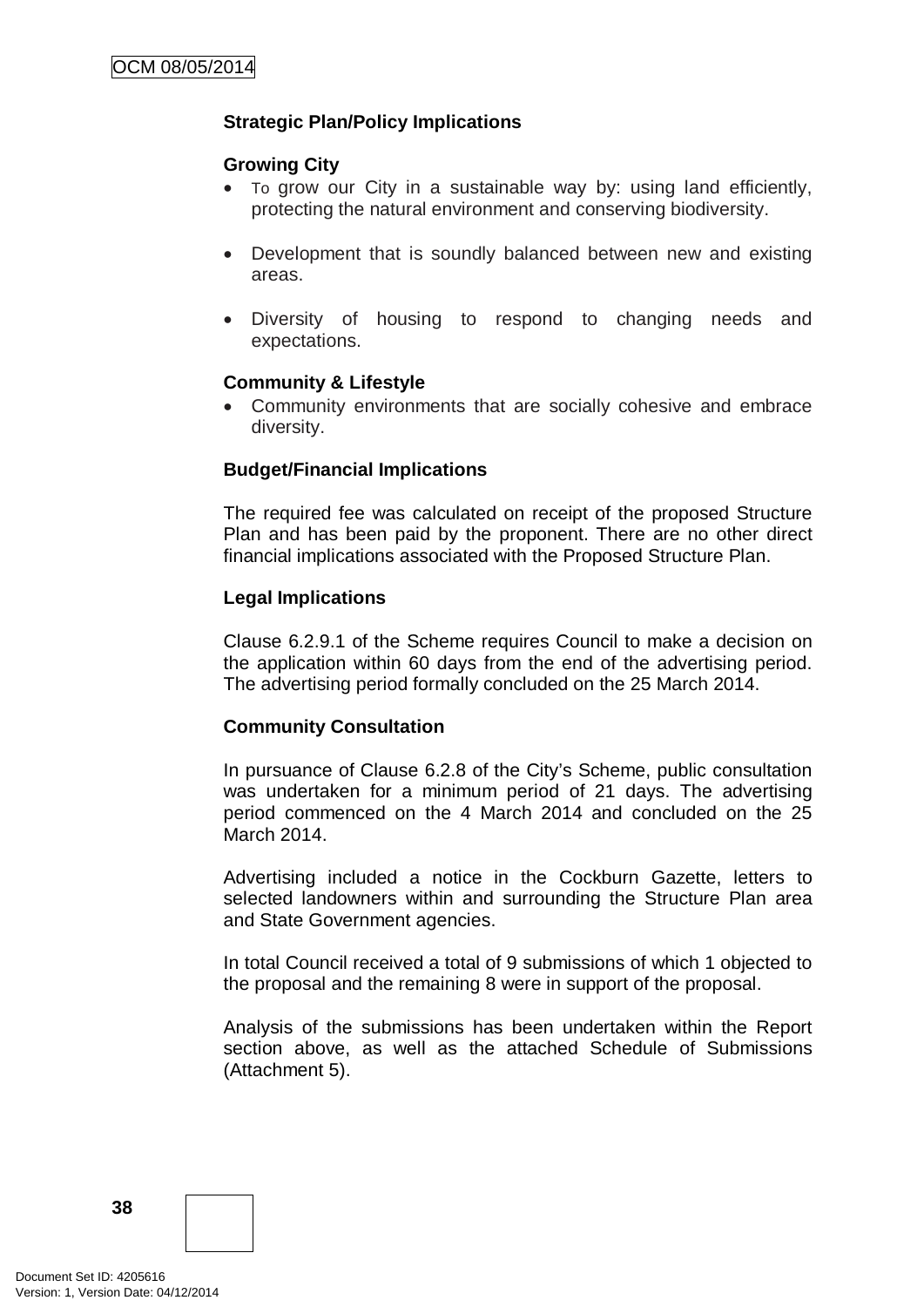# **Attachment(s)**

- 1. Location Plan
- 
- 2. Proposed Local Structure Plan<br>3. Current (approved) Local Struc 3. Current (approved) Local Structure Plan
- 4. Aerial photograph
- 5. Schedule of submissions

# **Advice to Proponent(s)/Submissioners**

The Proponent(s) and those who lodged a submission on the proposal have been advised that this matter is to be considered at the 8 May 2014 Council Meeting.

# **Implications of Section 3.18(3) Local Government Act, 1995**

Nil.

# **14.3 (MINUTE NO 5300) (OCM 8/5/2014) - ADOPTION OF DRAFT HOUSING AFFORDABILITY AND DIVERSITY STRATEGY FOR COMMUNITY CONSULTATION (110/089) (D DI RENZO) (ATTACH)**

# **RECOMMENDATION**

That Council

- (1) adopt the Draft Housing Affordability and Diversity Strategy ("Draft Strategy") for the purposes of community consultation; and
- (2) advertise the Draft Strategy for 42 days.

# **COUNCIL DECISION**

MOVED Clr Y Mubarakai SECONDED Clr K Allen that the recommendation be adopted.

**CARRIED 10/0**

# **Background**

The City of Cockburn, like much of Western Australia, is facing a significant challenge in housing affordability.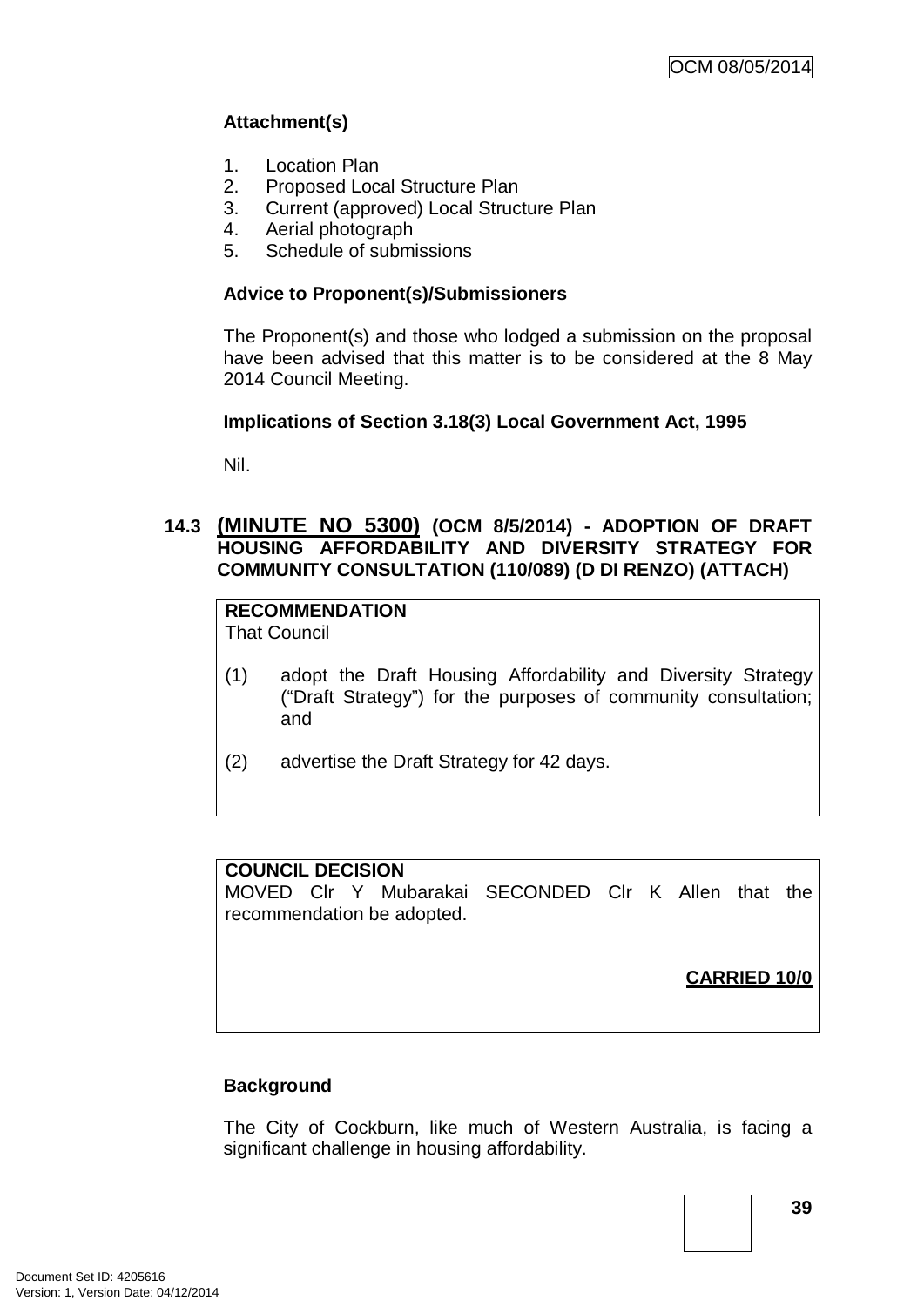There has been a growing focus on the requirement for action and cooperation across all levels of government to address housing affordability issues, particularly evidenced by the Council of Australian Governments ("COAG") National Affordable Housing Agreement 2009. The National Affordable Housing Agreement aims to ensure that all Australians have access to affordable, safe and sustainable housing.

Local Government has an important role to play in facilitating affordable and diverse housing. The City has recognised the importance of this issue in the Strategic Community Plan which identified the provision of diverse housing to respond to changing needs as a key objective. Access to secure, appropriate and affordable housing is a fundamental requirement and an essential component of an inclusive and sustainable city.

Examination of housing affordability and diversity often occurs as part of a local housing strategy. These generally comprise an analysis of local housing supply and demand, future oriented demographic and market trends, as well as policy statements and recommendations for planning processes, town planning schemes, and development controls.

The City's approach has been to develop urban revitalisation strategies which serve the function of a local housing strategy. The City has adopted two urban revitalisation strategies - the Phoenix Central Revitalisation Strategy and Hamilton Hill Revitalisation Strategy, and project planning has commenced for the Coolbellup Revitalisation Strategy.

This approach has been successful in the City, and in accordance with the City's Strategic Community Plan this approach is proposed to continue.

However, in addition to the preparation of urban revitalisation strategies, it is considered that the issue of housing affordability and diversity needs to be examined across the whole of the City. It was therefore proposed that a Housing Affordability and Diversity Strategy be prepared.

Council at its meeting of 8 August 2013 resolved to endorse a project plan for the preparation of a Housing Affordability and Diversity Strategy ("Draft Strategy").

The purpose of this report is for Council to consider endorsing the Draft Strategy, in order to proceed to public advertising of the document.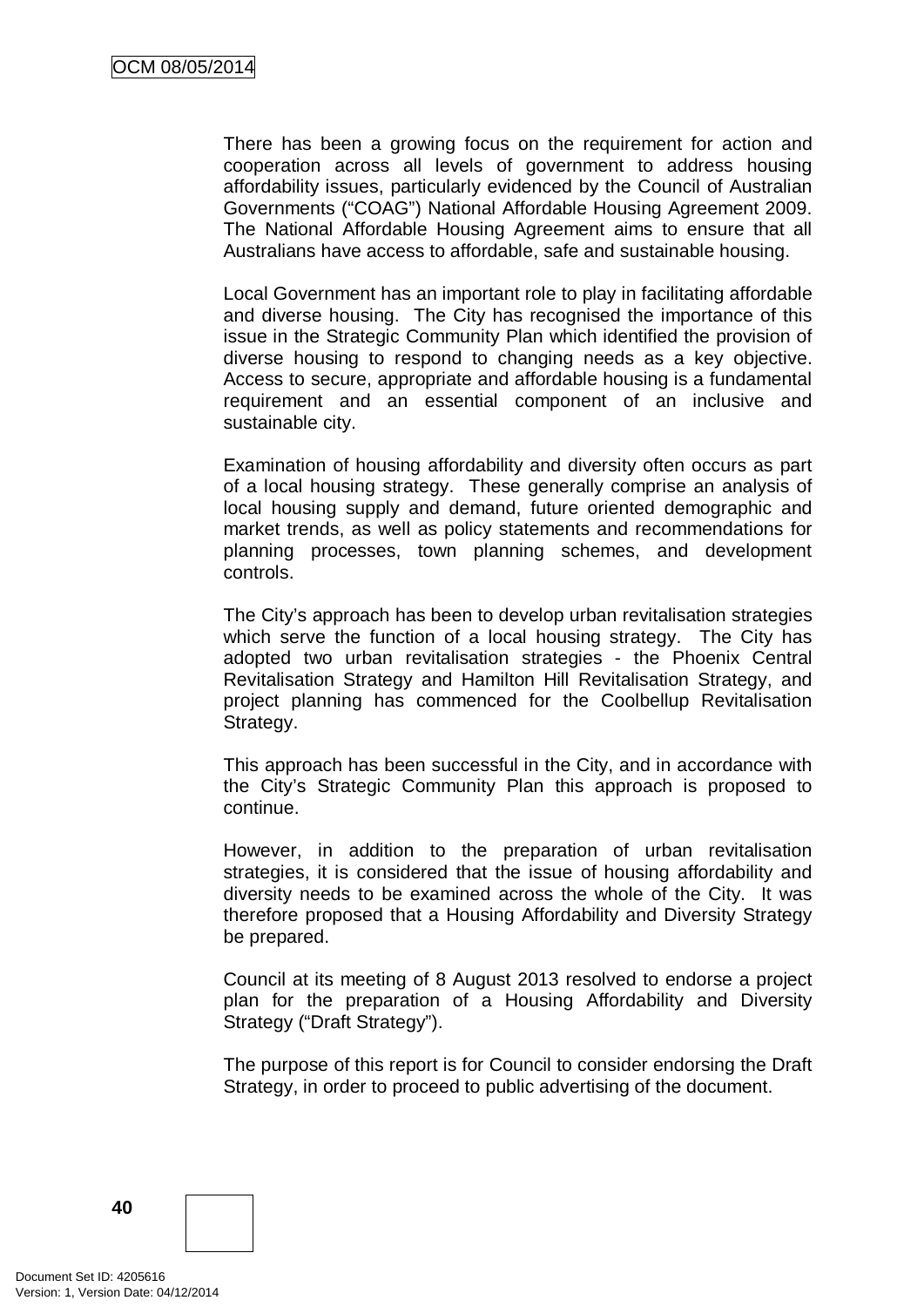# **Submission**

N/A

# **Report**

A Draft Strategy has been prepared in accordance with the project plan adopted by Council, and is included at Attachment 1.

The key objectives of the Draft Strategy are:

- 1. To provide households with access to housing that is appropriate to their needs in terms of size, physical attributes and location.
- 2. To provide housing that is affordable to households of varying financial capacity.
- 3. To provide a variety of housing types in locations that have good accessibility to public transport, and essential services.
- 4. To promote affordable living, taking into consideration the total cost of living in a dwelling, including energy and water consumption, the price of transport to access employment and essential services, and other daily needs impacted by location.

The Draft Strategy includes a housing needs assessment which examines and analyses demographic projections, with a focus on household composition and size, and age structure. This is followed by an assessment of the current and projected housing stock, and urban form, to determine the appropriateness for current and future households.

To address housing affordability 'low and moderate income' households have been defined to assess and plan for the housing needs of these households. The issue of homelessness was also examined.

A market assessment has enabled household incomes to be assessed against housing prices and rental costs to ascertain housing affordability. Census data has been supplemented with real estate data and other research that has been undertaken to analyse trends on housing prices and rents.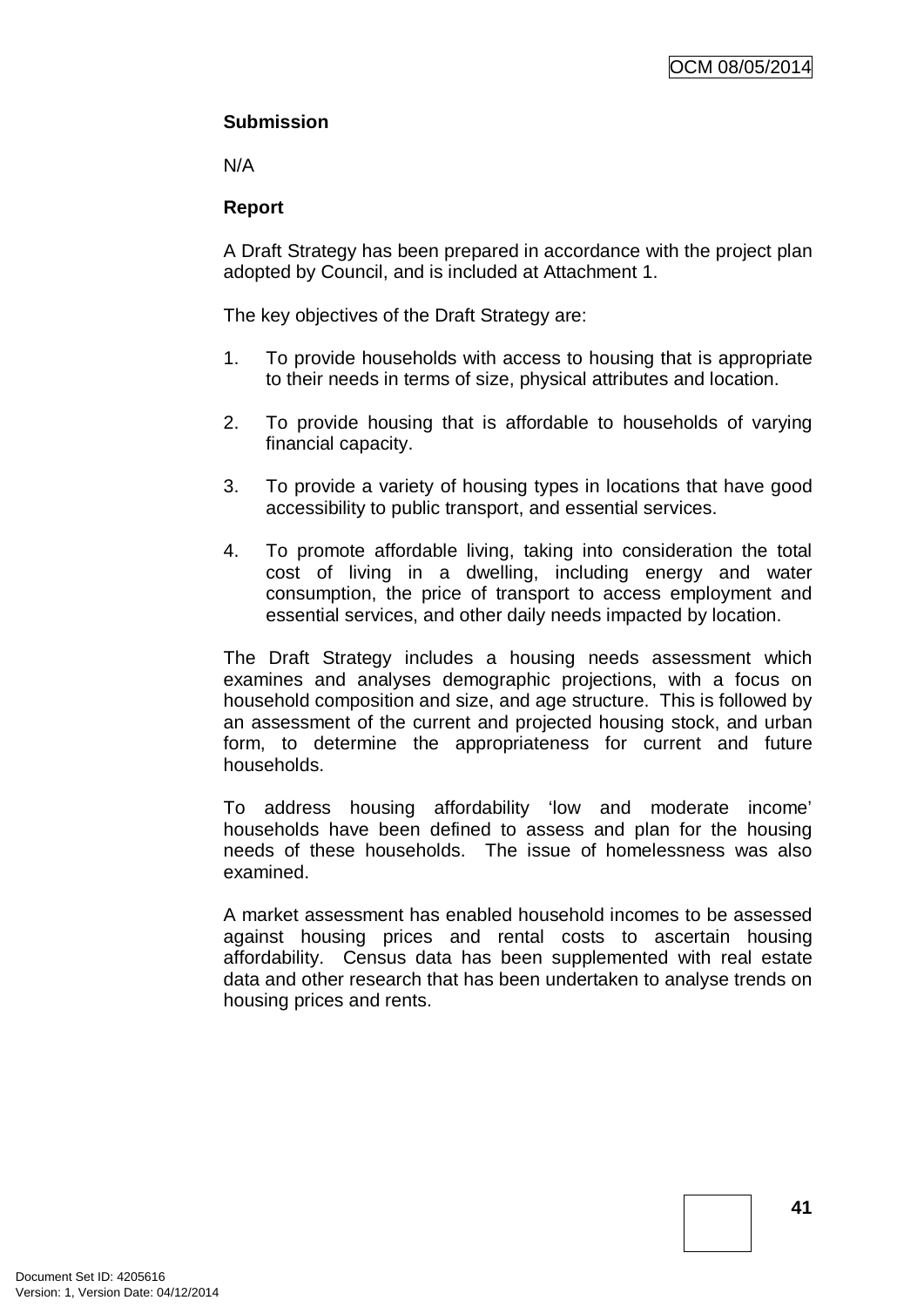#### The key findings of this assessment were:

#### *Housing stock mismatch*

The City's housing stock of predominately large detached dwellings will not provide a good range of options for future households which are getting smaller, and will be predominately one and two person households.

#### *Urban form mismatch*

The City should continue to strive towards a more compact urban form in existing and new areas, creating walkable, mixed use neighbourhoods, and dwellings with good accessibility to public transport and essential services.

#### *Declining housing affordability*

Housing affordability is declining to the point where housing is becoming unaffordable for low and moderate income earners, and more households are in housing stress. This has negative impacts for the whole community.

### *Cost of living impacts for low income households*

While all households are impacted by increasing costs of living, it is low income households that are most affected.

#### *Need for adaptable housing (Universal Housing Design)*

There is a lack of private and public adaptable housing in the City of Cockburn and Perth Metropolitan area generally. This means many people, particularly elderly people and those with disabilities, face living in inappropriate housing or requiring costly modifications to their dwellings.

#### *Demand for Aged Care Facilities*

The ageing population, particularly the increase in people over 70 years of age, will see an increased demand for aged care facilities for those who can longer live independently, and it is likely that this demand will outstrip supply.

#### *Shortage of crisis accommodation*

There is an identified shortage of crisis accommodation in the City of Cockburn, and this is an important issue given the trend towards

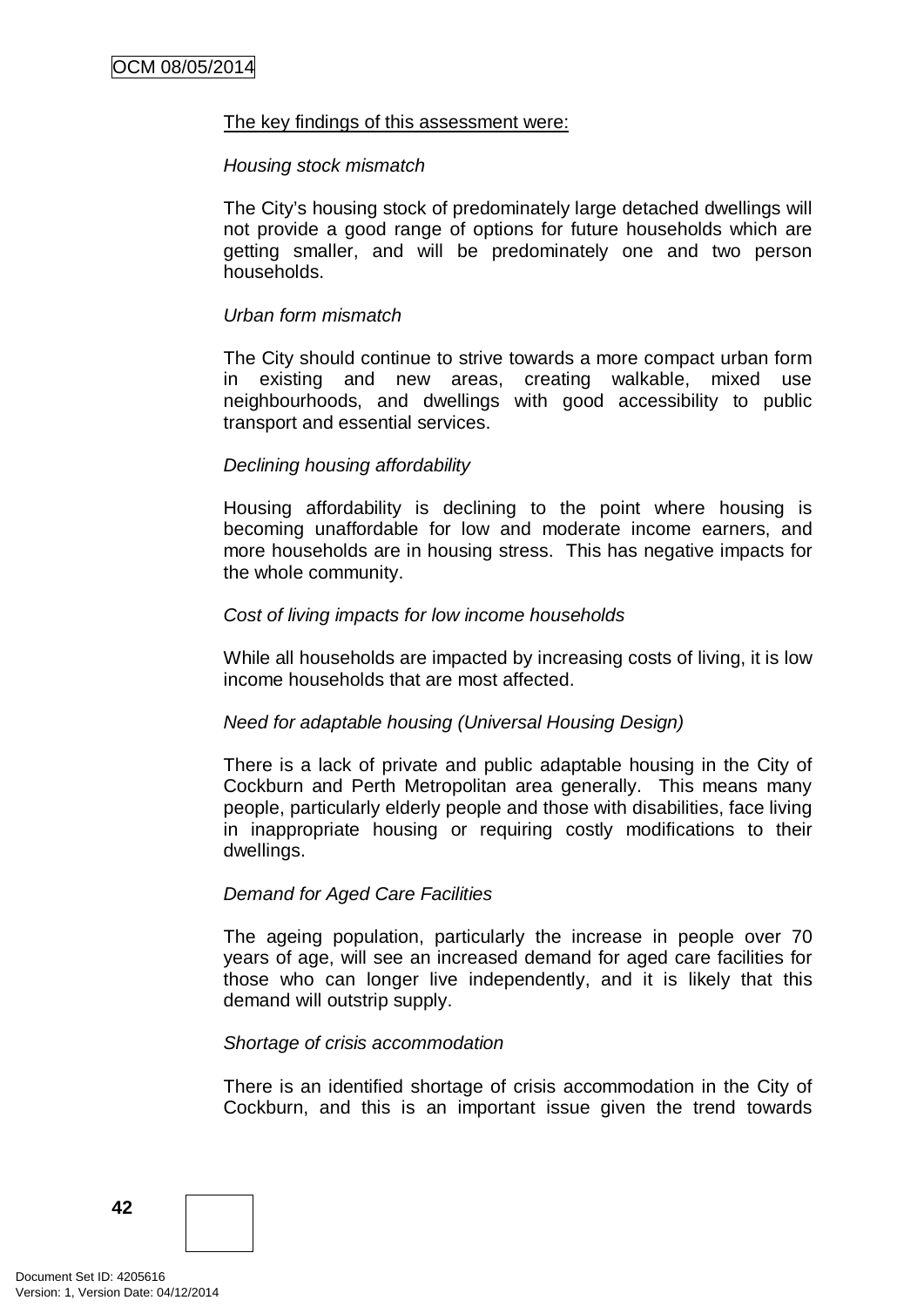increasing levels of homelessness (which includes people living in inappropriate housing).

The Draft Strategy examines mechanisms for addressing the key findings, and identifies a number of actions, as follows:

### *Planning Mechanisms*

- *1. Encourage other housing types, including dwellings in mixed-use environments, such as 'shop-top' housing to increase the number and diversity of smaller dwellings in the City, particularly in areas with good accessibility to services and public transport.*
- *2. Investigate opportunities to encourage development of dwellings in mixed use development, including:*
- *3. Adopting guidelines for 'Mixed Use' development to provide guidance to developers and Council in achieving appropriate mixed uses. This may take the form of a Local Planning Policy and/or guidance notes or 'best practice' notes.*
- *4. Reviewing the objectives of the commercial zones in the Town Planning Scheme to reference provision of dwellings to encourage mixed use development where appropriate.*
- *5. Encourage development of ancillary accommodation by making it exempt from planning approval.*
- *6. Investigate the potential use of planning incentives to encourage affordable and diverse housing in targeted areas in the City of Cockburn, similar to that introduced for the Cockburn Coast area.*
- *7. Ensure Urban Revitalisation Strategies identify measures to address the findings of this Strategy.*
- *8. Ensure wherever possible Structure Plans do not seek to transfer higher building costs on to landowners. This is primarily to endeavour that structure planning better responds to the inherent site characteristics of a land parcel, such as to avoid development on land which is subject to noise or bushfire risk and which requires a more expensive dwelling to be built. The objective being to better design structure plans to avoid such areas in the first place.*
- *9. Ensure all Local Structure Plans respond specifically to the outcomes of this Strategy, and address the future housing needs of the community.*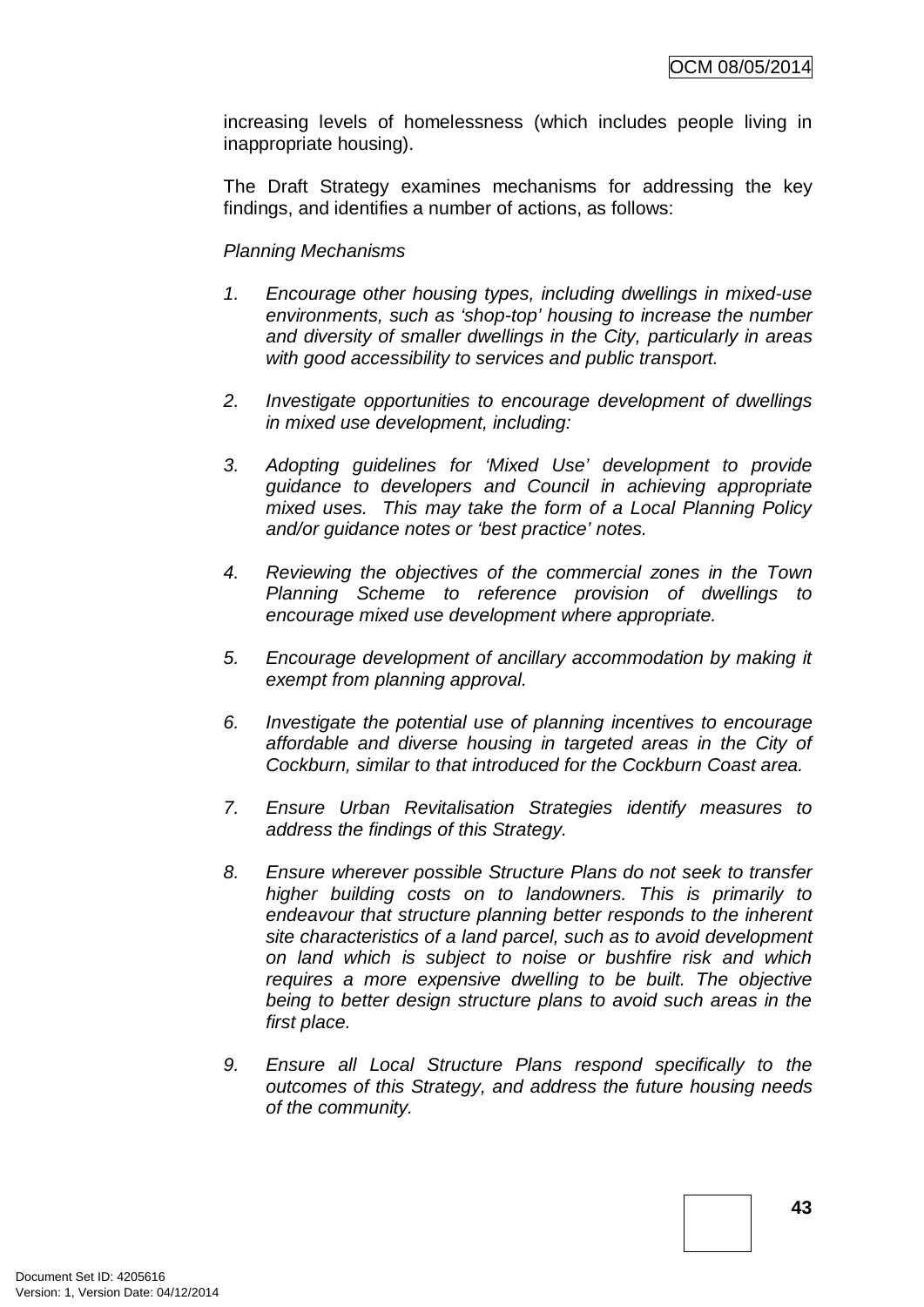- *10. Undertake a review of clause 5.8.3 of the Scheme to consider whether a higher residential coding may be applicable in the commercial zones, in all or some targeted areas.*
- *11. Continue to lobby the WAPC to empower all local governments to be able to extinguish restrictive covenants that actively work to reduce housing affordability and diversity, for example requiring two storey development and mandating minimum floor areas.*
- *12. The City continues to lobby the state government to undertake a comprehensive state wide review of planning mechanisms to deliver affordable housing, including the option of mandatory inclusionary zoning.*

### *Partnerships*

- *1. Continue to examine the City's freehold land assets with the view to maximising the provision of new land for residential development within established suburbs that have been the subject of revitalisation strategy.*
- *2. Work with the private sector to identify landholdings across the City which would be prime opportunities for affordable housing projects, and advocate for these landholdings to pursue affordable housing through partnerships and design based approaches.*
- *3. Ensure the feasibility of aged care accommodation is investigated as part of any Master Plan/Structure Plan for the Council's administration building site identified in the Phoenix Central Revitalisation Strategy.*

*Leadership. Advocacy, and Communication*

- *1. Provide information to the community on the issue of housing affordability and diversity, and promote its benefits.*
- *2. Investigate innovative tools to convey housing affordability and diversity, and neighbourhood design issues in the City of Cockburn, and to explain the way these issues are being addressed, including:*
- *3. Integration of the City's existing sustainability initiatives with affordable housing information to create an 'Affordable Living' portal on the City's website that also provides links to useful information and tools.*
- *4. The development of an interactive diagram setting out the principles of affordable living (housing diversity, walkable*

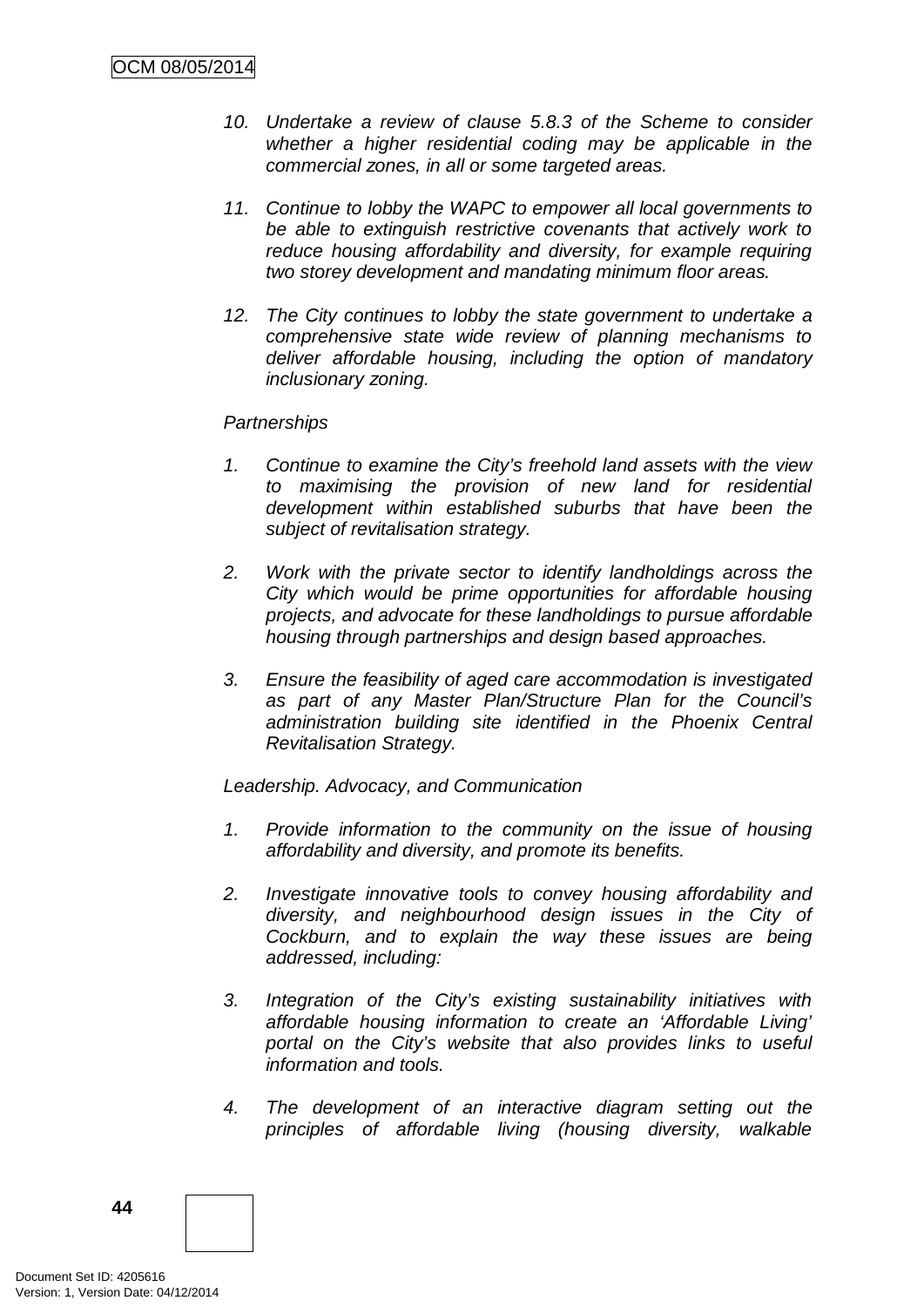*neighbourhoods, compact urban form etc.) to assist with communicating these concepts visually.*

- *5. Produce Affordable Living Fact Sheets to help communicate to the community what Council is seeking to achieve with its initiatives.*
- *6. Continue to explore new opportunities for sustainability initiatives that assist with reducing the cost of living for households, including affordable transport .*
- *7. Identify measures to improve public perceptions of higher density development, including the opportunities for positive media portrayal at a local level.*
- *8. Promotion of Adaptable Housing (Universal Housing Design Principle) and the Livable Homes Design Guidelines.*
- *9. The City continues to lobby the state government to undertake a comprehensive state wide review of planning mechanisms to deliver affordable housing, and consider the option of mandatory inclusionary zoning as part of this review.*

The Strategy will assist in the implementation of actions identified in a number of the City's Corporate Strategic Plans, including the following:

# City of Cockburn Strategic Community Plan 2012-2022

*Diversity of housing to respond to changing needs and expectations (1.1.4)*

*Ensure our strategic land use planning in the form of: the Local Planning Strategy, Town Planning Scheme, revitalisation strategies and structure plans, achieves a robust planning framework delivering adequate supply and diversity in housing choice.*

# City of Cockburn Age Friendly City Strategic Plan

One of the key outcomes of the City's Age friendly City Strategic Plan is that the ageing population in the City of Cockburn has access to affordable suitable housing options that allow them to age safely and be socially supported within the community to which they belong.

# City of Cockburn Youth Services Strategic Plan

The City's Youth Services Strategic Plan identifies that there is insufficient crisis and transitional housing options for young people in Cockburn with Anglicare operating the only service.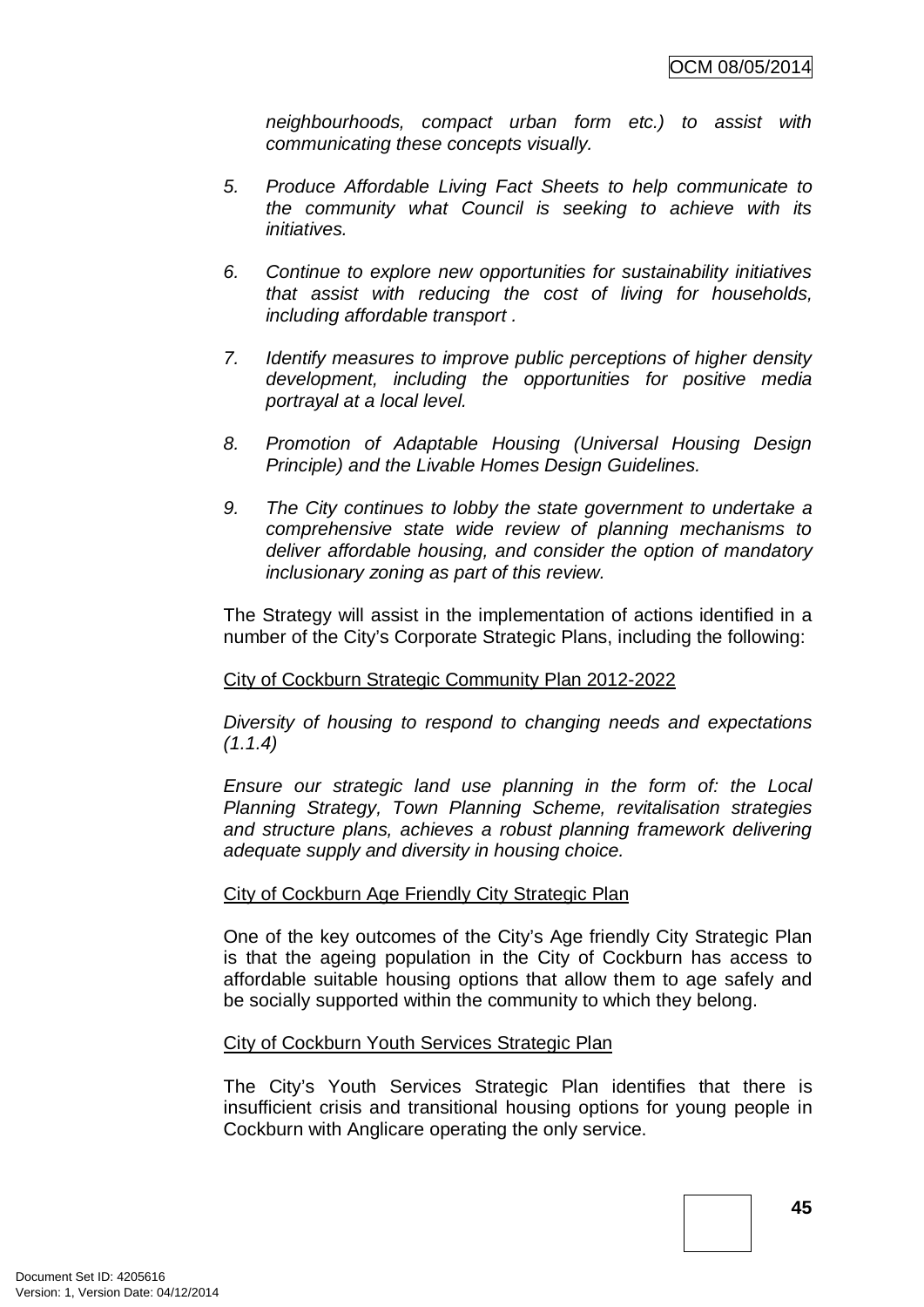### **Conclusion**

It is recommended that Council endorse the Draft Strategy as found at Attachment 1 for community consultation, and resolve to advertise the document for a period of 30 days.

### **Strategic Plan/Policy Implications**

### **Growing City**

- To grow our City in a sustainable way by: using land efficiently, protecting the natural environment and conserving biodiversity.
- Reduction in energy dependency and greenhouse gas emissions within our City.
- Diversity of housing to respond to changing needs and expectations.

### **Community & Lifestyle**

- Community environments that are socially cohesive and embrace diversity.
- Communities that are connected, inclusive and promote intergenerational opportunities.

#### **Environment & Sustainability**

- A community that uses resources in a sustainable manner.
- Infrastructure that supports the uptake of public transport and pedestrian movement.

#### **Budget/Financial Implications**

The project is being funded from municipal funds. Ongoing actions will be funded from municipal funds, and none of the proposed actions are considered to have significant financial impacts.

#### **Legal Implications**

N/A

# **Community Consultation**

It is proposed that the Draft Strategy be advertised for a period of 30 days, with the outcomes informing the preparation of the final Strategy.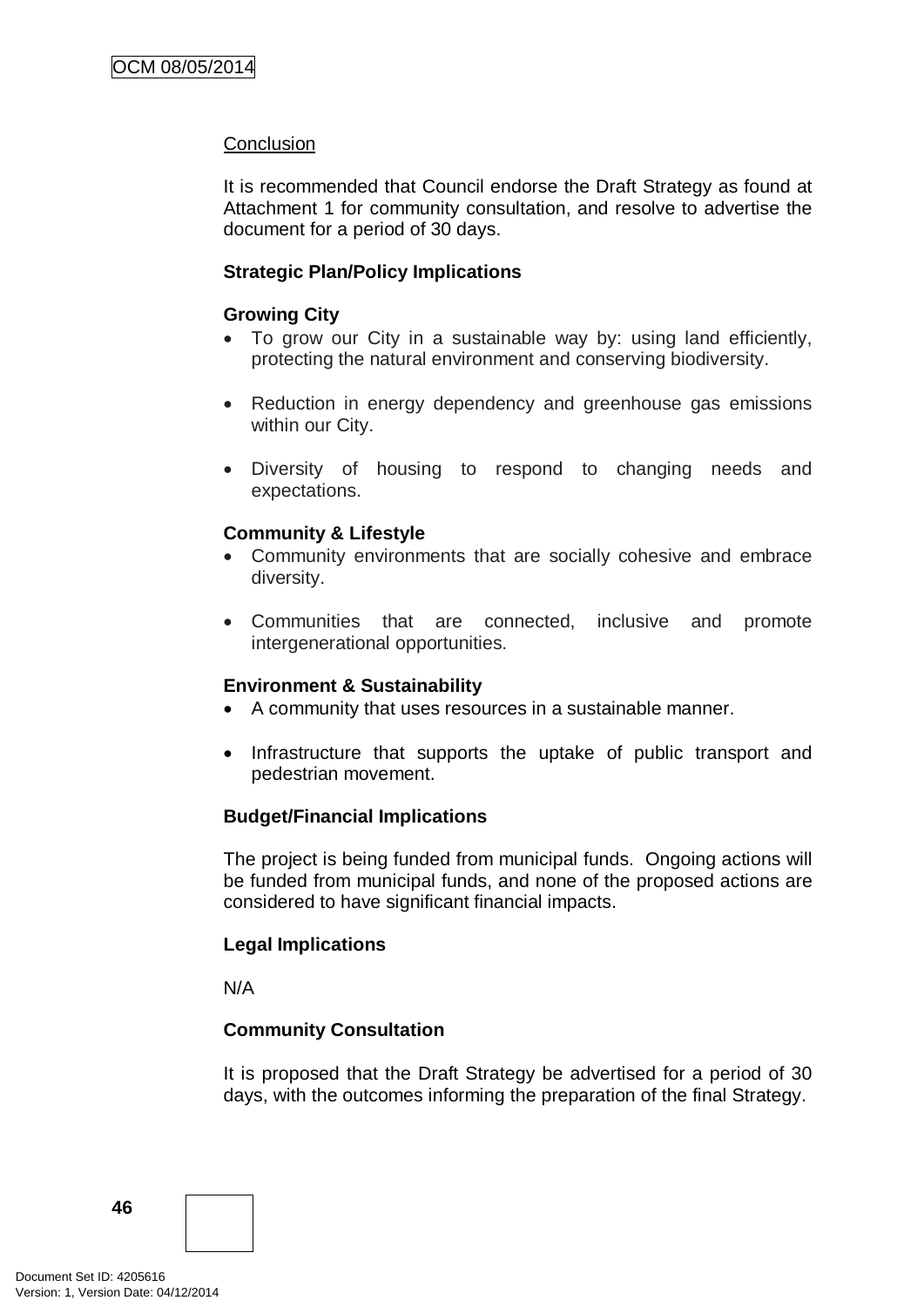# **Attachment(s)**

Draft Housing Affordability and Diversity Strategy

# **Advice to Proponent(s)/Submissioners**

N/A

# **Implications of Section 3.18(3) Local Government Act, 1995**

Nil.

# **14.4 (MINUTE NO 5301) (OCM 8/5/2014) - PROPOSED SCHEME AMENDMENT 102 TO CITY OF COCKBURN TOWN PLANNING SCHEME NO. 3 (109/036) (A VAN BUTZELAAR) (ATTACH)**

#### **RECOMMENDATION** That Council

- (1) endorse the Schedule of Submissions prepared in respect of Amendment No. 102 to City of Cockburn Town Planning Scheme No. 3 ("Scheme");
- (2) adopt for final approval Amendment No. 102 to the Scheme which amends to Scheme as follows:
	- 1. Deletion of Restricted Use 12 (RU12) from Schedule 3 and amending the Scheme map accordingly.
	- 2. Deletion of Additional Use 15 (AU15) from Schedule 2 and amending the Scheme map accordingly.
	- 3. Deletion of Special Use 26 (SU26) from Schedule 4.
- (3) sign and seal the amendment documentation without modification and then submit to the Western Australian Planning Commission along with the endorsed Schedule of Submissions with a request for the endorsement of final approval by the Hon. Minister for Planning; and
- (4) advise the owners of Lot 200 and Lot 222 Cockburn Road and Lot 1 Bennett Avenue, North Coogee and those parties that made a submission of Council's decision accordingly.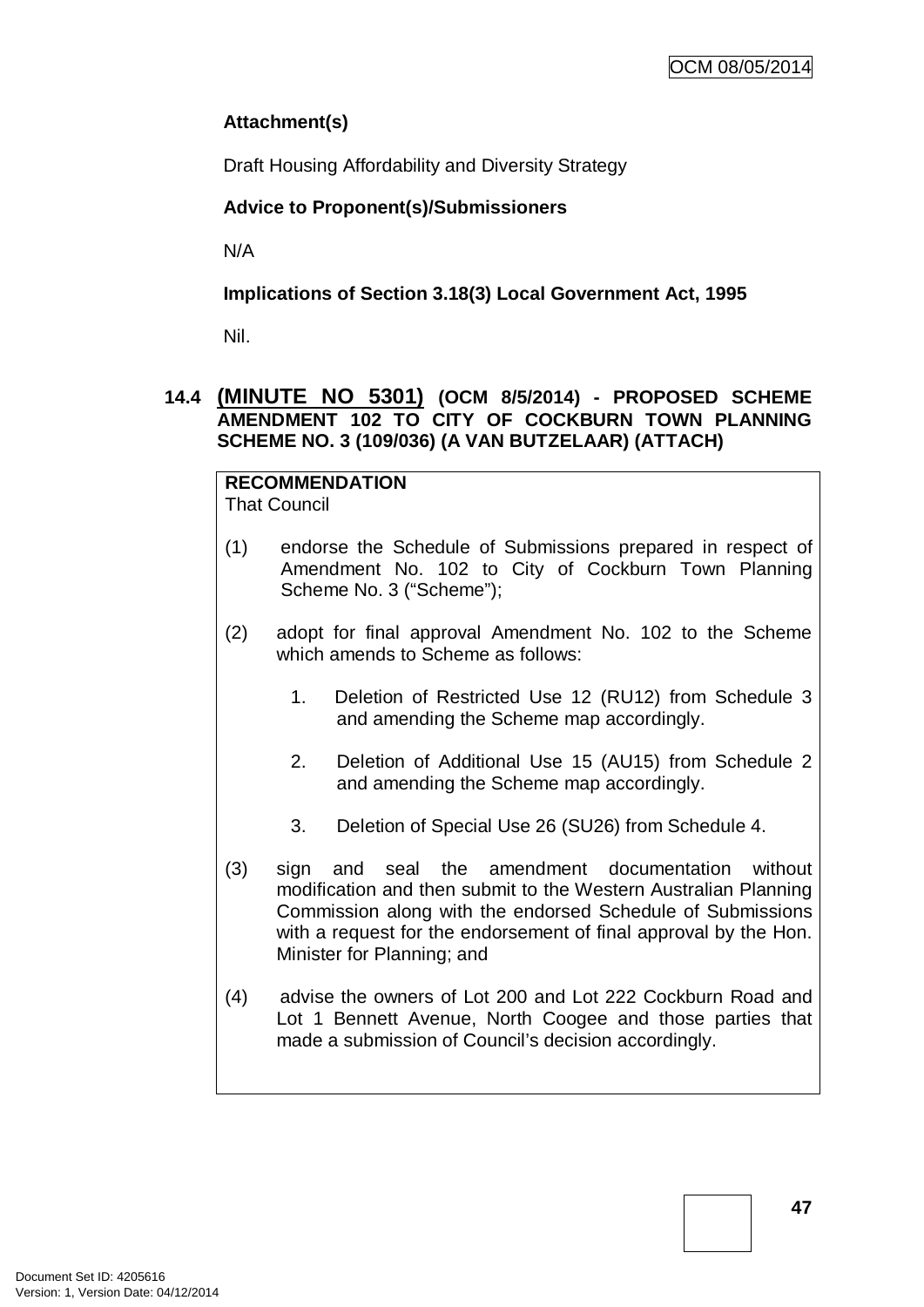# **COUNCIL DECISION**

MOVED Clr Y Mubarakai SECONDED Clr K Allen that the recommendation be adopted.

# **CARRIED 10/0**

# **Background**

At its ordinary meeting held 8 August 2013 Council initiated Amendment No. 102 to City of Cockburn Town Planning Scheme No. 3 to consider the deletion of:

- 1. Restricted Use 12 (RU12) from Schedule 3 and amending the Scheme map accordingly.
- 2. Additional Use 15 (AU15) from Schedule 2 and amending the Scheme map accordingly.
- 3. Special Use 26 (SU26) from Schedule 4.

Community consultation occurred between 1 October and 12 November 2013, a period of 42 days. One submission was received on behalf of Cordia Pty Ltd, the owner of Lot 200 to which RU 12 is applicable.

The purpose of this report is now considered the Scheme amendment for adoption of final approval, as per the requirements of the *Planning and Development Act 2005* and *Town Planning Regulations 1967*.

#### **Submission**

N/A

#### **Report**

#### **Background**

The subject lots are zoned 'Urban' under the Metropolitan Region Scheme. The area is part of the land rezoned from 'Industry' to 'Urban' via MRS Amendment No. 1180/41, to reflect the outcomes of the Cockburn Coast District Structure Plan. This planning is to create a mixed use coastal community, characterised by medium to high residential densities orientated with the amenity that the coastal location produces.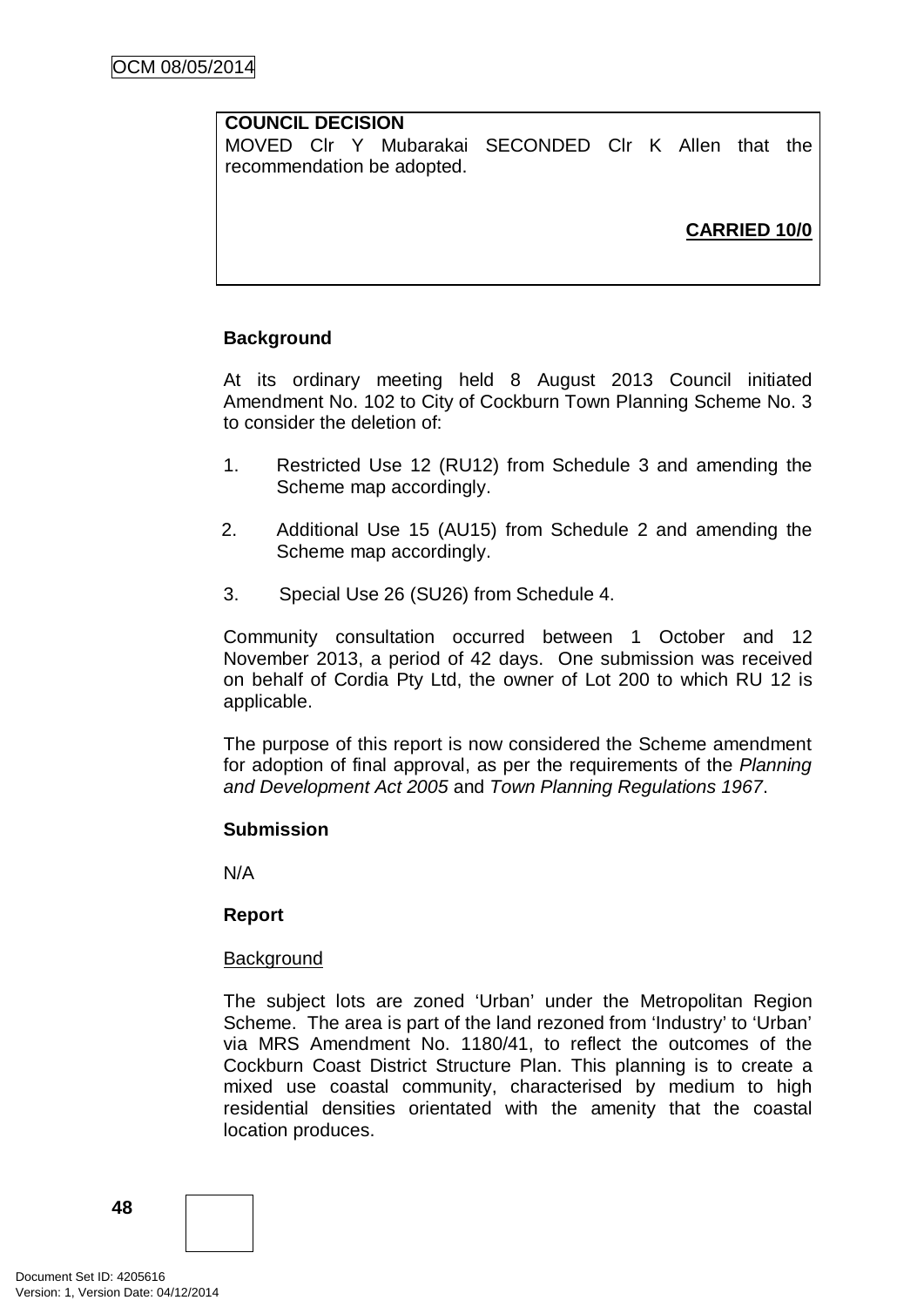All three lots are currently zoned 'Development' under the City's Scheme, and are contained within Development Area No. 33 (Cockburn Coast). The Western Australian Planning Commission ("WAPC") has endorsed a District Structure Plan for this area known as the 'Cockburn Coast District Structure Plan' ("CCDSP"). The Council has already progressed Local Structure Plans for the area, and of note the WAPC has adopted one (Robb Jetty Precinct) and is at the final stage of considering the Emplacement Crescent Structure Plan. This only leaves the southern section of the CCDSP area, around the Power Statin building, in need of structure planning. Overall it is reasonable to view the area starting to transition from planning in to delivery phase.

The purpose of this Scheme amendment is to remove some final minor anomalies which exist in the area. These relate to Restricted Use, Additional Use and Special Use provisions, which are all relevant to the former industrial use of the precinct. This industrial use is no longer relevant, with the State and Local planning frameworks facilitating the need for these uses to transition away from the precinct over time.

The report to Council to consider initiating Amendment 102 discussed in significant detail the basis for the amendment, and planning issues of consequence. It is not intended to repeat all of those issues in this report except where they relate to an issue raised in the submission period. The amendment will continue to support the movement of this precinct towards its intended destination, which has gone through a detailed process of planning and community engagement for more than a decade. Importantly, ensuring that the planning framework shows that land uses need to be orientating over time towards the intended urban outcome associated with Cockburn Coast. This Scheme amendment forms part of this process.

#### Issues raised in the submission period

Community consultation was carried out for a period of 42 days, from 1 October till 12 November 2013. One submission was received on behalf of the owner of Lot 200 to which RU 12 is applicable. The landowner of Lot 200 objected to the progression of Amendment No.102 due to the practical problems the proposal would have on the use of Lot 200 in the short to medium term. These practical problems are detailed below and have now been resolved.

At the time of the consultation period, Lot 200 was approved for 'Light Industry' use (in accordance with the RU 12 provisions) until 26 September 2016 - after this date all activities associated with the approved use were to cease. Irrespective of this Scheme amendment, the 26 September 2016 deadline was in existence and would have prevented further use of the site for 'Light Industry' beyond this time.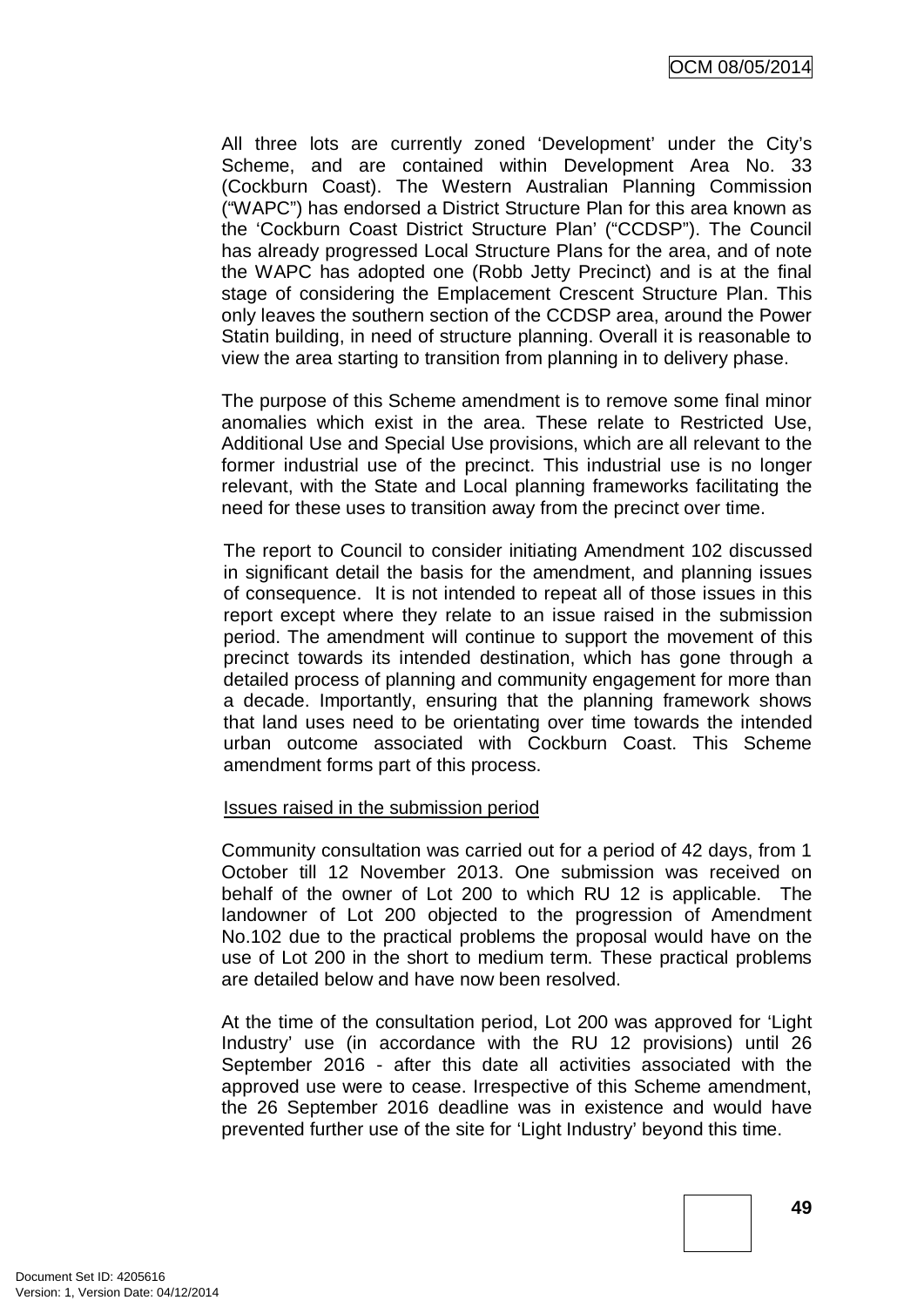However subsequent to this, an extension of the approval for Lot 200 has now taken place (DA13/117) which maintains the productive use of this land in a manner which would not adversely affect the amenity of the locality. This approval concludes at a time when the building on the subject site has reached the end of its asset life and also when the proposed Powerstation Structure Plan is likely to be capable of implementation. Accordingly this issue has been overcome.

It is also worth commenting that the manner of surrounding land use is also such that the short to medium term use of Lot 200 would be unable to transition to residential, even if that was what the owner preferred (which is not the case). Specifically, Lot 222 Cockburn Road North Coogee, located approximately 110 metres south of the subject Lot 200, has approval to undertake the recycling of drums including cleaning and storage. There is no expiry date associated with this approval. A noise, odour and dust buffer distance of 200 metres to any sensitive land uses such as residential development is applicable to this activity, with Lot 200 being wholly included within this buffer. While Amendment No.102 will remove the Additional Use 15 classification associated with this activity from Schedule 2 of Scheme, given the open ended nature of this approval the activity may continue to operate in accordance with the non-conforming use provisions of the Scheme. The 200 metre noise, odour and dust buffer applicable to Lot 200 cannot therefore be reduced as the offsite impacts associated with drum recycling, cleaning and storage cannot be mitigated through increased building and design standards. This further shows that the short to mid term use of Lot 200 will continue, in the manner which the recent development approval extension has granted.

This removes the only issue that was raised with the proposal, and accordingly the Scheme amendment is recommended for approval without modification.

# **Strategic Plan/Policy Implications**

# **Leading & Listening**

• A culture of risk management and compliance with relevant legislation, policy and guidelines.

# **Budget/Financial Implications**

Nil

# **Legal Implications**

Council has an obligation to render its Scheme consistent with the Metropolitan Region Scheme.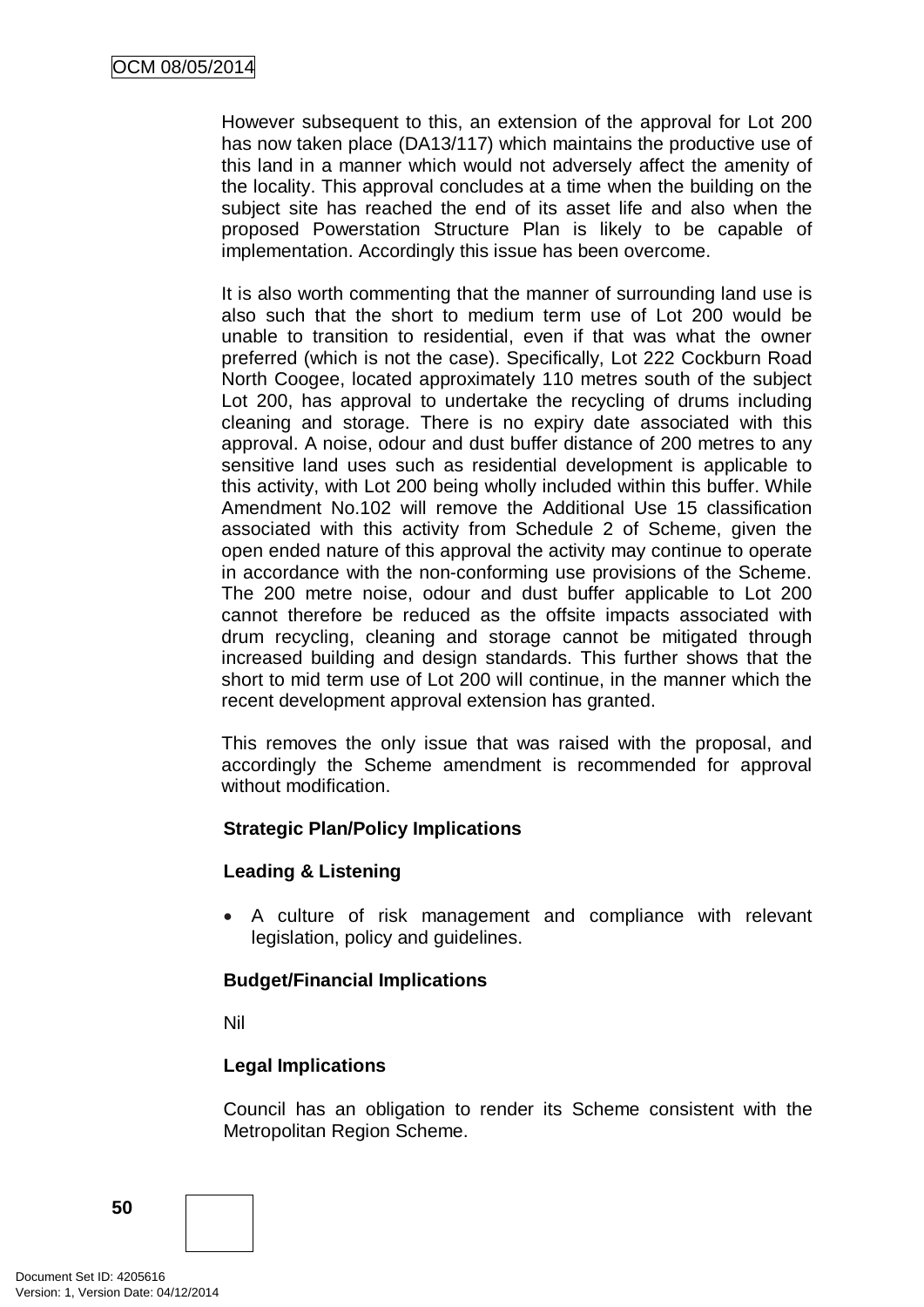# **Community Consultation**

#### Methods of consultation

Community consultation was carried out for a period of 42 days, from 1 October till the 12 November 2013. An advertisement was placed in the Cockburn Gazette on 1 October 2013.

Affected landowners were advised in writing of the proposal and provided with copies of the amendment report to review. A copy of the amendment report was made available at the administration office for review over the full advertising period.

# **Attachment(s)**

- 1. Location plan
- 2. Schedule of Submissions

# **Advice to Proponent(s)/Submissioners**

The Proponents and those who lodged a submission on the proposal have been advised that this matter is to be considered at the 8 May 2014 Council Meeting.

# **Implications of Section 3.18(3) Local Government Act, 1995**

Nil.

# **15. FINANCE AND CORPORATE SERVICES DIVISION ISSUES**

# **15.1 (MINUTE NO 5302) (OCM 8/5/2014) - LIST OF CREDITORS PAID - MARCH 2014 (076/001) (N MAURICIO) (ATTACH)**

# **RECOMMENDATION**

That Council adopt the List of Creditors Paid for March 2014, as attached to the Agenda.

# **COUNCIL DECISION**

MOVED Clr Y Mubarakai SECONDED Clr K Allen that the recommendation be adopted.

**CARRIED 10/0**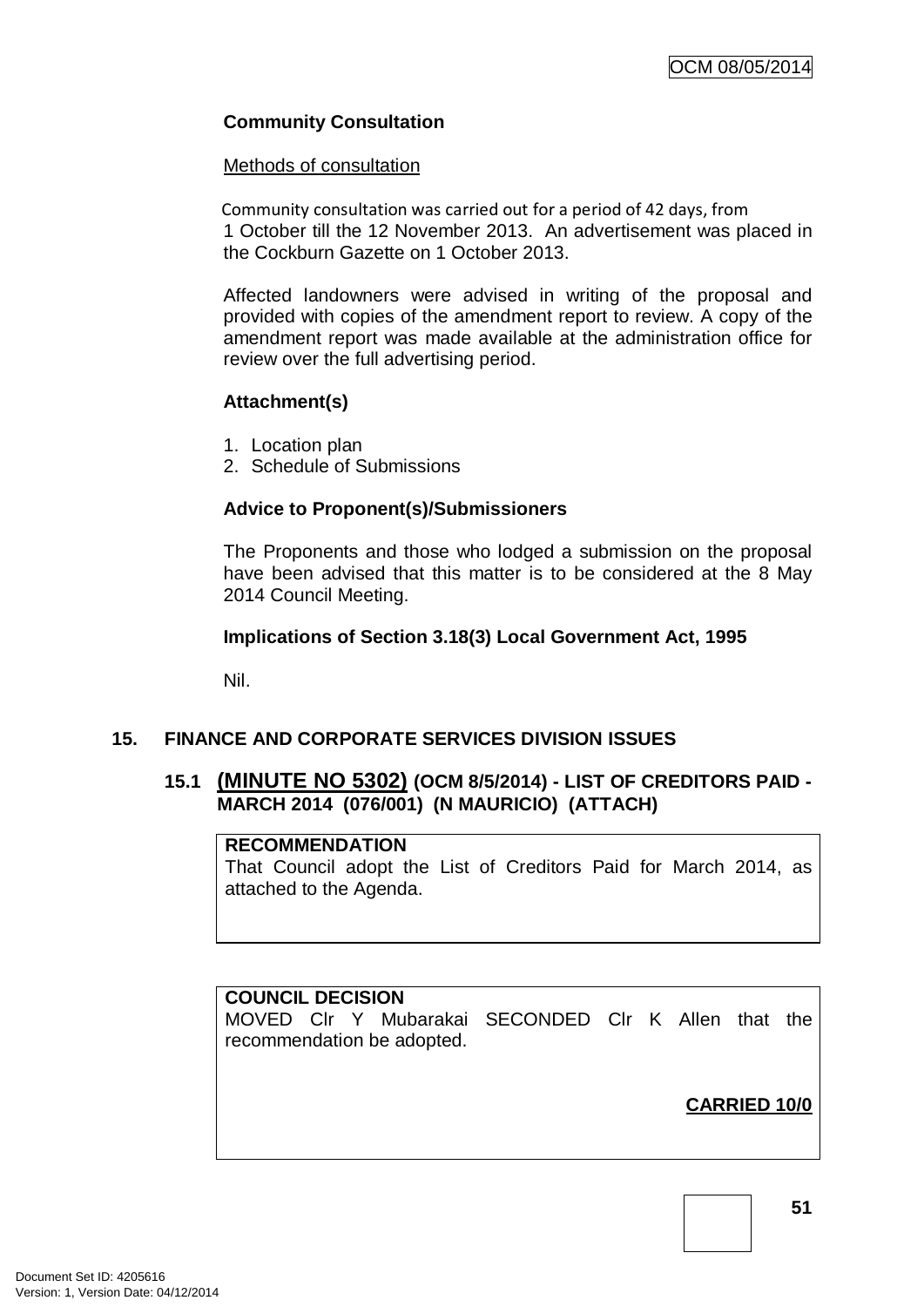# **Background**

It is a requirement of the Local Government (Financial Management) Regulations 1996, that a List of Creditors be compiled each month and provided to Council.

### **Submission**

N/A

# **Report**

The List of Accounts for March 2014, is attached to the Agenda for consideration. The list contains details of payments made by the City in relation to goods and services received by the City.

# **Strategic Plan/Policy Implications**

# **Leading & Listening**

- Effective and constructive dialogue with all City stakeholders.
- A responsive, accountable and sustainable organisation.

# **Budget/Financial Implications**

N/A

**Legal Implications**

N/A

# **Community Consultation**

N/A

# **Attachment(s)**

List of Creditors Paid – March 2014.

# **Advice to Proponent(s)/Submissioners**

N/A

**Implications of Section 3.18(3) Local Government Act, 1995**

Nil.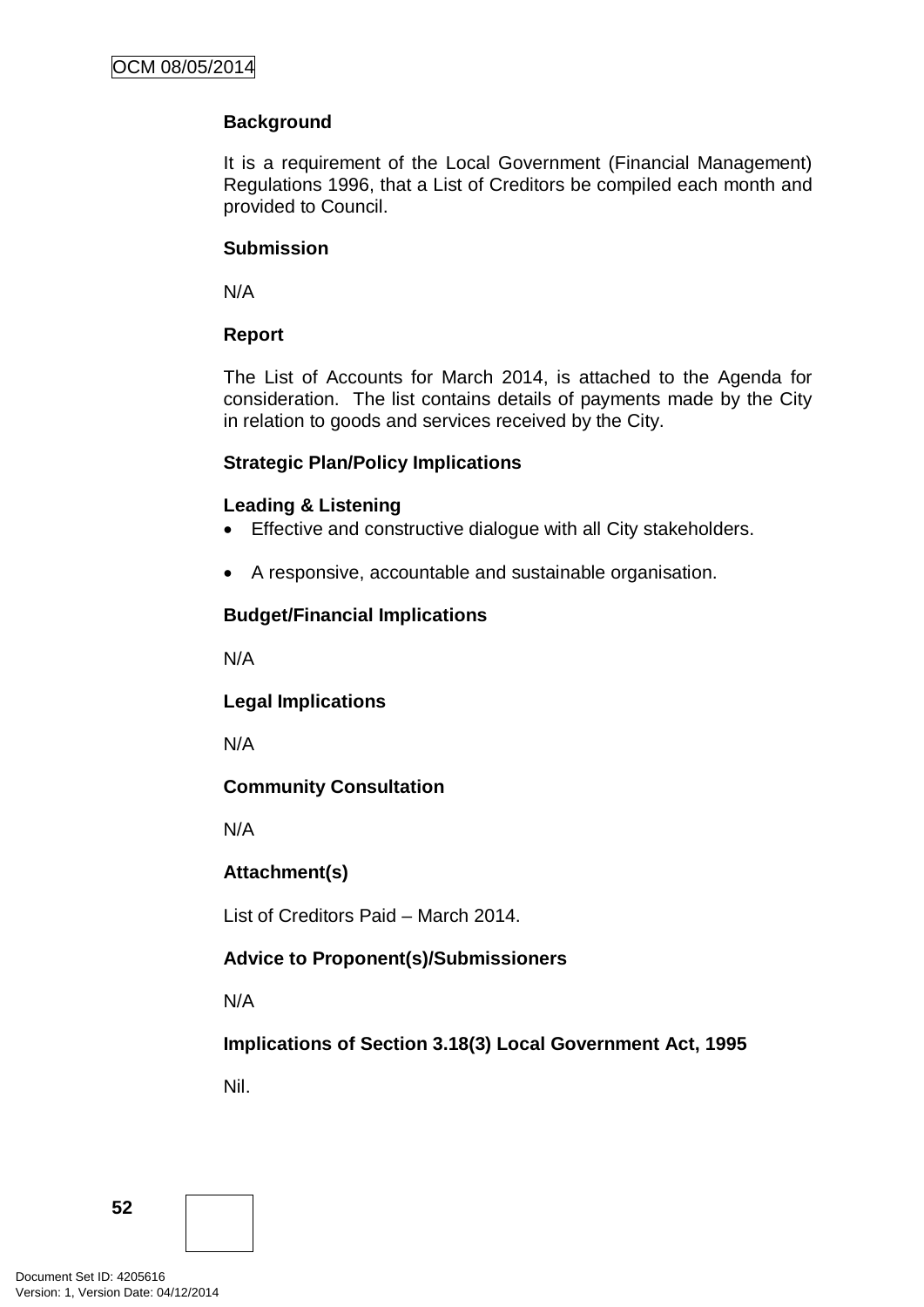# **15.2 (MINUTE NO 5303) (OCM 8/5/2014) - STATEMENT OF FINANCIAL ACTIVITY AND ASSOCIATED REPORTS - MARCH 2014 (071/001) (N MAURICIO) (ATTACH)**

# **RECOMMENDATION**

That Council :

- (1) adopt the Statement of Financial Activity and associated reports for March 2014, as attached to the Agenda; and
- (2) amend the 2013/14 Municipal Budget by increasing revenue and closing funds by \$329,130 to account for the impact of the repayment of consultancy fees by Developer Contribution Plans prefunded in prior years from general Municipal funds.

# **TO BE CARRIED BY AN ABSOLUTE MAJORITY OF COUNCIL**

# **COUNCIL DECISION**

MOVED Clr L Wetton SECONDED Deputy Mayor C Reeve-Fowkes that the recommendation be adopted.

# **CARRIED BY ABSOLUTE MAJORITY OF COUNCIL 10/0**

# **Background**

Regulations 1996 prescribes that a local government is to prepare each month a Statement of Financial Activity.

Regulation 34(2) requires the Statement of Financial Activity to be accompanied by documents containing:–

- (a) details of the composition of the closing net current assets (less restricted and committed assets);
- (b) explanation for each material variance identified between YTD budgets and actuals; and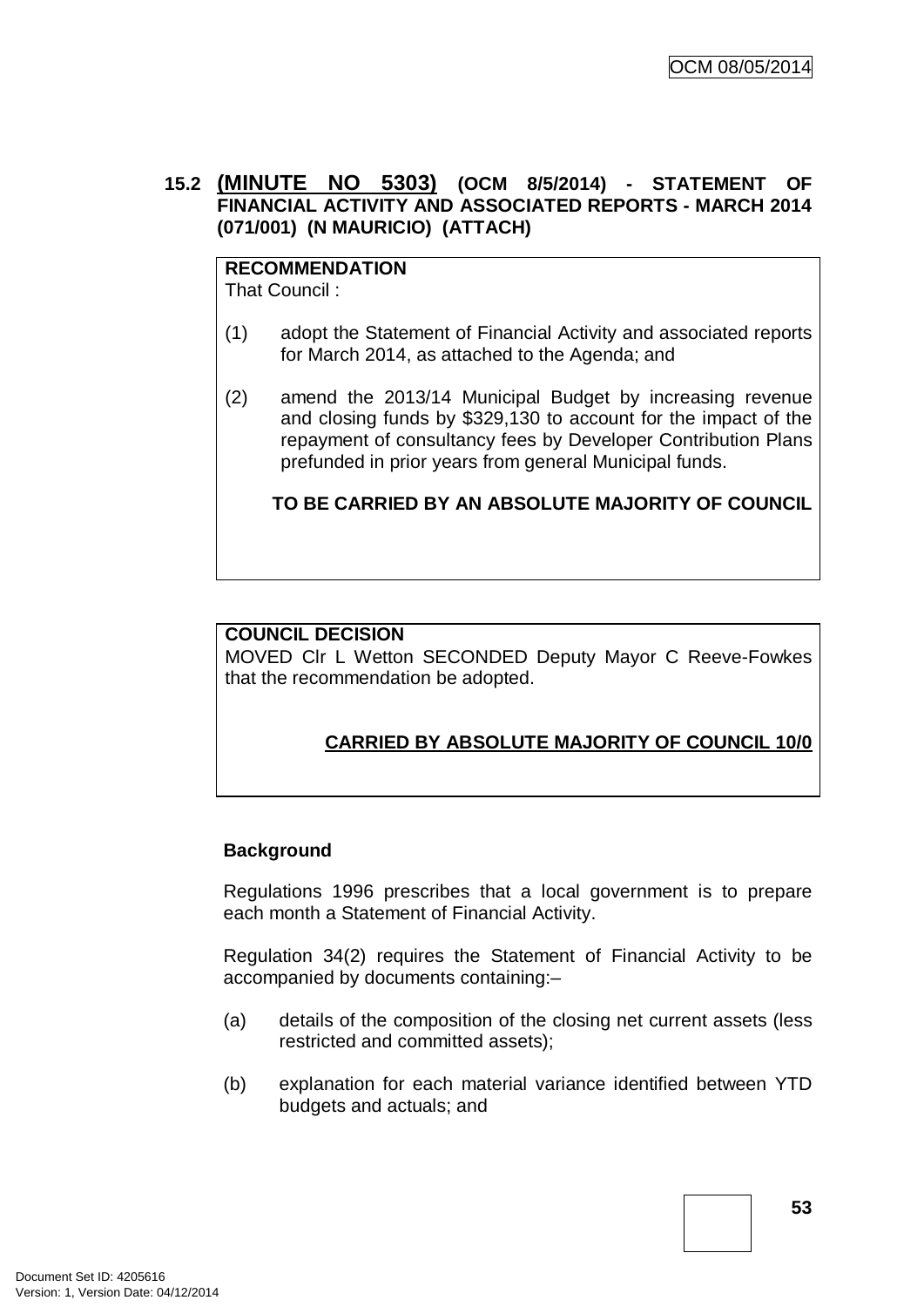(c) any other supporting information considered relevant by the local government.

Regulation 34(4)(a) prescribes that the Statement of Financial Activity and accompanying documents be presented to Council within 2 months after the end of the month to which the statement relates.

The regulations require the information reported in the statement to be shown either by nature and type, statutory program or business unit. The City chooses to report the information according to its organisational business structure, as well as by nature and type.

Financial Management Regulation 34(5) requires Council to annually set a materiality threshold for the purpose of disclosing budget variance details. Council adopted a materiality threshold variance of \$100,000 from the corresponding base amount for the 2013/14 financial year at the August meeting.

### **Submission**

N/A

### **Report**

### Opening Funds

The City's opening funds from 2012/13 FY were revised upwards to \$11.25M (from \$10.06M) after the completion of the external audit. There was also a minor adjustment between the current and noncurrent portions of long service leave provisions. The initial \$10.06M comprised \$6.57M for carried forward projects and \$3.5M of unrestricted surplus transferred to the City's Community Infrastructure Reserve in accordance with Council budget policy. The additional \$1.2M in opening funds was transferred to the Waste & Recycling and Community Infrastructure reserves at mid-year budget review.

# Closing Funds

The City's closing funds of \$55.7M are currently \$8.2M higher than the YTD budget forecast. This comprises net favourable cash flow variances across the operating and capital programs as detailed later in this report.

The revised budget currently shows end of year closing funds of \$0.83M (increased from a balanced budget position). This has predominantly resulted from several upwards adjustments to revenue and a \$0.16M balancing item in the mid-year review. This has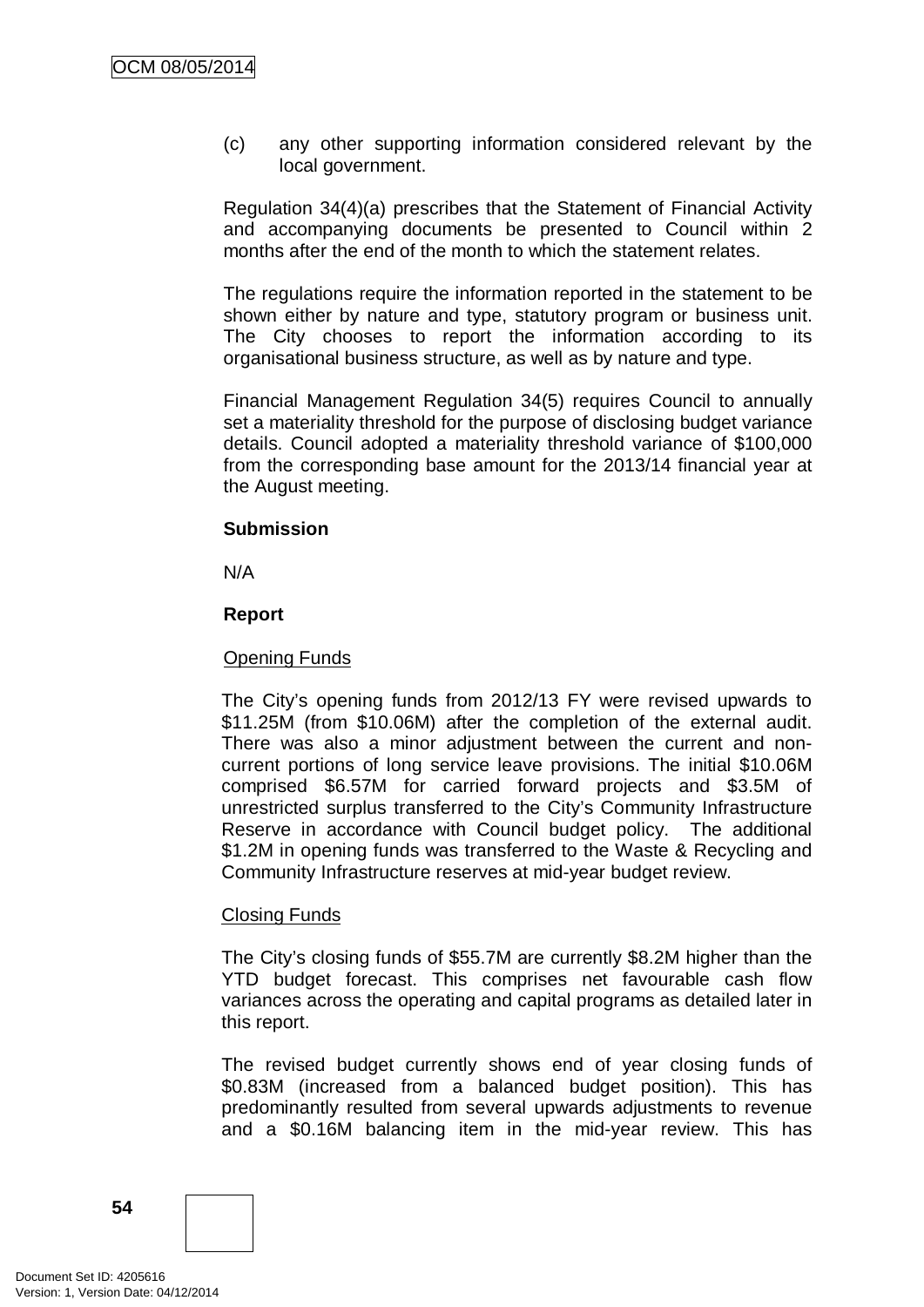increased from \$0.5M last month due to the repayment of pre-funded consultancy fees by Developer Contribution Plans (DCP). These were funded in previous financial years from Municipal funds and the associated DCP's now had sufficient funds to repay the Municipal Fund.

The budgeted closing funds will fluctuate throughout the year, due to the impact of Council decisions and budget recognition of additional revenue. Details on the composition of the budgeted closing funds are outlined in Note 3 to the financial summaries attached to this report

### Operating Revenue

Consolidated operating revenue of \$110.2M is ahead of the YTD budget forecast by \$2.57M. Several compensating variances comprise the majority of this amount:

- Revenue from property rates is \$0.58M higher than the YTD budget target.
- Underground power charges collected were \$0.11M ahead of budget.
- Interest on investments exceeded YTD budget by \$1.01M.
- F.A.G.S. quarterly grant of \$0.42M received one month ahead of the cash flow budget.
- Human Services operating grants are \$0.32M ahead of budget due to \$0.24M of surpluses carried forward from the previous year and \$0.24M of additional In-Home Care subsidies, offset by a \$0.16M shortfall in Community Aged Care Packages YTD funding.
- Fees & charges across the Human Services business unit are \$0.15M behind the YTD budget, mainly due to the out of school care and family day care programs.
- Development application fees are up by \$0.17M against the YTD budget, however building permits revenue is short \$0.12M.
- Revenue from dog registration fees is \$0.16M greater than the full year budget due to the impact of changes made to the Dog Act.

Further details of material variances are disclosed in the Agenda attachment.

Parking and local law infringements totalling \$2,180 were written off during the month under delegated authority. The Fines Enforcement Register recommended this based on insufficient owner information to pursue enforcement, primarily due to being interstate plated vehicles.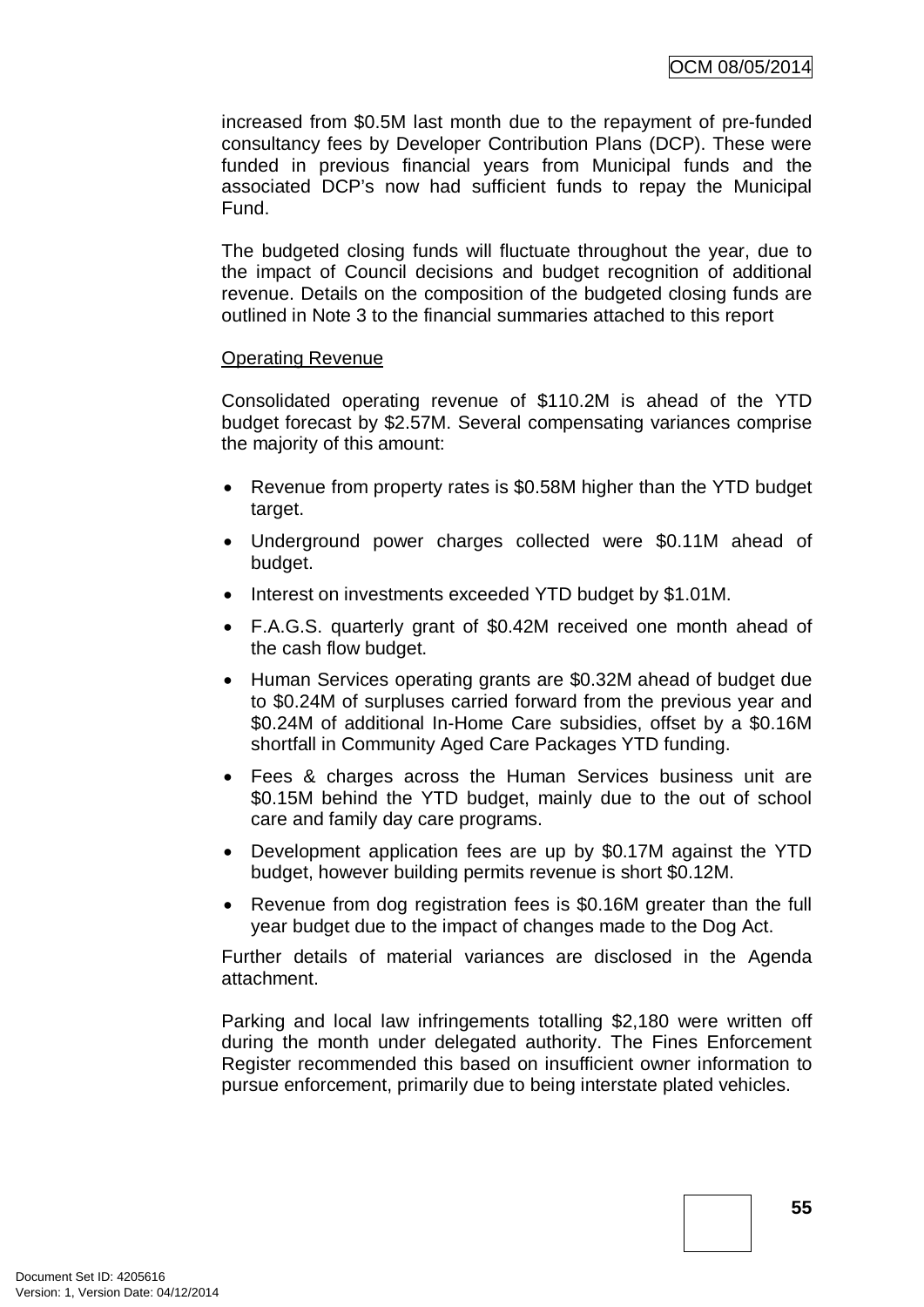# Operating Expenditure

Operating expenditure (including asset depreciation) of \$80.56M was under the YTD budget by \$1.42M and comprised the following significant items:

- Material and Contracts (\$1.41M under YTD budget)
- Other Expenses (\$0.33M over YTD budget)
- Salaries & Direct On Costs (\$0.41M under YTD budget)
- Utilities (\$0.16M under YTD budget)

# • **Depreciation (on YTD budget) –**

At a consolidated level, asset depreciation is right on the YTD budget, but there are significant variances at the asset class level:

- o Parks Equipment depreciation is over budget by \$0.76M, impacted by a comprehensive asset pick up and revaluation exercise completed during 2012/13 year end.
- o Road infrastructure depreciation is \$0.26M under YTD budget,
- o Building depreciation is \$0.33M under YTD budget, and
- o Plant & machinery depreciation is \$0.18M under YTD budget.

The following table shows operating expenditure budget performance at the consolidated nature and type level:

| Nature or Type<br><b>Classification</b> | Actual | <b>Amended</b><br><b>Budget</b> | Variance to<br><b>Budget</b> |
|-----------------------------------------|--------|---------------------------------|------------------------------|
|                                         | \$M    | \$M                             | \$Μ                          |
| <b>Employee Costs</b>                   | 30.57  | 30.98                           | 0.41                         |
| <b>Materials and Contracts</b>          | 24.56  | 25.97                           | 1.41                         |
| <b>Utilities</b>                        | 3.15   | 3.31                            | 0.16                         |
| <b>Interest Expenses</b>                | 0.09   | 0.09                            | 0.00                         |
| Insurances                              | 2.24   | 2.24                            | 0.00                         |
| <b>Other Expenses</b>                   | 5.57   | 5.24                            | (0.33)                       |
| Depreciation (non-cash)                 | 16.47  | 16.47                           | 0.00                         |

#### Capital Expenditure

The City's actual capital spend to the end of March was \$25.61M, representing a \$8.11M underspend on the YTD budget of \$33.72M.

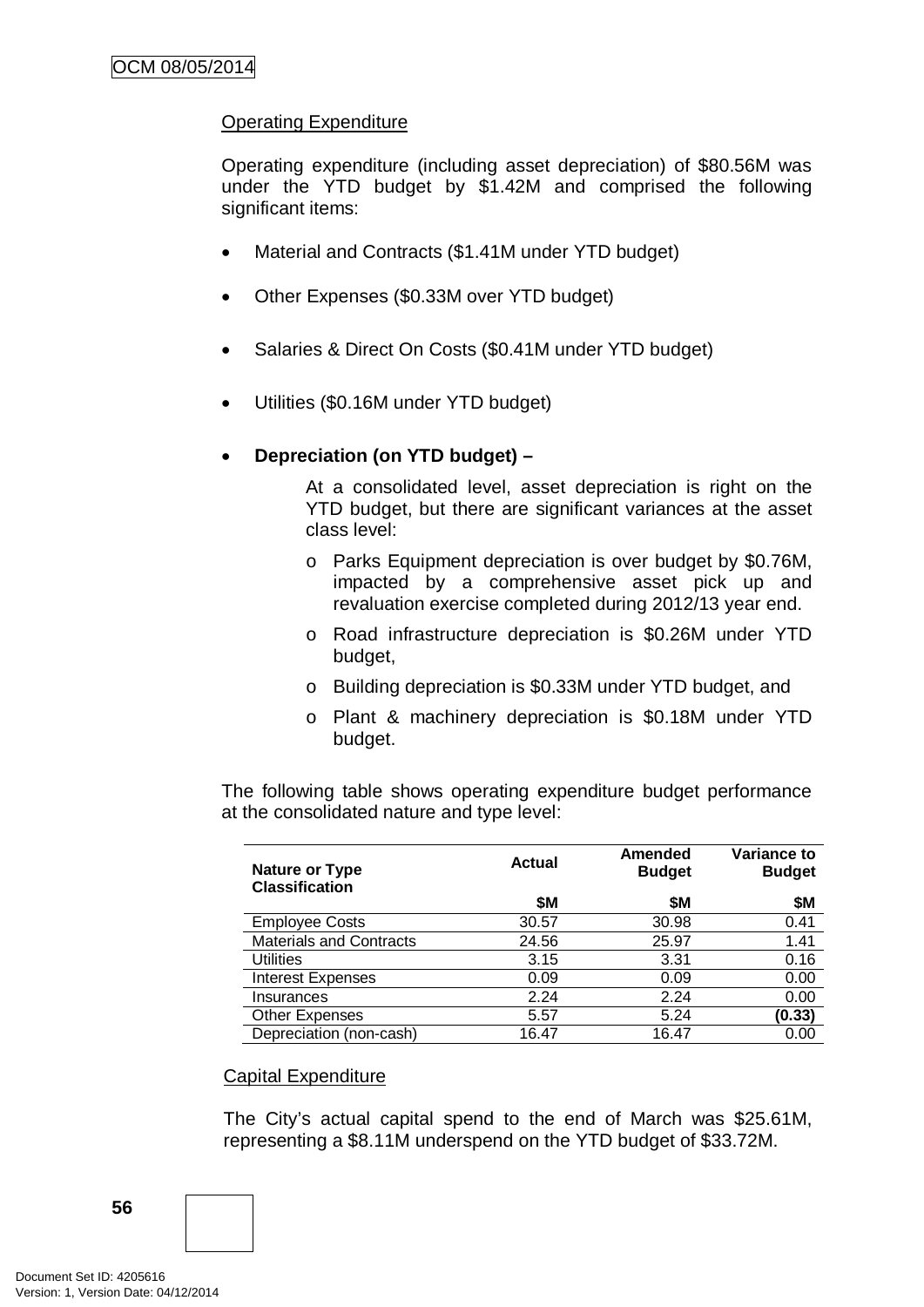| <b>Asset Class</b>  | <b>YTD</b><br><b>Actuals</b> | YTD<br><b>Budget</b> | <b>YTD</b><br>Variance | Annual<br><b>Budget</b> | <b>Committed</b><br><b>Orders</b> |
|---------------------|------------------------------|----------------------|------------------------|-------------------------|-----------------------------------|
|                     | <b>\$M</b>                   | <b>\$M</b>           | \$M                    | \$Μ                     | \$M                               |
| <b>Buildings</b>    |                              |                      |                        |                         |                                   |
| Infrastructure      | 14.79                        | 15.65                | 0.86                   | 34.42                   | 14.49                             |
| Roads               |                              |                      |                        |                         |                                   |
| Infrastructure      | 6.23                         | 9.34                 | 3.12                   | 18.43                   | 1.63                              |
| Parks Landscaping & |                              |                      |                        |                         |                                   |
| Infrastructure      | 1.48                         | 2.15                 | 0.67                   | 6.49                    | 0.92                              |
| Land Acquisition &  |                              |                      |                        |                         |                                   |
| Development         | 0.57                         | 1.59                 | 1.02                   | 2.13                    | 0.02                              |
| Landfill            |                              |                      |                        |                         |                                   |
| Infrastructure      | 0.25                         | 0.51                 | 0.27                   | 1.70                    | 0.08                              |
|                     |                              |                      |                        |                         |                                   |
| Plant & Equipment   | 1.90                         | 3.49                 | 1.59                   | 4.38                    | 1.34                              |
| Information         |                              |                      |                        |                         |                                   |
| Technology          | 0.39                         | 0.99                 | 0.60                   | 1.45                    | 0.45                              |
|                     |                              |                      |                        |                         |                                   |
| <b>Totals</b>       | 25.61                        | 33.73                | 8.12                   | 69.01                   | 18.94                             |

The following table shows the budget variance analysis by asset class:

Further details on significant spending variances by project are disclosed in the attached CW Variance analysis report.

#### Capital Funding

Capital funding sources are generally highly correlated to capital spending, the sale of assets and the rate of development within the City (for developer contributions).

Significant variances for March include:

- Transfers from financial reserves were \$5.57M behind budget.
- Road grants received were \$0.87M ahead of the cash flow budget of which \$0.70M represents grants carried forward from the prior FY.
- The \$0.17M balance of the CSRFF grant for the Coogee Beach Surf Club project has not been reflected in the budget.
- Developer contributions received under the Community Infrastructure plan (up \$2.54M) and the road infrastructure DCA's (down \$0.51M) were collectively \$1.99M higher than the YTD budget.
- Proceeds from the sale of plant were \$0.29M behind YTD budget targets.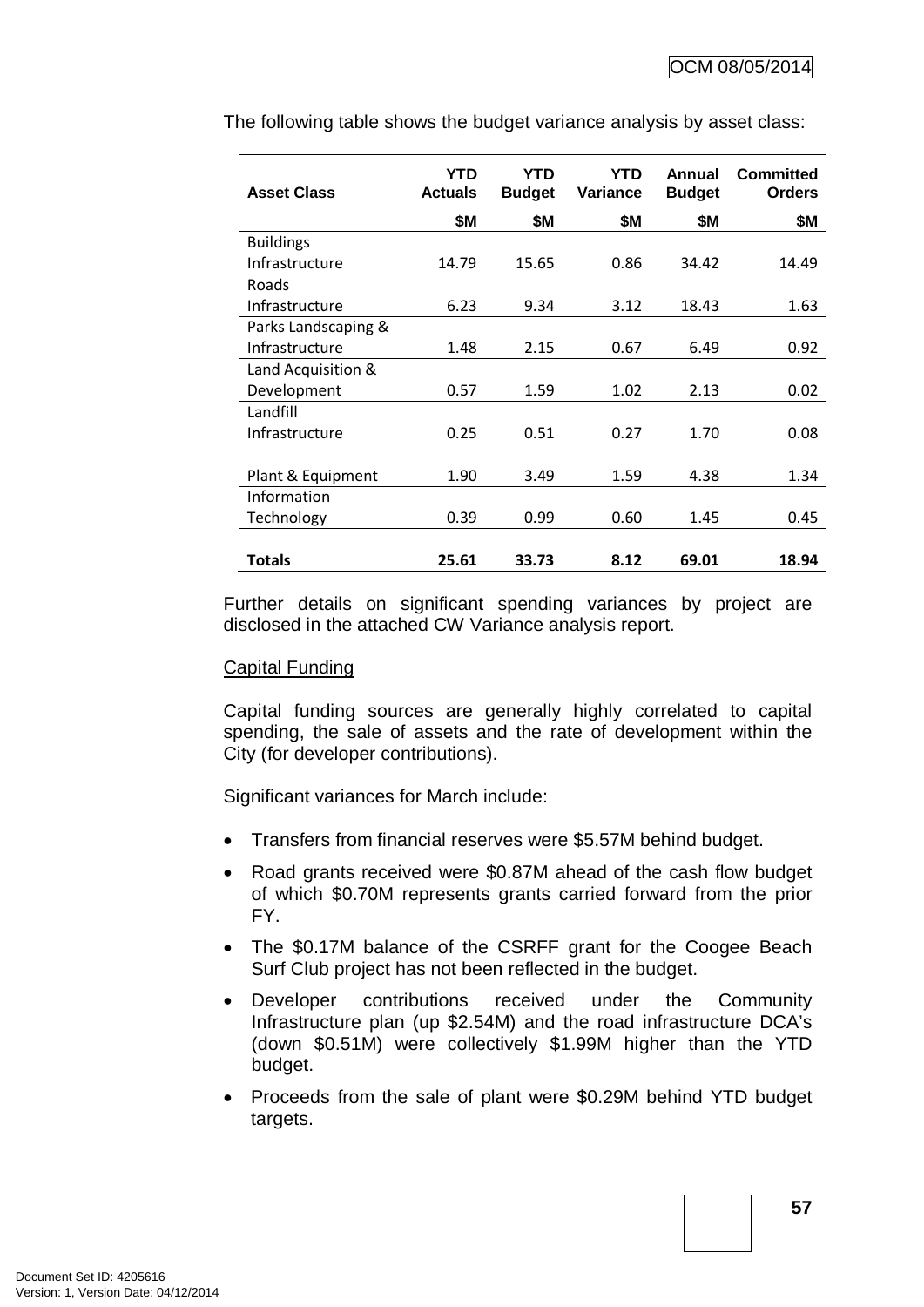- Proceeds of \$2.48M from the sale of land associated with the Quarimor Rd industrial land development were received ahead of the cash flow budget.
- Expected proceeds from the subdivision and sale of lot 40 Cervantes Loop are \$0.22M behind the YTD budget forecast.

### Cash & Investments

Council's cash and financial investments holding at March month end totalled \$128.74M down from \$137.46M the previous month.

\$65.64M represents the balance held in the cash backed reserves (\$70.51M previous month) and another \$5.99M represents funds held for other restricted purposes such as bonds, restricted grants and infrastructure contributions. The remaining \$57.11M represents the cash and financial investment component of the City's working capital, available to fund current operations and commitments.

The City's investment portfolio made a weighted annualised return of 4.00% in March, little changed from 4.03% the previous month. Whilst this compares favourably against the benchmark UBS Bank Bill Index rate of 2.32% for the same period, there is an ongoing downward trend in the City's monthly performance. This is as a result of the low official cash rate (currently 2.50%) impacting terms renegotiated for investment renewals.

The majority of investments are held in term deposit (TD) products placed with highly rated APRA (Australian Prudential Regulation Authority) regulated Australian banks. These are invested for terms ranging between three and twelve months in order to lock in the most beneficial rate and meet the City's cash flow requirements. Factors considered when investing include maximising the value offered within the current interest rate yield curve and mitigating cash flow liquidity risks.

The RBA has reduced rates over this latest period of quantitative easing by a total of 2.25%. However, the City's investment strategy of investing in terms nearing the extent of statutory limits (12 months) has served to moderate any negative impact on the City's overall interest earnings performance.

Given we are now at the bottom of the current interest rate cutting cycle (consensus view of most market analysts), this strategy has now been moderated in an effort to shorten the average duration for the investment portfolio. TD investments offering value over shorter terms (3 to 6 months) are now preferred, subject to cash flow planning. This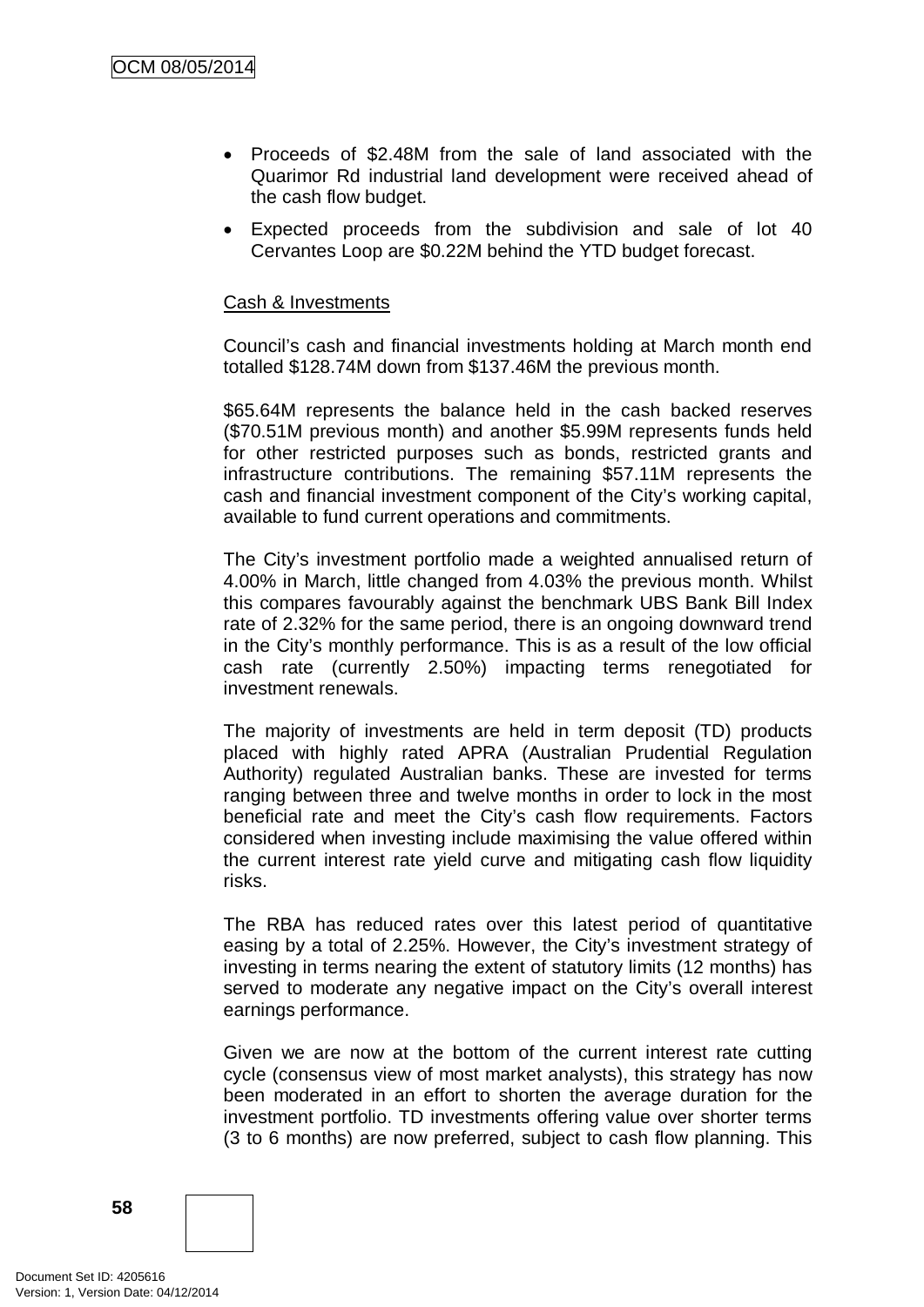will reduce risks associated with a potential increase in interest rates over the short to medium term.

### Description of Graphs and Charts

There is a bar graph tracking Business Unit operating expenditure against budget. This provides a very quick view of how the different units are tracking and the comparative size of their budgets.

The Capital Expenditure graph tracks the YTD capital spends against the budget. It also includes an additional trend line for the total of YTD actual expenditure and committed orders. This gives a better indication of how the capital budget is being exhausted, rather than just purely actual cost alone.

A liquidity graph shows the level of Council's net current position (adjusted for restricted assets) and trends this against previous years. This gives a good indication of Council's capacity to meet its financial commitments over the course of the year.

Council's overall cash and investments position is provided in a line graph with a comparison against the YTD budget and the previous year's position at the same time.

Pie charts included show the break-up of actual operating income and expenditure by nature and type and the make-up of Council's current assets and liabilities (comprising the net current position).

#### **Strategic Plan/Policy Implications**

#### **Leading & Listening**

- A responsive, accountable and sustainable organisation.
- Manage our financial and infrastructure assets to provide a sustainable future.
- A culture of risk management and compliance with relevant legislation, policy and guidelines

#### **Budget/Financial Implications**

Material variances identified as impacting on Council's closing budget position are addressed in the mid-year budget review presented to the March Council meeting.

# **Legal Implications**

N/A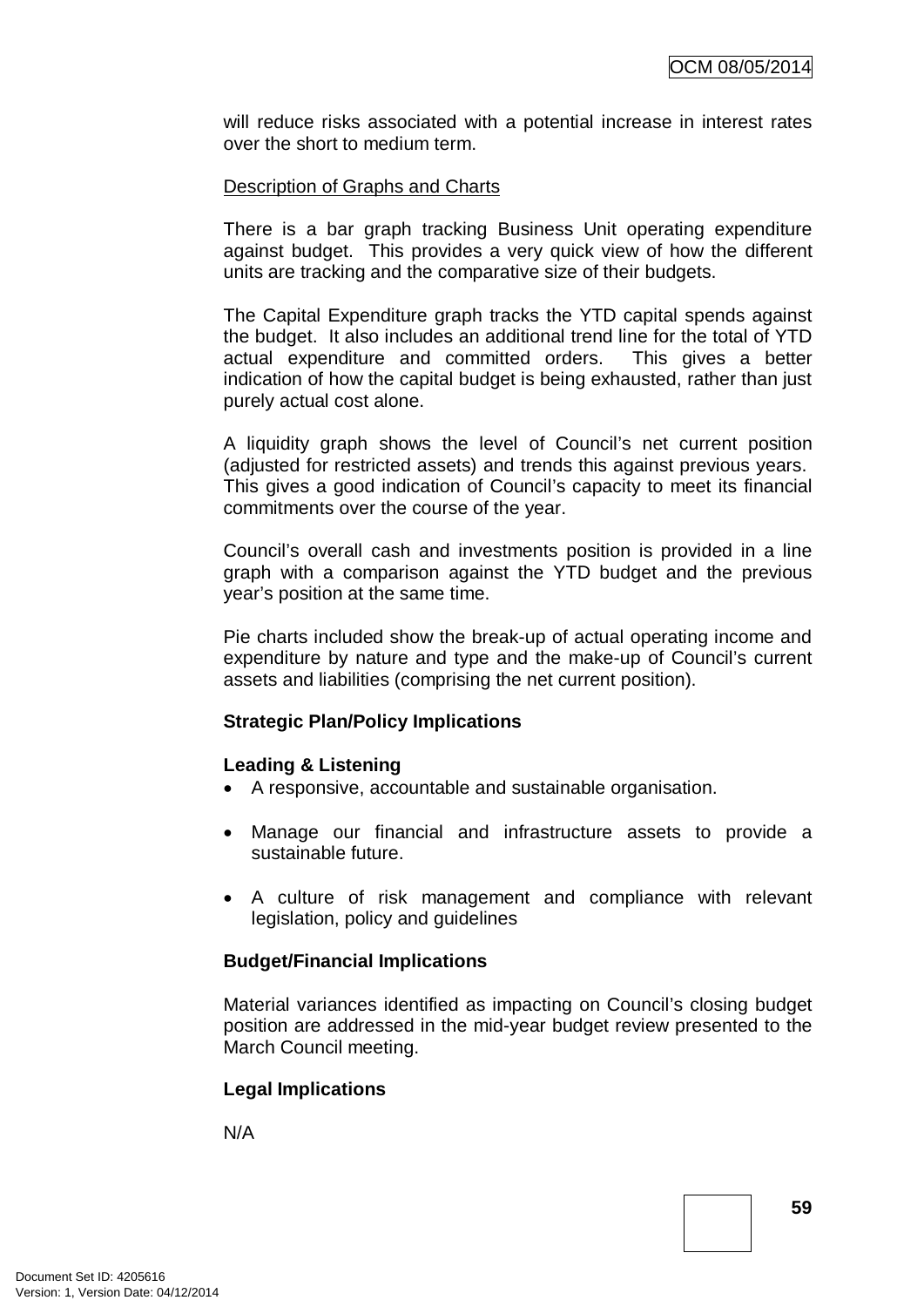# **Community Consultation**

N/A

# **Attachment(s)**

Statement of Financial Activity and associated Reports – March 2014.

# **Advice to Proponent(s)/Submissioners**

N/A

# **Implications of Section 3.18(3) Local Government Act, 1995**

Nil.

# **16. ENGINEERING AND WORKS DIVISION ISSUES**

# **16.1 (MINUTE NO 5304) (OCM 8/5/2014) - ADOPTION OF THE COOGEE BEACH LANDSCAPE MASTER PLAN (3300004 & 146/002) (A LEES) (ATTACH)**

# **RECOMMENDATION**

That Council

- (1) advertise the Coogee Beach Landscape Master Plan for a period of 42 days; and
- (2) subject to there being no substantive amendments proposed to the Master Plan through the advertising period, endorse the staged implementation schedule presented.

### **COUNCIL DECISION**

MOVED Clr Y Mubarakai SECONDED Clr K Allen that the recommendation be adopted.

**CARRIED 10/0**

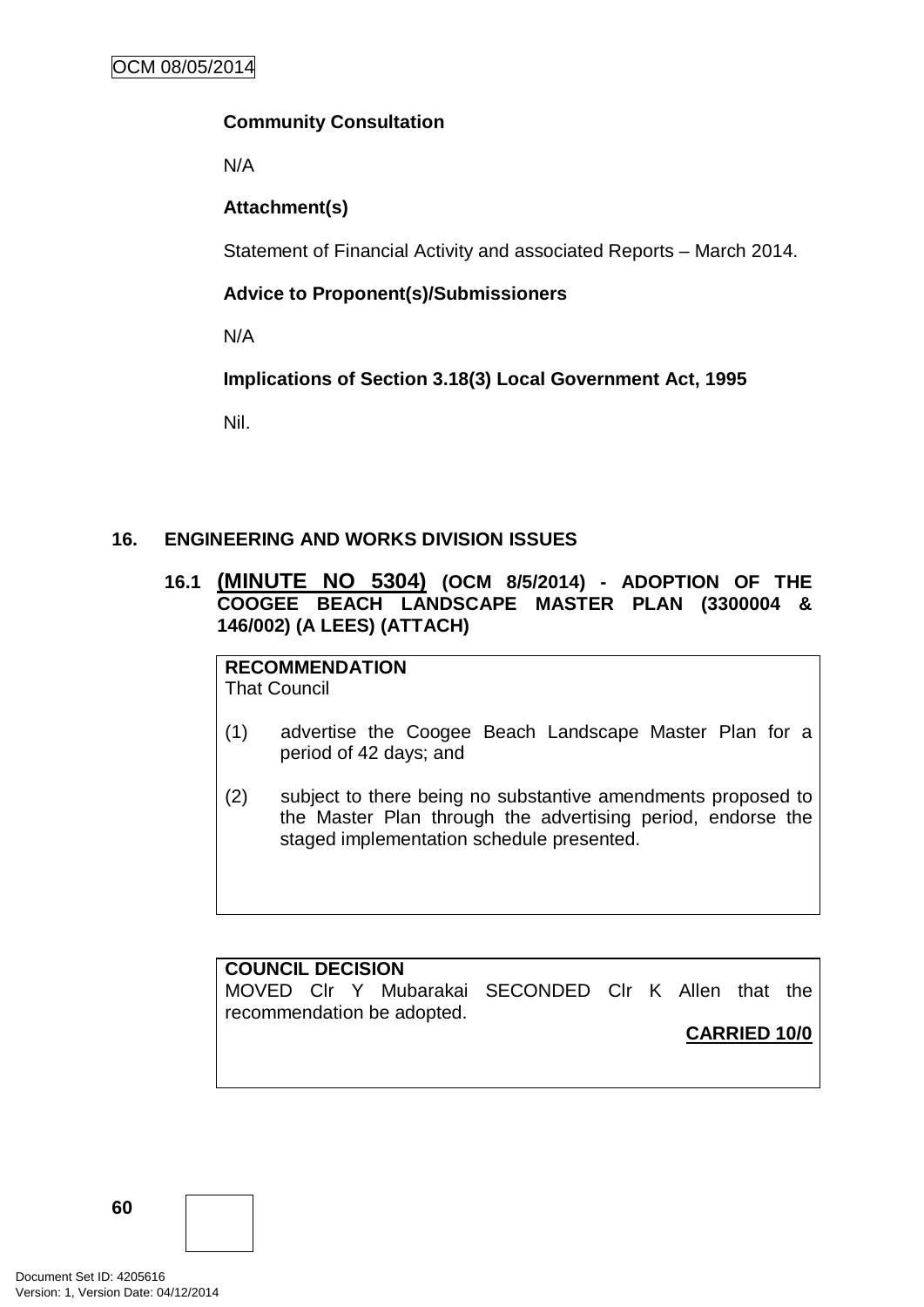# **Background**

In December 2012, the Park Service Unit engaged a suitably qualified consultant to prepare a master plan for the Coogee Beach Reserve. In April 2013 following a detailed site analysis and concept layout formulated to address the various demands and pressures on the site, a first draft was released. An internal steering group was formed to provide feedback and identify areas requiring further investigation by the consultant. The Coogee Beach Progress Association was also provided an opportunity to review the first draft due to their close connection to the reserve and an improvement proposal was submitted in 2012.

In July 2013 a second draft and an opinion of probable costs was issued to the steering committee for confirmation and progression to the next stage. Minor variations to the plan were completed over the next 2 months with revision D being presented to the Council briefing night in November 2013. Council's acknowledgement of the plan enabled a workshop with key stakeholders to proceed.

A workshop with key stakeholders was held in February 2014 to identify issues for consideration and inclusion in the plan. Additional comments were received from stakeholders unable to attend and were duly evaluated and included in the plan where pertinent.

### **Submission**

N/A

# **Report**

The Coogee Beach Master Plan revision E identifies a number of key recommendations to improve the recreational and social values of the reserve. In addition the plan addresses a schedule of works and a management regime for ensuring the reserve performs as a regionally significant destination. The focus area is bordered by Port Coogee, Woodman Point Regional Park, Cockburn Rd and Cockburn Sound.

The key recommendations are discussed under separate headings:

# Recreation Provision

Improvements to the recreational elements will enable the community an increase in functional and social interaction opportunities. Modifications to the playground, new exercise equipment, BBQ's, picnic shelters and a half-court basketball court are proposed. The location of this infrastructure has been integrated within the current framework of the reserve to limit the impact on the space available for the annual Australian Day Breakfast and Coogee Festival.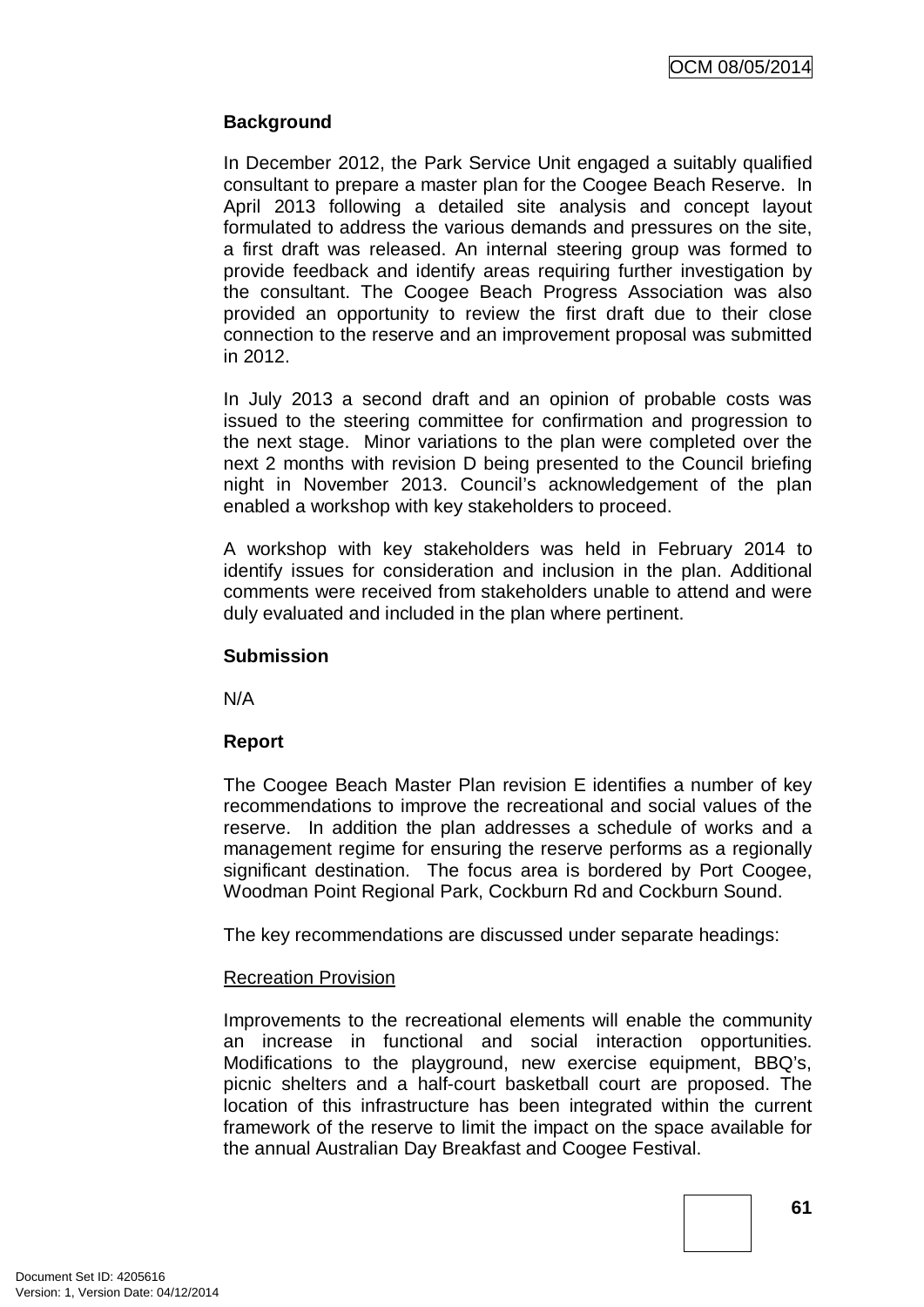### Pedestrian Circulation

Pedestrian circulation has been designed to manage access and circulation throughout the site whilst mitigating impacts on the sensitive coastal environment. In addition the pedestrian footpath layout will connect to the new Poore Grove Surf Community Facility and link through to the Port Coogee development to the north. Interpretative signage and new artwork will be distributed at key locations adjacent to the pedestrian footpath which will acknowledge the heritage and cultural values of the reserve.

### Vehicle Circulation

The road layout within the Coogee Beach Reserve has been amended along with the entry into the new Poore Grove Surf Community Facility. The proposal for a new dedicated access road to the Holiday Park directly off Cockburn Rd and closing the current access from within the reserve will reduce impact on individuals moving from the car park to the recreational space. Upgrades to the Powell Rd / Cockburn Rd intersection have been identified which will improve the flow of traffic in and out of the reserve. Pavement treatments to Powell Rd have been designed to inform motorists that they have arrived at Coogee Beach. The plan also provides for widening of Poore Grove to improve vehicle movement to the Poore Grove Community facilities. As a number of these address Cockburn Rd, the City will required further consultation with MRWA. It should be noted that MRWA were an apology for the key stakeholder workshop.

# Car parking Provisions

The plan supports additional car parking facilities to address the increased usage of the reserve at a number of locations. Modifications to the northern car park will increase the number of bays available for people accessing the beach adjacent to the shark barrier. Minor modifications have been identified to the car park layout near the playground and café to increase the provision of disabled bays. The plan proposes a temporary overflow car park on the eastern side of the Cockburn Rd reservation. No formal treatment, except two avenues of trees, has been identified for the overflow parking due to the potential widening of Cockburn Road. The previously proposed overflow parking for the Poore Grove Community Centre has been included in this plan to confirm location and attribute funding.

# **Facilities**

A number of existing facilities, i.e. tennis courts, ablution block, jetty, etc. have been renewed over the past few years. However the surf

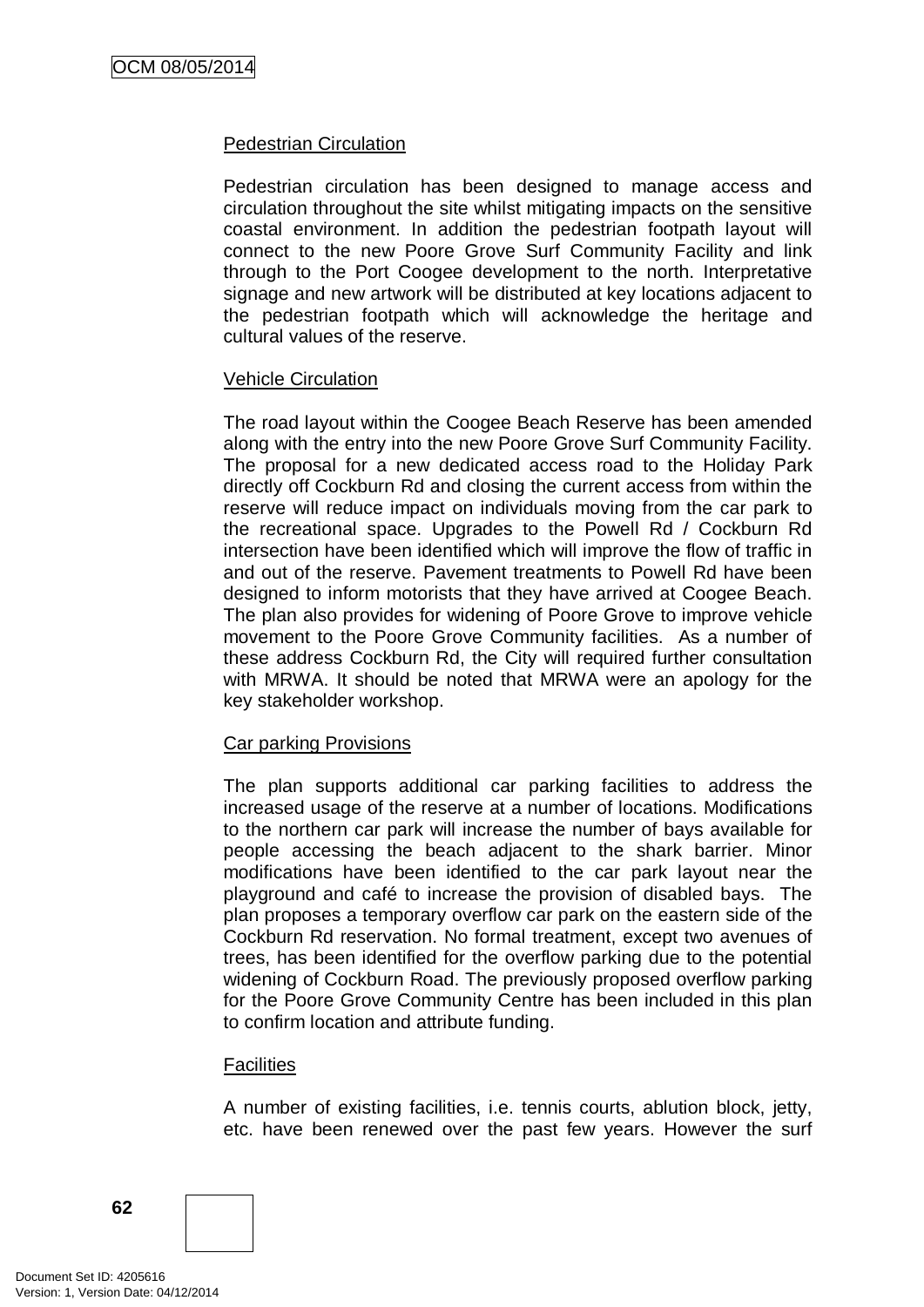lifesaving building and associated sheds have been identified for demolition based on the current condition. Removal of these facilities will improve access to the jetty via the northern car park and improve integration with coastal environment. The plan identifies a new ablution facility, undercover dining and extension to the café to cater for the increase in patronage to the reserve.

### Café Hub

The café is integral to Coogee Beach as it defines the entry to the reserve and creates the environment for social interactions. It is proposed to improve the surroundings of the café through paved treatments which reflect the dunal environment which will link directly to the open space. Connection between the café and open space will be further enhanced through the undergrounding of the power lines currently along Powell Rd.

#### Implementation

It is proposed to complete these works over six (6) stages, following endorsement of the proposal and subject to council funding. The six stages are packages in accordance to discrete areas rather than by item for practicality and enable the areas to be finished in entirety which will be more visual and palatable for the community. The six stages are as follows:

| <b>Stage</b> | <b>Description</b>                                                                             | <b>Opinion of Probable</b><br>Cost (Ex GST) |
|--------------|------------------------------------------------------------------------------------------------|---------------------------------------------|
|              | Demolishing of café and<br>undergrounding of power                                             | \$160,500                                   |
| 2            | Upgrades to Poore Grove and<br>overflow parking                                                | \$789,285.50                                |
| 3            | Upgrades to café hub and northern<br>car park                                                  | \$1,172,798.11                              |
| 4            | Upgrades to central car park,<br>tennis courts and new holiday park<br>entry road              | \$729,472.50                                |
| 5            | Revegetation and upgrades to<br>public open space                                              | \$998,315.54                                |
| 6            | Upgrades to holiday park site,<br>artwork / signage and<br>new/extended commercial<br>premises | \$270,678.50                                |
|              | <b>Total Project Cost</b>                                                                      | \$4,121,050.15                              |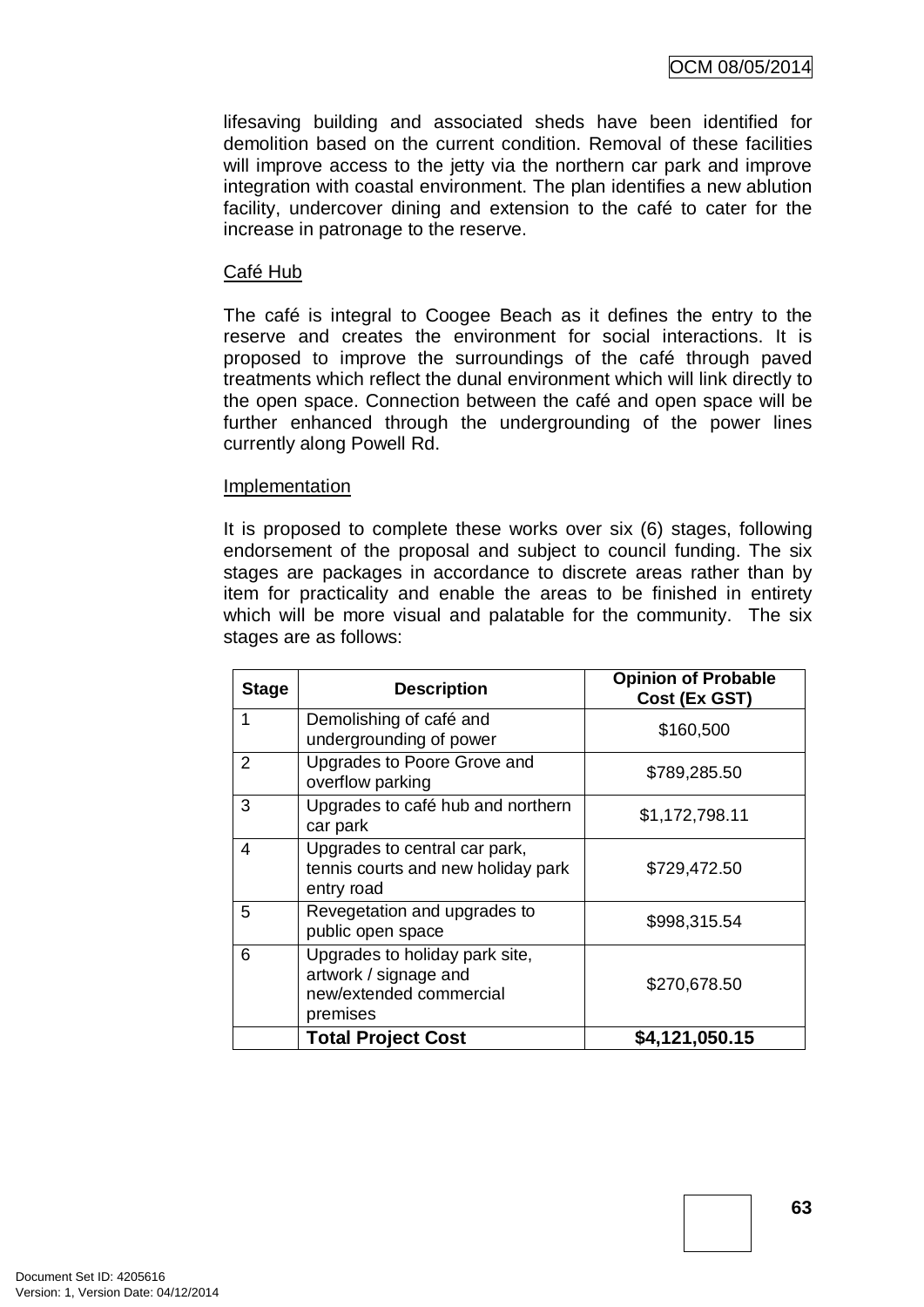# **Strategic Plan/Policy Implications**

#### **Infrastructure**

- Community facilities that meet the diverse needs of the community now and into the future.
- Community infrastructure that is well planned, managed, safe, functional, sustainable and aesthetically pleasing.

# **Environment & Sustainability**

- A community that uses resources in a sustainable manner.
- To protect, manage and enhance our natural environment, open spaces and coastal landscapes.
- Identification and minimisation of impacts to human health risk.

# **Budget/Financial Implications**

The Parks 2013/14 CW allocated \$125,000 for consultant fees and initial works. However based on the delays to the project these funds will be carried forwarded to the 2014/15 financial year. In addition to these funds the Parks 2014/15 draft CW program has allocated \$550,000 to complete stage 1 and commence stage 2. Funding for the remaining stages of the project have been added to the Parks 10 Year forwards work program and will be subject to annual budget deliberations by Council.

# **Legal Implications**

N/A

# **Community Consultation**

Key Stakeholder meetings have been facilitated throughout the development of the various drafts with the last on the 18 February 2014. The recommendation seeks to further consult with the community by way of broad advertising of the plan.

# **Attachment(s)**

- 1. Coogee Beach Master Plan
- 2. Coogee Beach Staging Plan

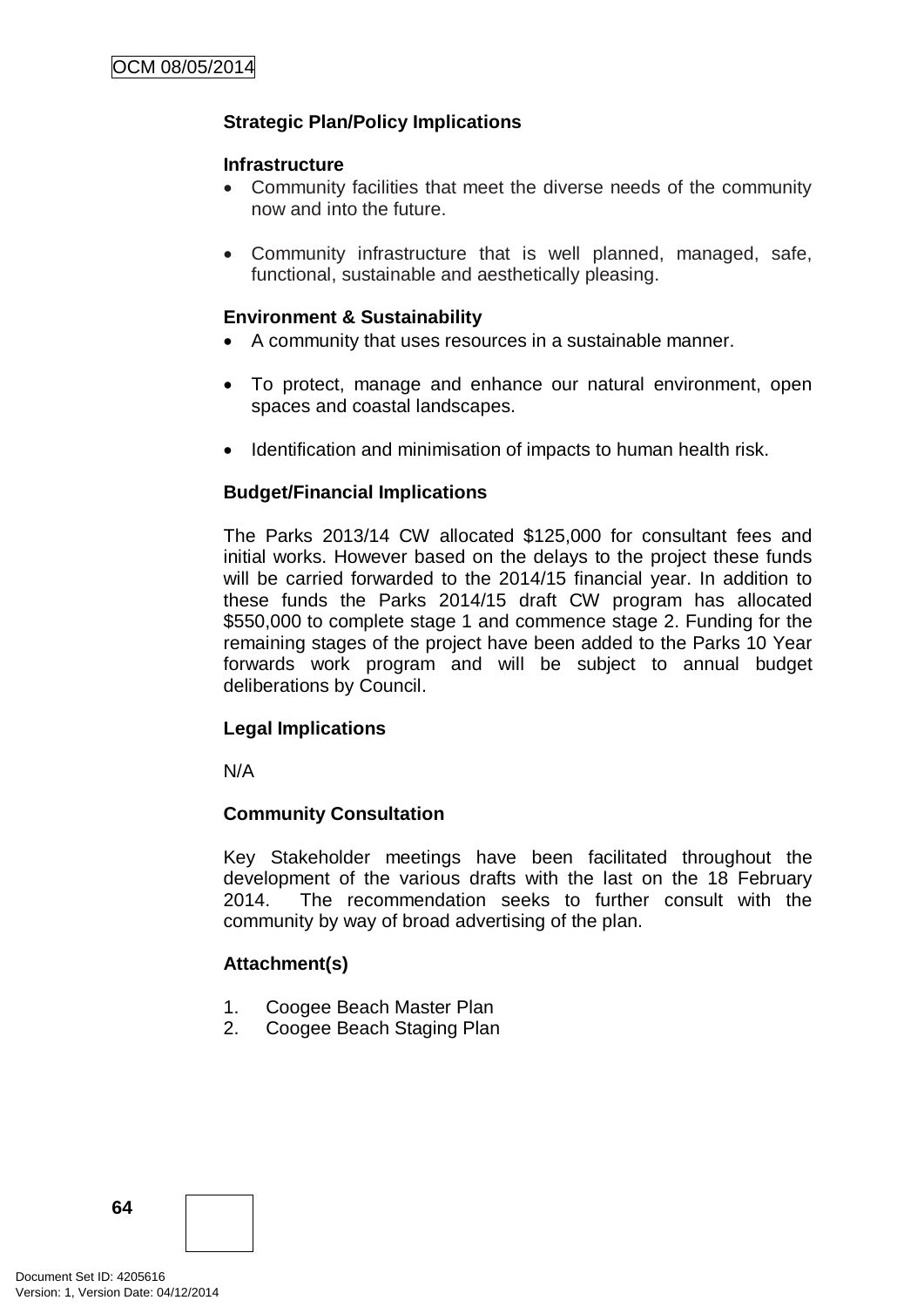# **Advice to Proponent(s)/Submissioners**

The Proponent(s) and those who lodged a submission on the proposal have been advised that this matter is to be considered at the 8 May 2014 Council Meeting.

### **Implications of Section 3.18(3) Local Government Act, 1995**

Nil.

# **16.2 (MINUTE NO 5305) (OCM 8/5/2014) - COOGEE BEACH ECO SHARK BARRIER (064/030) (D VICKERY) (ATTACH)**

# **RECOMMENDATION**

That Council

- (1) commence negotiations with Eco Shark Barriers Pty Ltd and the state government to continue the trial for a 3 year period from September 2014 to September 2017;
- (2) informs Eco Shark Barriers Pty Ltd that the trial will enable the Eco shark barrier to remain in place during both summer and winter months and will provide a more robust trial of the barriers ability to withstand wave action and storm events;
- (3) negotiate on the basis that Eco Shark Barrier P/L will:
	- retain responsibility for installation, management, insurance, cleaning and monitoring of the barrier for the entire period of the trial;
	- provide appropriate certification for the product;
	- retain public liability insurance to the value of \$20,000,000 for the duration of the trial;
	- provide an annual report (in September of each year) detailing the impact of coastal processes on the beach environment
	- remove the barrier, anchor piles, anchor chains and any other associated product at the end of the trial period if no alternative arrangements have been made with the City.
- (4) seek approval from the Department of Lands to lease the area bounded by the Eco shark barrier for a 3 year period during the trial;
- (5) seek the necessary approvals from the Department of Planning and the Department of Transport to re-install the eco shark barrier for a 3 year period from September 2014 to September 2017; and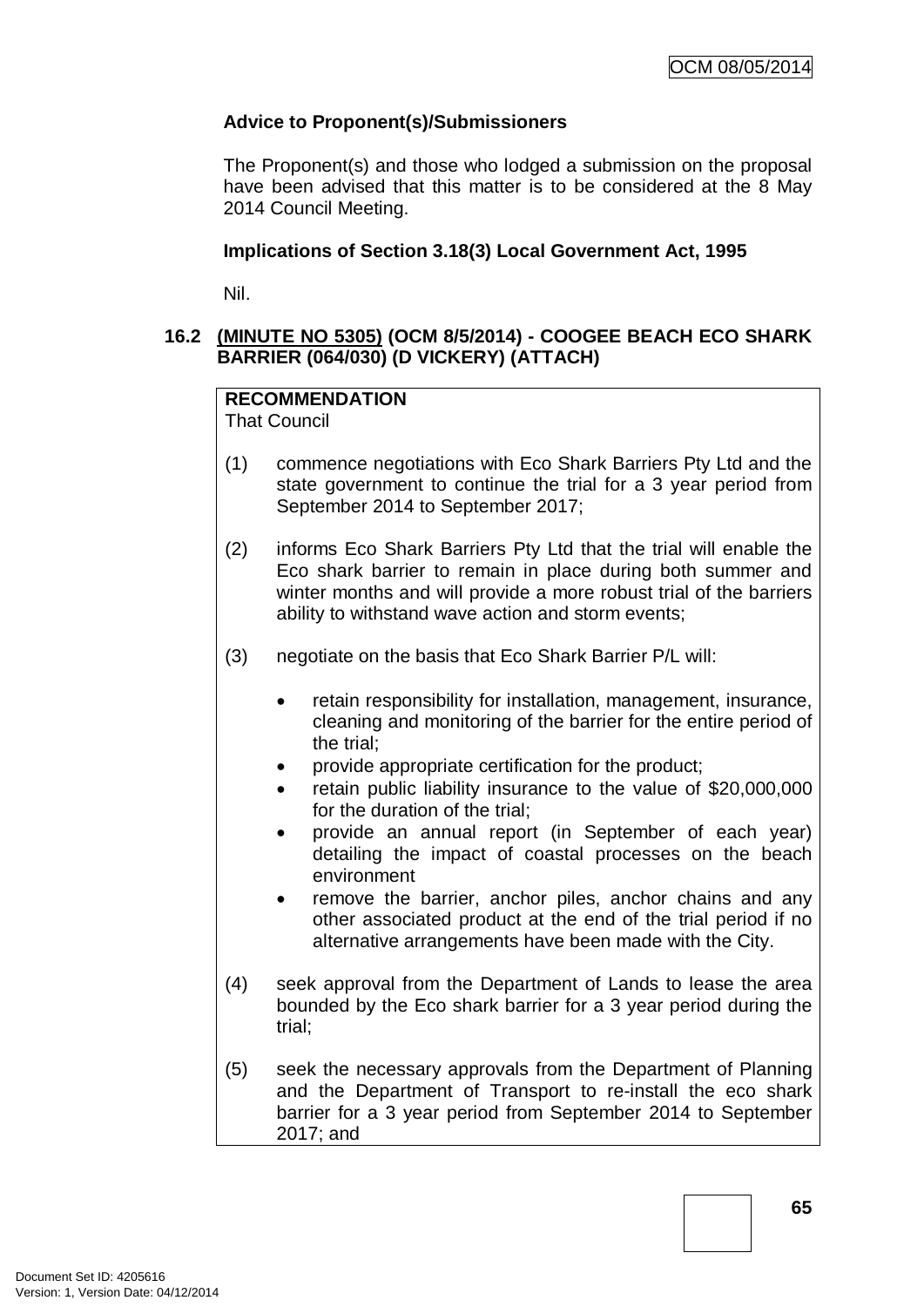(6) match the state government contributions, on a dollar for dollar basis, up to a maximum value of \$75,000 per annum.

### **COUNCIL DECISION**

MOVED Clr Y Mubarakai SECONDED Clr K Allen that the recommendation be adopted.

**CARRIED 10/0**

# **Background**

Following an increased incidence of fatal shark attacks along the West Australian coastline, the State Government committed funds to research and trials of various shark hazard mitigation treatments. The State Government's Department of Commerce (which houses the office of the Chief Scientist) had sought Expressions of Interest from Local Governments for grant funding of up to \$150,000 to trial a beach enclosure to protect swimmers from risk of shark encounters. The City submitted an EOI and was shortlisted, however was unsuccessful in securing the funds on account of the form of barrier the City proposed (the Eco Shark Barrier) not being consistent with the product that the State Government wanted to trial. The City of Busselton was subsequently successful in securing a grant to trial a net at Dunsborough.

As a means of testing their product, the proponents of the Eco Shark Barrier sought support from the City of Cockburn to trial their barrier at Coogee Beach over the summer months at no cost to Council. The matter was presented to Council at its 11<sup>th</sup> July 2013 Ordinary Council Meeting and the following recommendation was adopted.

- *(1) approve the trial of the Eco Shark Barrier at Coogee Beach from September 2013 until March 2014 provided the following conditions are met:*
- *(2) Eco Shark Barrier Pty Ltd and Form Designs are to:*
	- *1. Consult with the Coogee Beach Surf Lifesaving Club and the City of Cockburn to identify and agree the most appropriate location to install the barrier.*

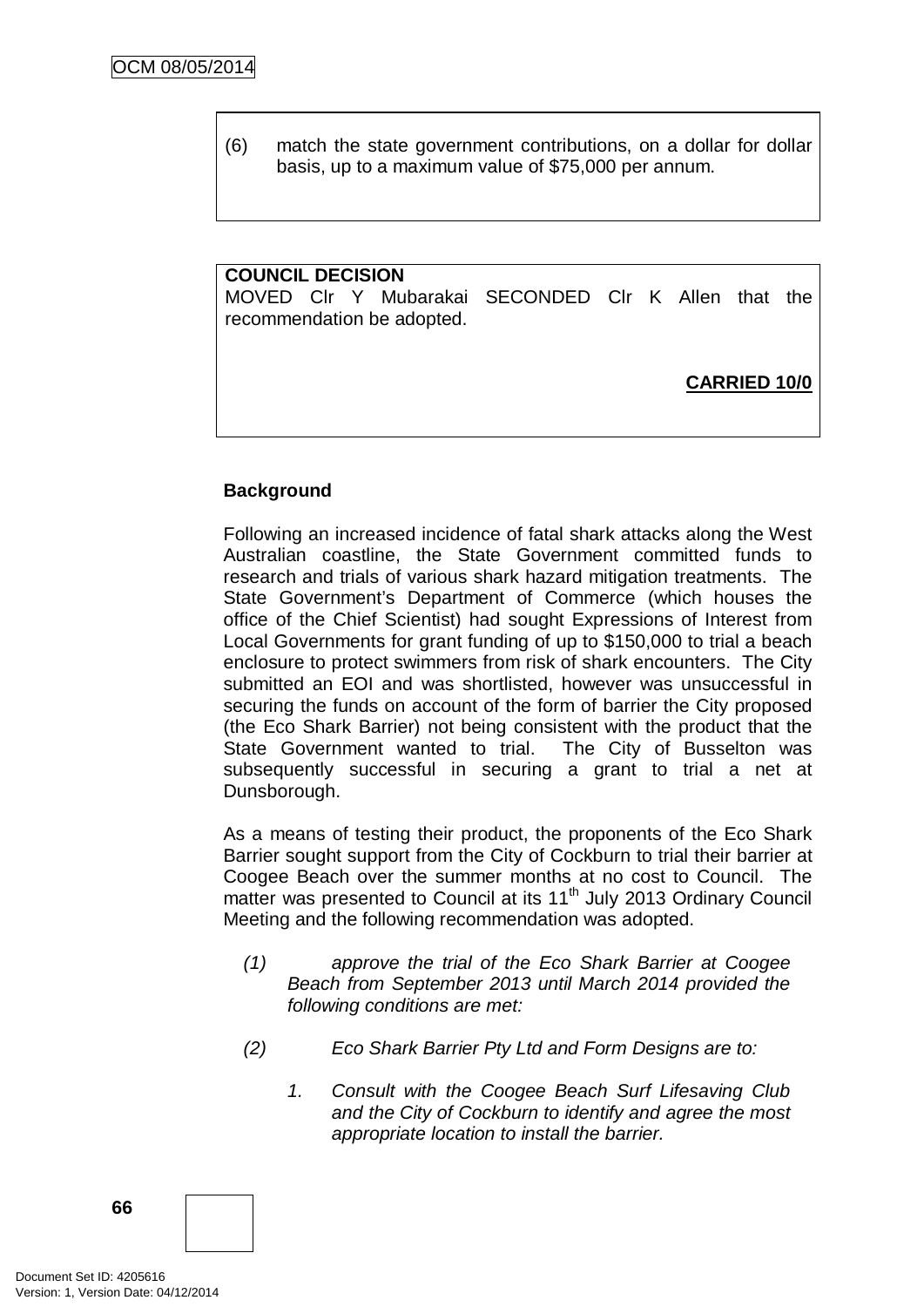- *2. Provide certification of the Eco Shark Barrier by an appropriately qualified engineer.*
- *3. Gain and comply all the necessary approvals from the necessary government agencies.*
- *4. Ensure that they have public liability insurance to the value of \$20,000,000.*
- *5. Provide detailed advice in relation to the impact on coastal processes from an appropriately qualified coastal engineer.*
- *6. Install, monitor, maintain and remove the structure at their own cost.*
- *7. Provide monthly reports to Council in relation to the structure which is to include details on public issues, maintenance issues, costs and marine wildlife captures.*
- *8. Give a commitment to remove the structure early should it not withstand ocean conditions.*

After a rigorous consultation, application and approval process through a number of stage government agencies the barrier was finally installed in December 2013.

The City set up a survey on its website inviting people to answer a number of questions in respect to the barrier and seeking general feedback. The City also relocated the swimming pontoon on the north side of the jetty such that it was positioned within the eco shark barrier enclosure for an additional amenity for swimmers.

The barrier was removed on 26<sup>th</sup> April. Eco Shark Barrier P/L have offered Council an opportunity to purchase or lease the barrier on an ongoing basis. This report seeks to outline the outcomes of the trial for Council consideration. The anchor pylons and seabed barrier anchorage components remain in place until a further decision has been made.

# **Submission**

N/A

# **Report**

The Eco Shark Barrier installed at Coogee Beach comprises clip together uPVC star segments hung between a continuous uPVC float line on the water surface and a continuous anchored line running along the sea bed. This is secured to an anchor pylon at each seaward corner and anchor pylons installed at the two ends on the beach. The barrier formed an enclosure approximately 300 metres long by 75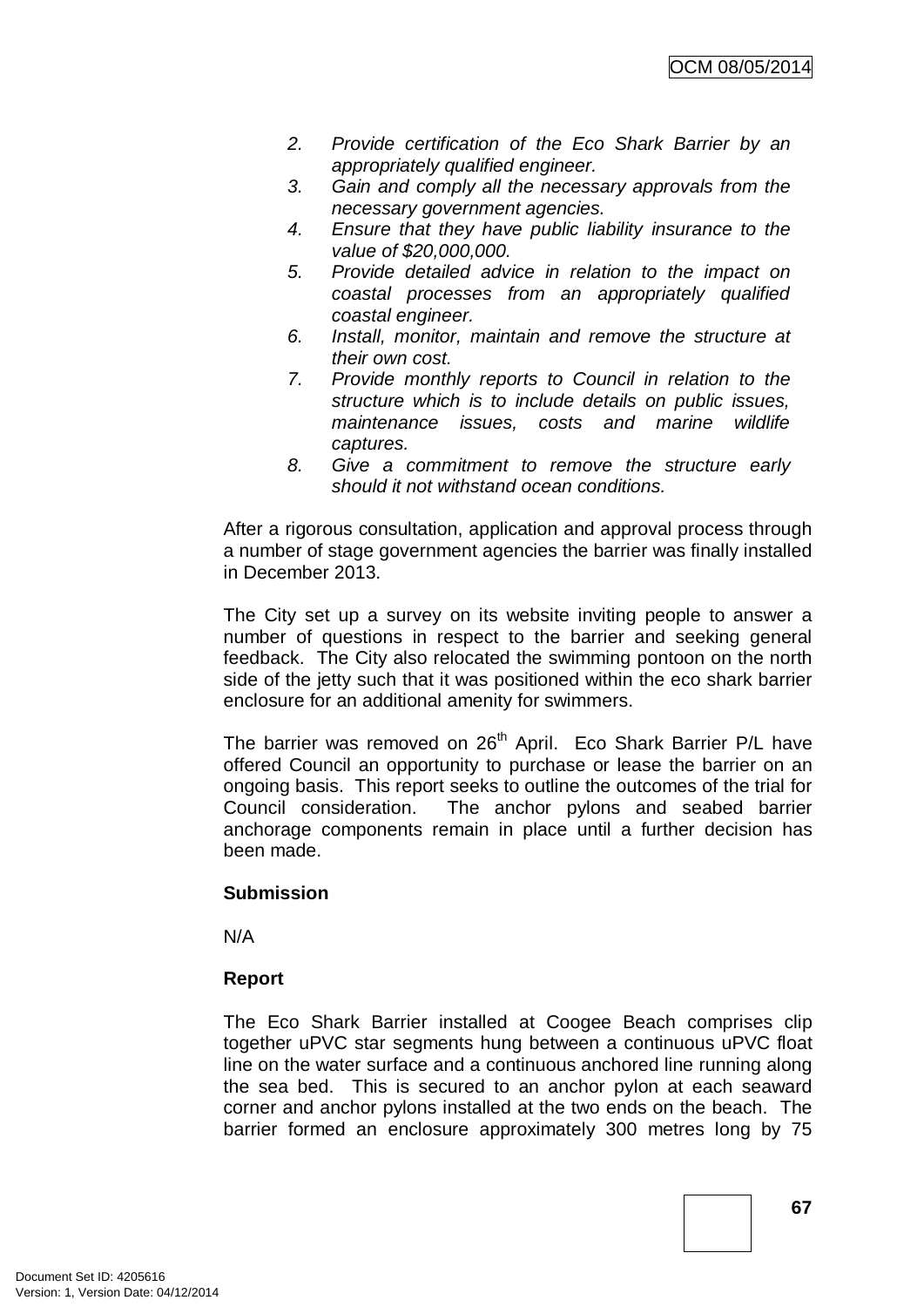metres wide parallel to the beach. See Attachment 1 for a location plan showing the barrier placement at Coogee Beach.

As a condition of the trial, Eco Shark Barrier (ESB) was required to provide monthly reports on how the barrier was performing. A copy of the most recent report (up to March 18<sup>th</sup>, 2014) is appended at Attachment 2.

By all measures contemplated, the barrier trial is considered to have been a success. These success measures are listed below with comments.

### Results of the Trial

### 1. No Personal Injuries

There have been no injuries of any kind reported to have occurred on account of the barrier being in place. Signage was installed to discourage beachgoers and swimmers from going within 1 metre of the barrier, however even if they had there was no apparent hazard presented by the barrier other than to trip over or walk into it at the beach end.

### 2. No Marine Animal Entrapment or Other Marine Creature Harm

No marine animals became entrapped in the barrier or otherwise came to observable harm on account of the barrier being in place. Observations during the course of the trial in fact showed that the barrier presented a welcome marine habitat for various fishes and other sea creatures.

# 3. Barrier Resilience to Sea Conditions

It is understood that a number of clips required replacement or strengthening in the first few weeks of the trial and thereafter there has been no maintenance required of consequence. The barrier has performed well through the trial period however it should be noted that over the trial period the sea conditions have been relatively benign.

It is understood that the barrier elements have been designed to withstand strong winds and waves however how they perform in such conditions and over an extended period of time has not been tested as a result of this trial. Officers believe that there would be some value in extending the trial of the barrier over a winter period and/or in a more hostile wind and wave environment to determine how the barrier performs in all conditions.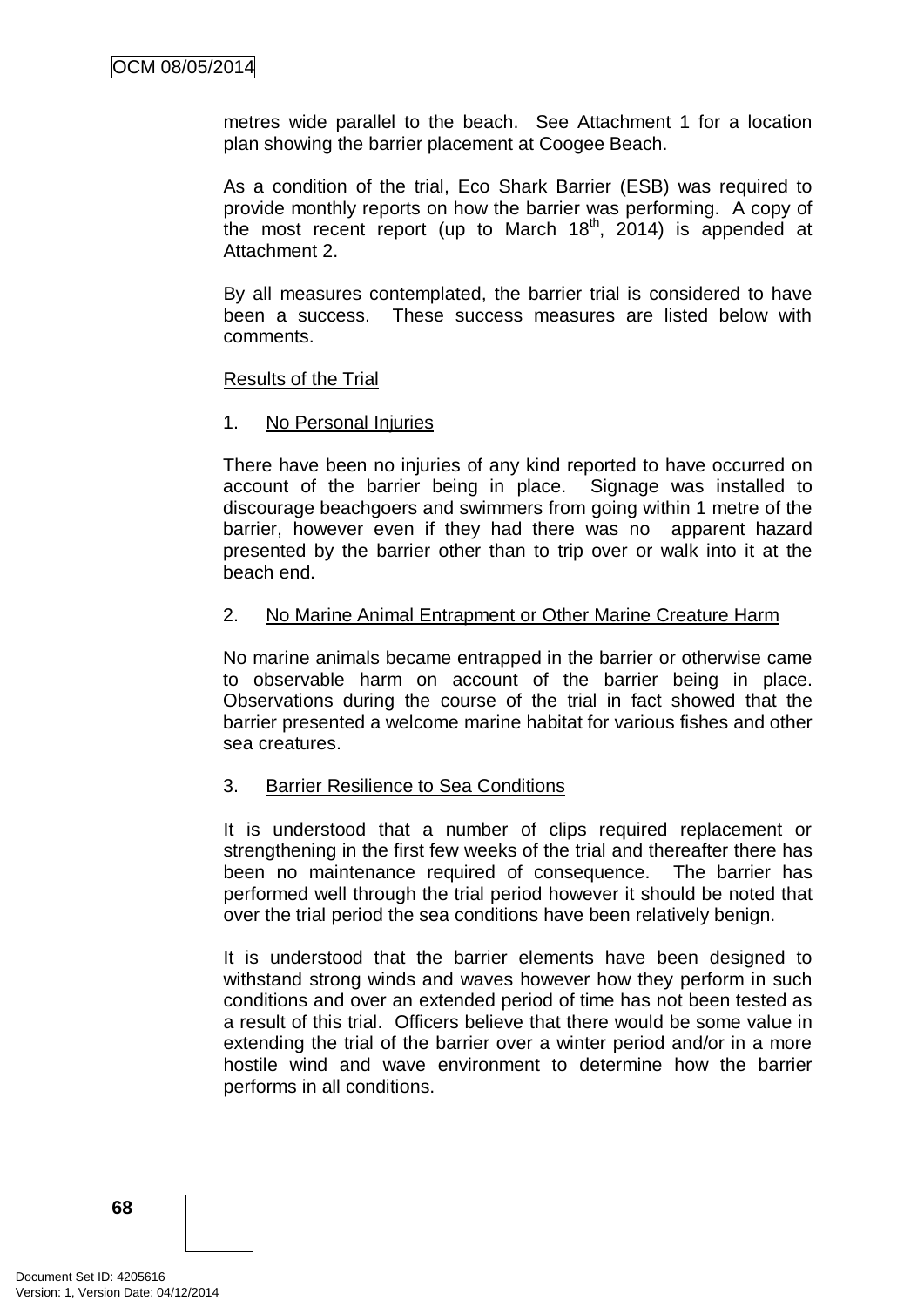# 4. Beach or Seabed Sand Accretion or Erosion

No observable accretion or erosion occurred over the length of the trial, as also reported by Consultants MP Rogers & Associates contracted by ESB to monitor this.

# 5. Seaweed or Flotsam Build-up

There were no issues of floating seaweed or flotsam being caught on the barrier and building up such as to test or threaten the strength and performance of the barrier. How the barrier would perform were there to be a large prevalence of floating seaweed or flotsam in the water is untested via this trial.

# 6. Boat or Other Watercraft Issues or Incidents

There were no reported or observed incidents or issues associated with boats, canoes or other watercraft. The barrier was required to be prominent with yellow coloured floats and navigation markers and beacons which would have assisted in this regard.

### 7. Beachgoer Acceptance

Acceptance of the barrier by regular, occasional and new visitors to the beach appears to have been largely positive. In total there were 499 survey responses and a summary of the findings follows:

- 94% of which felt the barrier provided them a safe swimming area and reduced the risk of a shark encounter
- 78% of survey respondents indicated the barrier meant they were more likely to visit Coogee Beach as compared to beaches elsewhere.
- 396 respondents also chose to post a comment (these tabulated in Attachment 3) and overwhelmingly these were positive to the placement and future retention of the beach enclosure

A summary of the responses to the City's survey is appended at Attachment 3. It should be noted that the barrier trial coincided with the State Government's implementation of its drum line policy and it is probable that a number of respondents were motivated to highlight to government the advantages of the barrier as a shark deterrent as opposed to drum lines.

There were no counts done of the number of beachgoers and swimmers before and during the period of the trial to definitively record and affirm an increase in popularity of Coogee Beach and in particular the section enclosed by the eco shark barrier. Anecdotally and from visual observation many more people chose to swim within the area of the beach enclosure as compared to outside of it in the vicinity. On the various occasions when staff visited the site it was noted that the numbers of swimmers and beachgoers using the area of the enclosure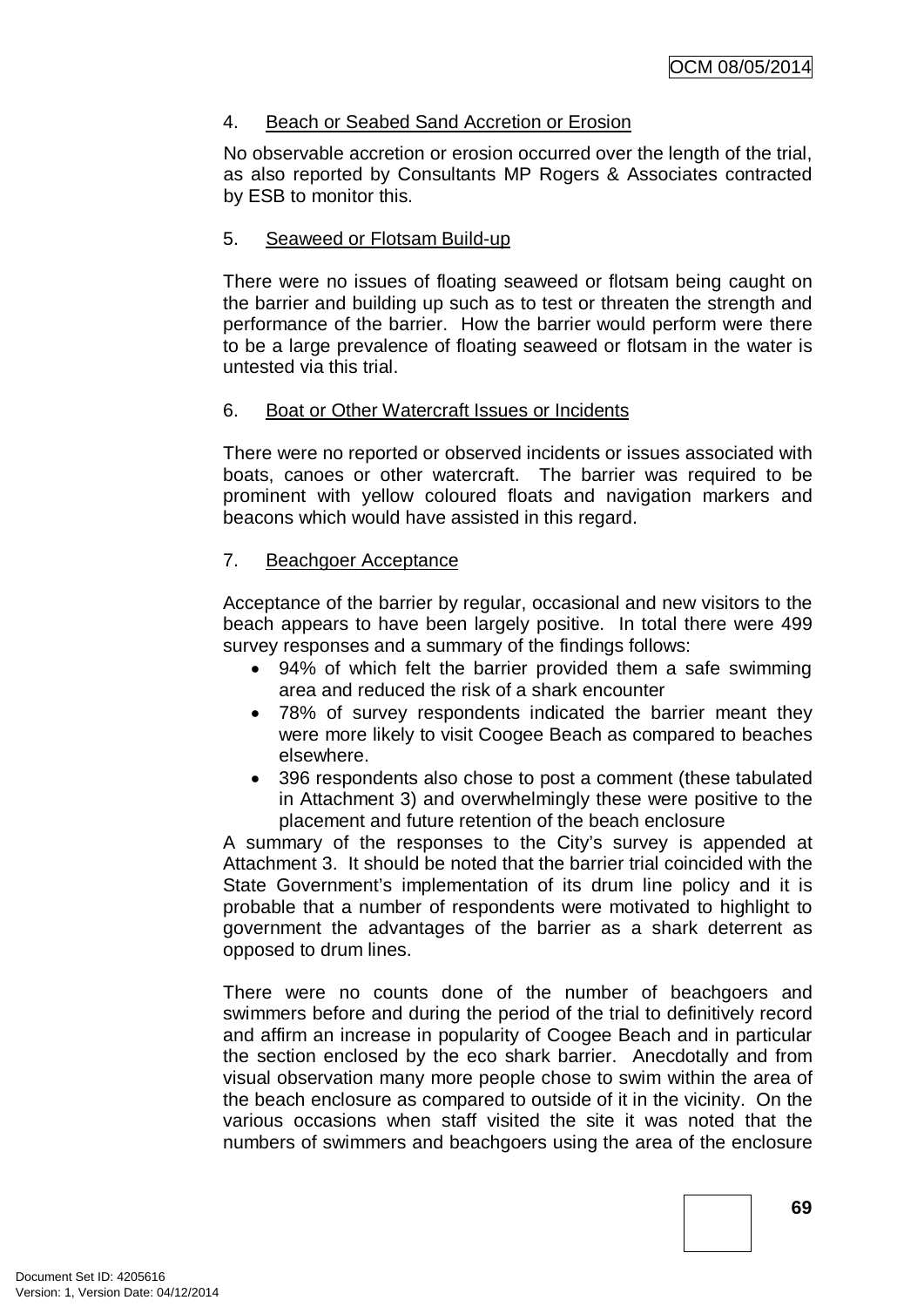appeared to be steadily increasing. This included many schools both within Cockburn and from as far away as Kalamunda starting to use the barrier enclosure for swimming classes. Additionally early morning visits to the site revealed that the enclosure was popular with early morning swimmers.

The photos included in Attachment 4 were taken by City of Cockburn staff at approximately 10:30 am on a weekday and they clearly show the popularity of the enclosure.

### 8. Ancillary Popularity Issues

A concern entering into the trial was the possibility the beach enclosure proved so popular that it placed undue pressure on Coogee Beach facilities including car-parking and ablutions. Whilst the barrier trial may have increased parking demand, there is a lack of parking availability particularly during peak periods. Officers understand that the surf club is also experiencing increased membership since its new facility opened which has further exacerbated the parking problems.

Clearly Coogee Beach is a popular precinct and will be so whether the barrier is there or not. Additional parking will be addressed as part of the new Coogee Beach Master Plan initiatives.

### 9. Council Costs

There was minimal expense occurred by the City through the course of the trial.

# Reduced Risk of Shark Encounters

As has been previously noted, there is no record of any person being seriously or fatally injured from a shark attack in the vicinity of Coogee Beach since records commenced in the 1800's. Similarly, in recent years it is understood that there have not been any sightings of large sharks close to Coogee Beach.

Whilst unable to be ascertained categorically, it is quite probable that no sharks (that would pose a threat to swimmers) ventured near to Coogee Beach over the time the enclosure was in place. It could therefore be suggested that the enclosure quite probably did not materially contribute to preventing a shark encounter with beachgoers.

#### Future Options

Preceding the removal of the barrier, ESB provided the City priced proposals for the sale or lease of the eco shark barrier, with or without an ongoing maintenance component. Taking account of these, the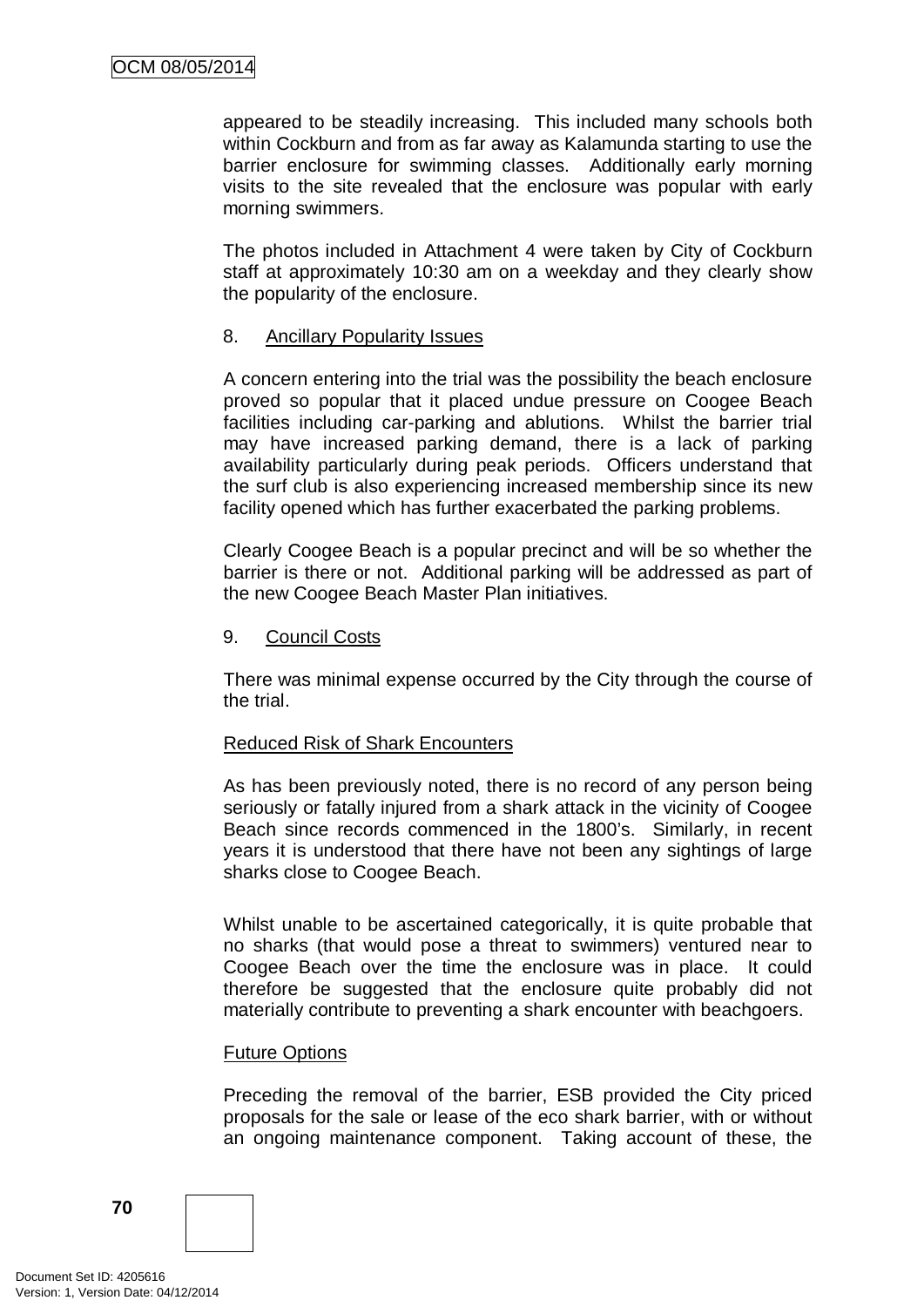options available to the City going forward in respect to the Eco Shark Barrier are as listed and further expanded upon below.

- 1. Not reinstall the barrier (ie. no purchase or lease). Under this scenario ESB will remove the remaining barrier elements (pylons and anchor assemblies).
- 2. The City purchases the barrier in its entirety and the barrier is re-installed in September 2014 by ESB and certified, for a total cost of around \$255k. Maintenance of the barrier (if required) would be at an extra cost to the City. Removal of the barrier over subsequent winter periods would be discretionary, with the risk of failure of the barrier over the first winter resting with ESB in accord with their initial priced proposal.
- 3. The City leases the barrier from ESB at \$100k per year for a period of three to five years, inclusive of maintenance. An annual clean would incur an extra cost of \$20k and periodic inspections potentially another \$10k per annum. If the barrier were left in over winter periods this would be at ESB's risk, as will be the cleaning costs.

## Option Considerations

1. Approvals

For the barrier trial over the summer of 2013/14, ESB were required to obtain approvals from:

- (i) The Department of Lands (in the form of a license to use crown land and meet the requirements of the aboriginal heritage act);
- (ii) The Department of Planning; and
- (iii) The Department of Transport, in the form of a license for the structure in the marine environment.

New applications to the DoL and DoP and a license renewal with the DoT will be required for a reinstallation of the barrier next September. Indications are the approvals will not be overly difficult to acquire.

## 2. Lease or Purchase, Maintenance & Inspection Costs

Taking account of the development, design, licensing, fabrication and installation costs, the eco shark barrier installed at Coogee Beach has cost ESB considerably more than the price offered for its sale, and thus could be considered to offer good value. Officers are unaware of similar products being manufactured on a wide scale basis however if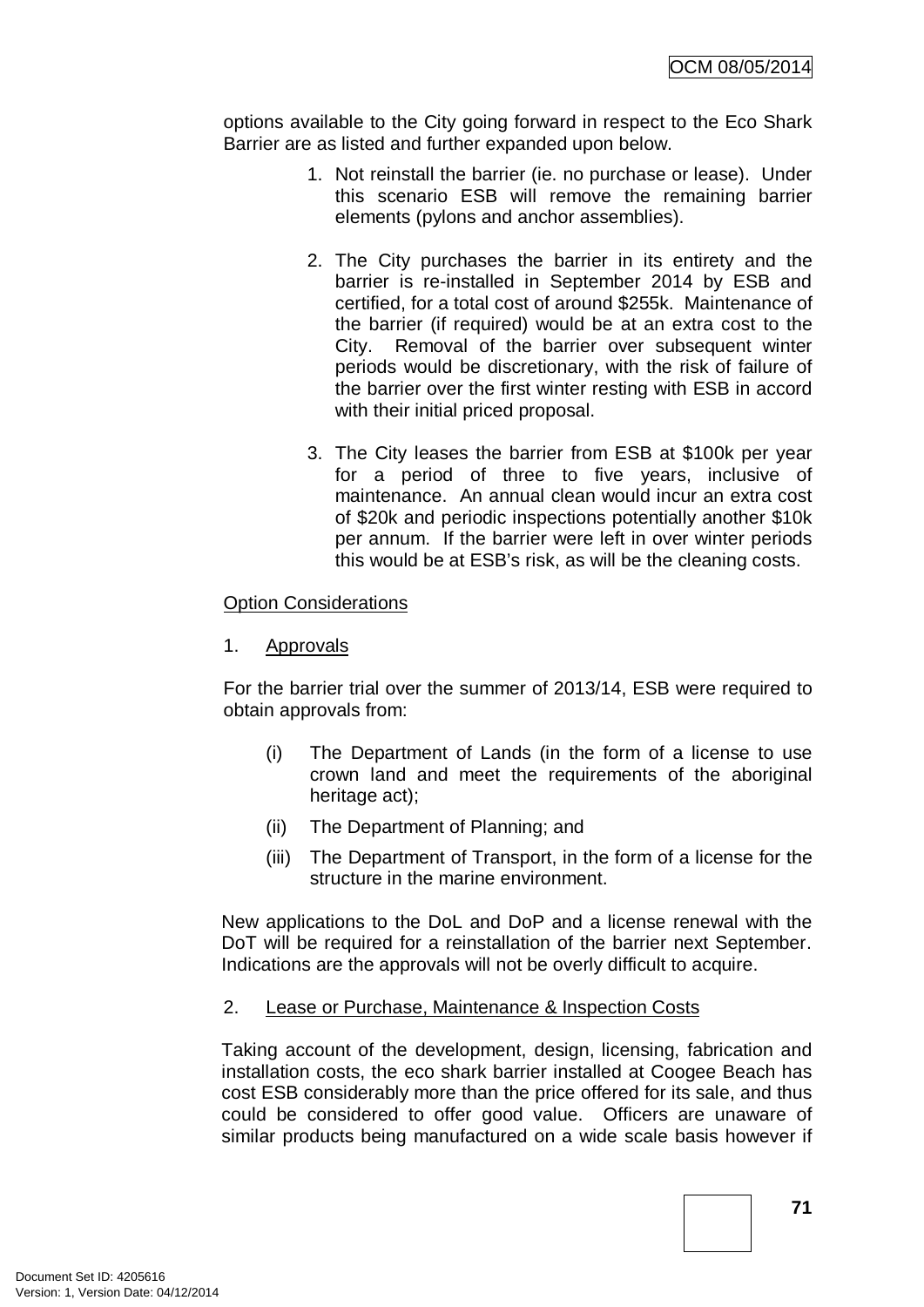there is some market demand for the product, it is reasonable to assume that other manufacturers will look at competing. This will likely impact on price.

For the purchase option, any necessary maintenance would be at the City's cost. An OP expense account would be set up for this purpose and a budget allocation required, likely to be of an increasing amount each year as the components show signs of deterioration.

Separate to maintenance is routine inspection of the barrier and most especially after storm events to ensure no marine animals or large quantities of seaweed or flotsam are caught in it. A schedule would need to be developed but it is felt such inspections would likely need to be an average of around twice per week via boat or snorkeler.

An initial budget allocation for maintenance and inspection associated with the purchase option of around \$70k per annum would be recommended. This cost would be reviewed once installation and specific inspection regimes and resource needs are established.

## 3. Future Replacement

The likely life of the various barrier elements is unknown at this time, it being a prototype design and installation. It is probable that the designers and/or ESB will look to improve upon aspects of the product for new installations and sourcing exact same replacement elements for the Coogee Beach barrier may become more difficult over time. That said, come the time of significant deterioration whole sections of the barrier could be replaced with new product strung between top and bottom restraint lines and so this may in the end not present an issue. The pylon and anchorage elements themselves can be expected to have a very long life before needing replacement.

## 4. Erosion or Sedimentation

The trial barrier has not been in place for long enough to fully establish whether erosion or sedimentation of the beach or sea bed may become a problem and necessitate additional expenditure to address. This will be the case regardless of a purchase or lease option being taken up.

## 5. State Government's Shark Hazard Response Initiatives

Whilst the State Government via the DoC and DoP&C was not prepared to contribute funding toward the trial of the eco shark barrier at Coogee Beach they are interested in the outcomes of the trial, including a comparison with the Uni Net barrier trialled at Dunsborough. Clearly beach enclosures are one of the options to provide a protected swimming environment and it can be expected that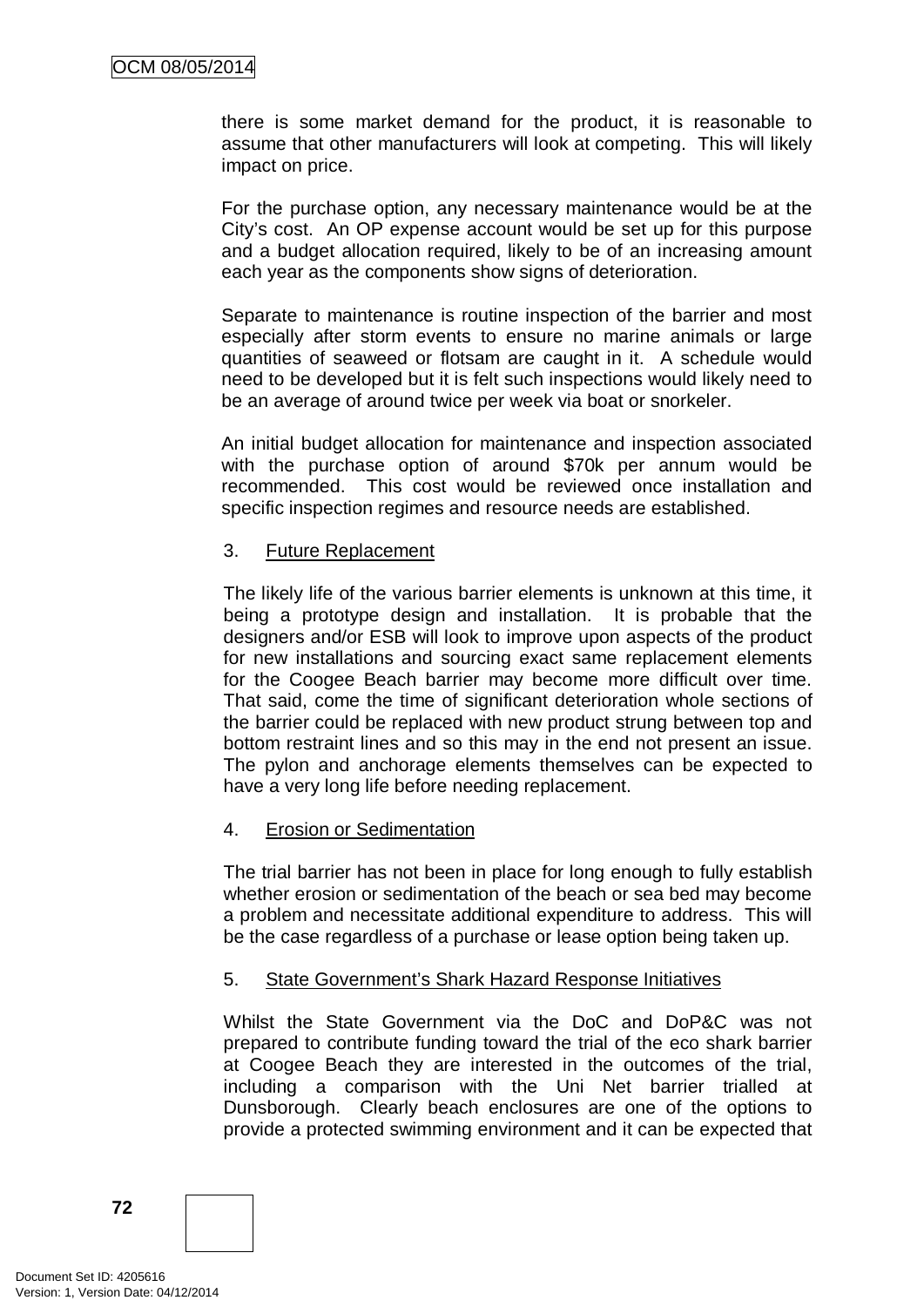there will be continued State Government interest ion barrier installations at locations around the West Australian coast. Whether this will translate into fu8nding is not known.

#### Provided Amenity & Community Response

There is no doubt that the eco shark barrier has been a popular inclusion to Coogee Beach. It has provided the opportunity for a safe secure swimming experience in the ocean for those persons that would be otherwise pensive or fearful of entering the water on account of concern about sharks. Comments provided by the survey suggest that people have taken up swimming in the ocean again or are enjoying the experience of swimming in the ocean much more so since the barrier was established. Feedback via the survey and anectodally also suggests that people are travelling considerable distances to Coogee, as compared to closer beaches, on account of the eco shark barrier being installed there. Similarly swimming lessons and families with young children are seen to be taking advantage of the barrier whereas they would not have utilised this beach prior.

Officers have not sought to quantify any economic advantage as a result of the barrier as this is not expected to be significant. The presence of a beach enclosure does however provide increased amenity for the users in much the same way as the jetty and pontoons. Whether this should justify retaining the barrier for future use is a matter for Council to consider.

## Conclusion & Recommendation

The eco shark barrier trial at Coogee Beach has been successful from the City of Cockburn's perspective, by any measure applied. It appears to be widely accepted by beach users and anecdotally, it is giving everyone an opportunity to embrace the ocean environment without fear. Whilst its impact on shark behaviour is still relatively unknown, it does provide social advantage, at least in an environment such as Coogee Beach.

These benefits however are not limited to City of Cockburn residents. It could be argued that our community are much more familiar with the Coogee Beach precinct and there activities are not inhibited because of their knowledge of shark activity in this area. Clearly the social advantage that the barrier offers should not be left to the City of Cockburn to provide or fund on its own. The State Government has accepted its role in trying to address the social impacts of sharks by funding products to help mitigate shark attacks. It is not unreasonable to expect the Government to contribute to the re-installation of this product. Officers are therefore recommending that Council offer to match any State Governments contribution towards continuing the trial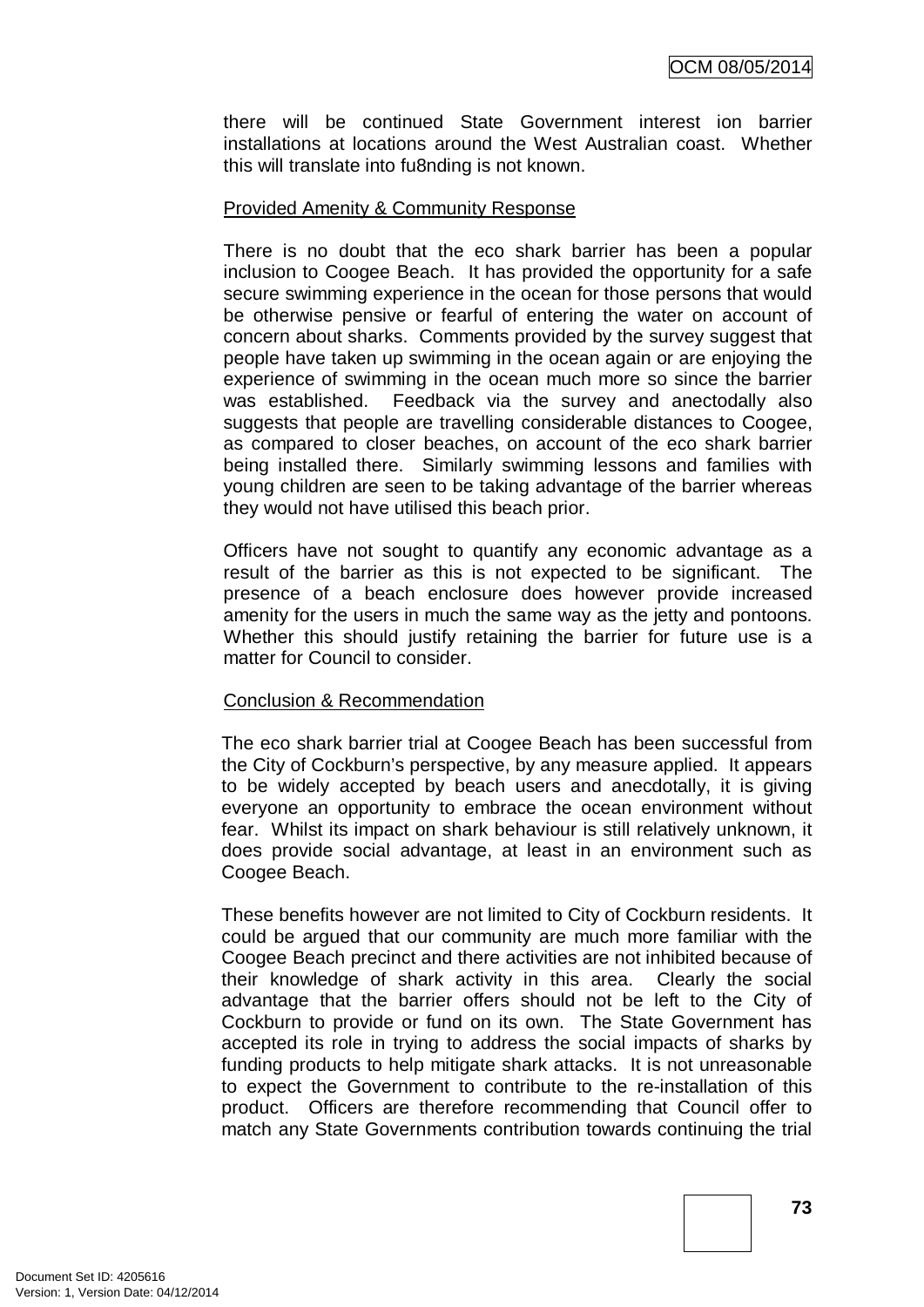of the eco shark barrier to a maximum cost of \$75,000. It is not yet known whether the state will agree to co-fund the continuation of trial.

At this point in time the barrier is still relatively untested. Whilst the social benefits have been highlighted, further work needs to be done to proof the product in different weather conditions. A 3 year trial period is recommended. ESB are not however prepared to continue to fund the ongoing trial of the product. On that basis Officers are recommending to enter into negotiations with ESB and the state government to continue the trial of the eco shark barrier for a 3 year period from September 2014 to September 2017. The following outlines the basis of the agreement as follows:

Eco Shark Barrier P/L will:

- i. retain responsibility for installation, management, insurance, cleaning and monitoring of the barrier for the entire period of the trial;
- ii. provide appropriate certification for the product;
- iii. retain public liability insurance to the value of \$20,000,000 for the duration of the trial;
- iv. provide an annual report (in September of each year) detailing the impact of coastal processes on the beach environment
- v. remove the barrier, anchor piles, anchor chains and any other associated product at the end of the trial period if no alternative arrangements have been made with the City.

To streamline the approval process, officers are recommending that the City lease the area of coastline bounded by the trial and also seek the necessary approvals for re-installation of the barrier. The various state government agencies were somewhat reluctant to enter into long term agreements with a private entity and would be more willing to support the continuation of the trial if the City leased the area.

## **Strategic Plan/Policy Implications**

#### **Infrastructure**

- Community facilities that meet the diverse needs of the community now and into the future.
- Community infrastructure that is well planned, managed, safe, functional, sustainable and aesthetically pleasing.
- Partnerships that help provide community infrastructure.
- Facilities that promote the identity of Cockburn and its communities.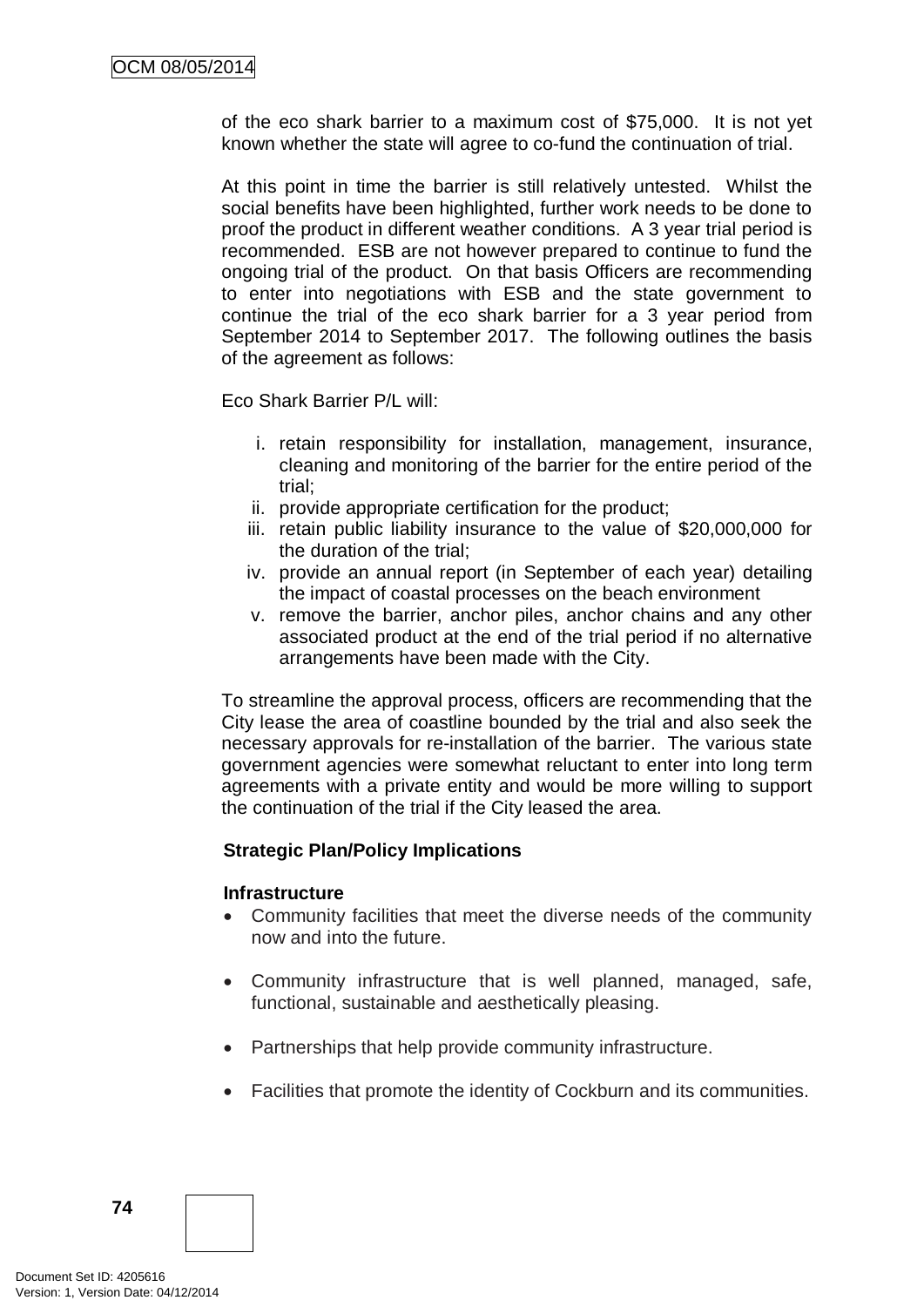## **Community & Lifestyle**

• Promotion of active and healthy communities.

## **A Prosperous City**

• Creation and promotion of opportunities for destination based leisure and tourism facilities.

## **Environment & Sustainability**

- To protect, manage and enhance our natural environment, open spaces and coastal landscapes.
- Identification and minimisation of impacts to human health risk.

## **Budget/Financial Implications**

If the recommendation is successful a \$75,000 allocation will be required in the 2014/15 FY budget.

## **Legal Implications**

N/A

## **Community Consultation**

A website survey was undertaken over the period of the trial.

## **Attachment(s)**

- 1. Eco Shark Barrier Coogee Beach Location Plan
- 2. Eco Shark Barrier Monthly Report  $25<sup>th</sup>$  February to  $18<sup>th</sup>$ March 2014.
- 3. Eco Shark Barrier CoC Website Survey Responses & Comments.
- 4. Eco Shark Barrier Photos.

## **Advice to Proponent(s)/Submissioners**

N/A

## **Implications of Section 3.18(3) Local Government Act, 1995**

Nil.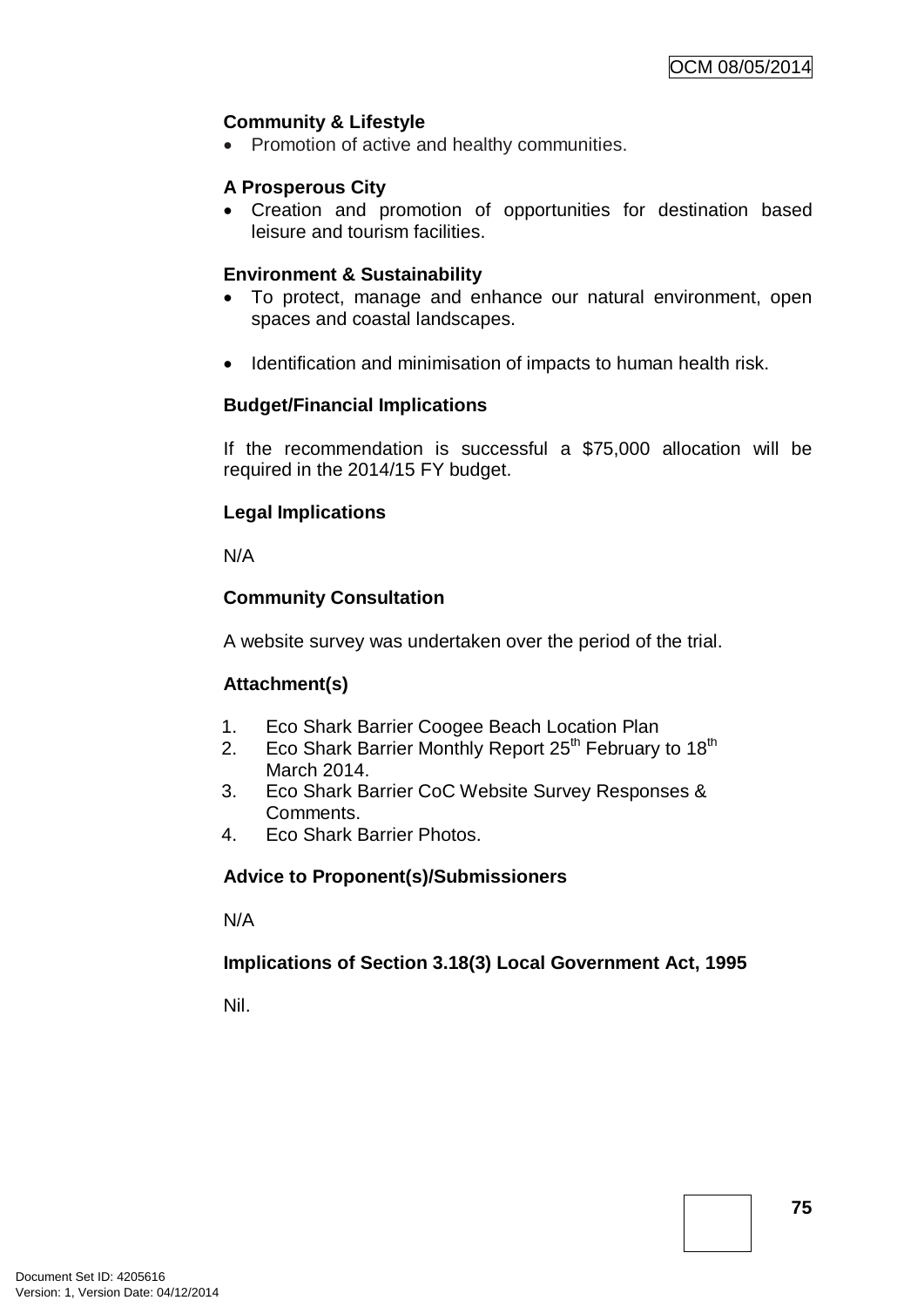## **16.3 (MINUTE NO 5306) (OCM 8/5/2014) - SUSTAINABILITY ACTION PLAN UPDATE 2014-15 (021/003) (H JESTRIBEK) (ATTACH)**

## **RECOMMENDATION**

That Council adopt the Sustainability Action Plan 2014/15.

## **COUNCIL DECISION**

MOVED Clr Y Mubarakai SECONDED Clr K Allen that the recommendation be adopted.

**CARRIED 10/0**

## **Background**

In June 2012, Council adopted the City's first Sustainability Action Plan with a commitment to an annual review. This Action Plan is aligned with the City's Sustainability Policy (SC37) and Strategy 2013 – 2017, Strategic Community Plan 2012 – 2022 and Corporate Business Plan  $2013 - 2017$ .

The Action Plan is the City's blueprint for action towards sustainability and culminates in the release of a *State of Sustainability (SoS) Report*  in November each year.

The Action Plan is reviewed by the City's sustainability officer in conjunction with the Executive and Strategic Business Management Group.

#### **Submission**

N/A

## **Report**

This Action Plan presents a balanced reporting system for the City to pursue, for sustainability. Each of the overarching objectives have been assigned four key performance indicators, which reflects an intent to pay equal attention to each focus area.

Those key performance indicators that have been completed have been removed accordingly. Those indicators where progress has been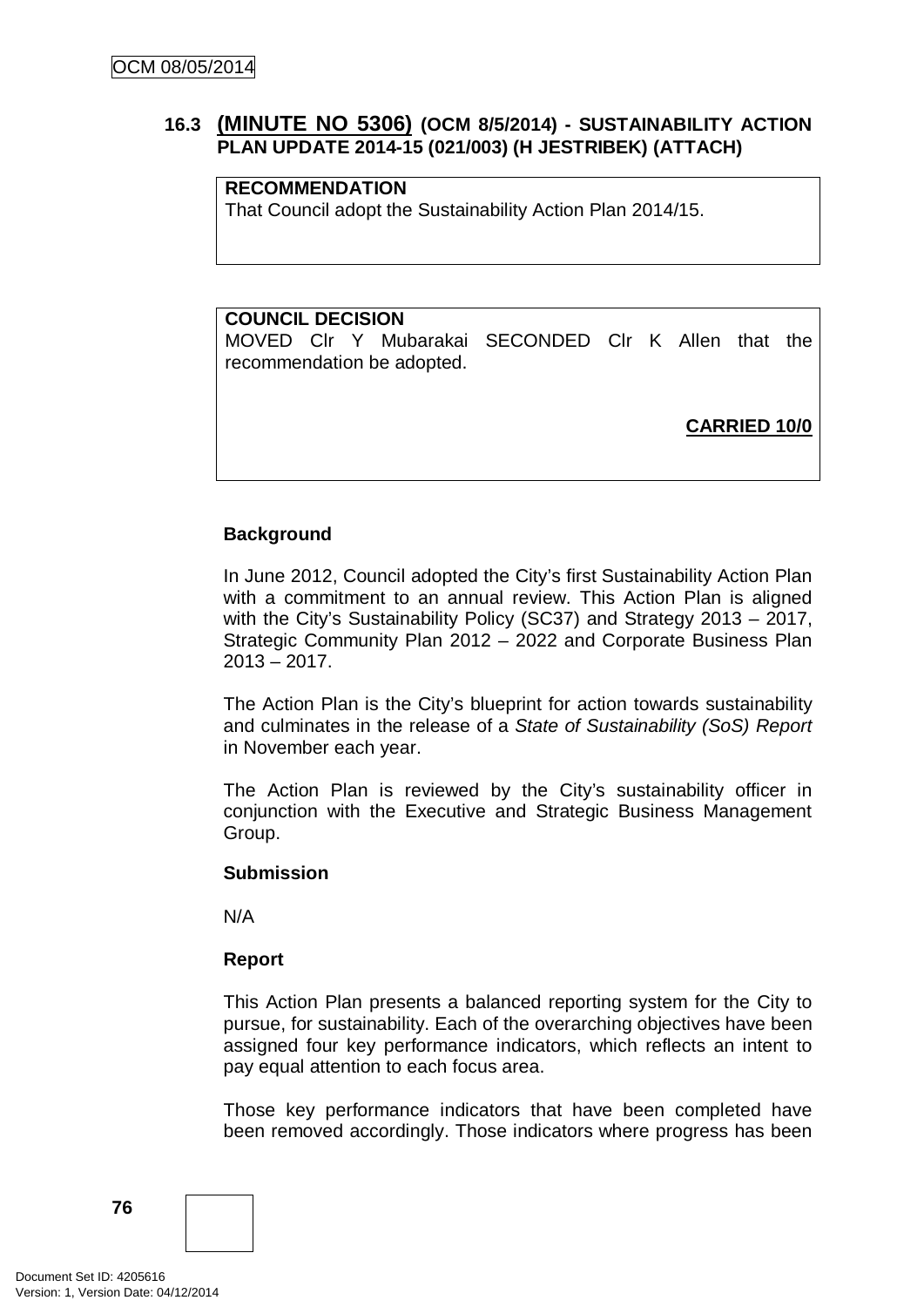made, but are yet to be completed, have remained in the Action Plan for completion in the next iteration of the SoS Report. The aim of the Plan is to ensure a flexible, yet long term approach to managing sustainability.

This Action Plan will be revised annually, and be relevant to each financial year.

## **Strategic Plan/Policy Implications**

## **Growing City**

• To grow our City in a sustainable way by: using land efficiently, protecting the natural environment and conserving biodiversity.

## **Leading & Listening**

• A responsive, accountable and sustainable organisation.

## **Environment & Sustainability**

• To protect, manage and enhance our natural environment, open spaces and coastal landscapes.

## **Budget/Financial Implications**

N/A

**Legal Implications**

N/A

# **Community Consultation**

N/A

## **Attachment(s)**

Sustainability Action Plan

## **Advice to Proponent(s)/Submissioners**

The Proponent(s) and those who lodged a submission on the proposal have been advised that this matter is to be considered at the 8 May 2014 Council Meeting.

## **Implications of Section 3.18(3) Local Government Act, 1995**

Nil.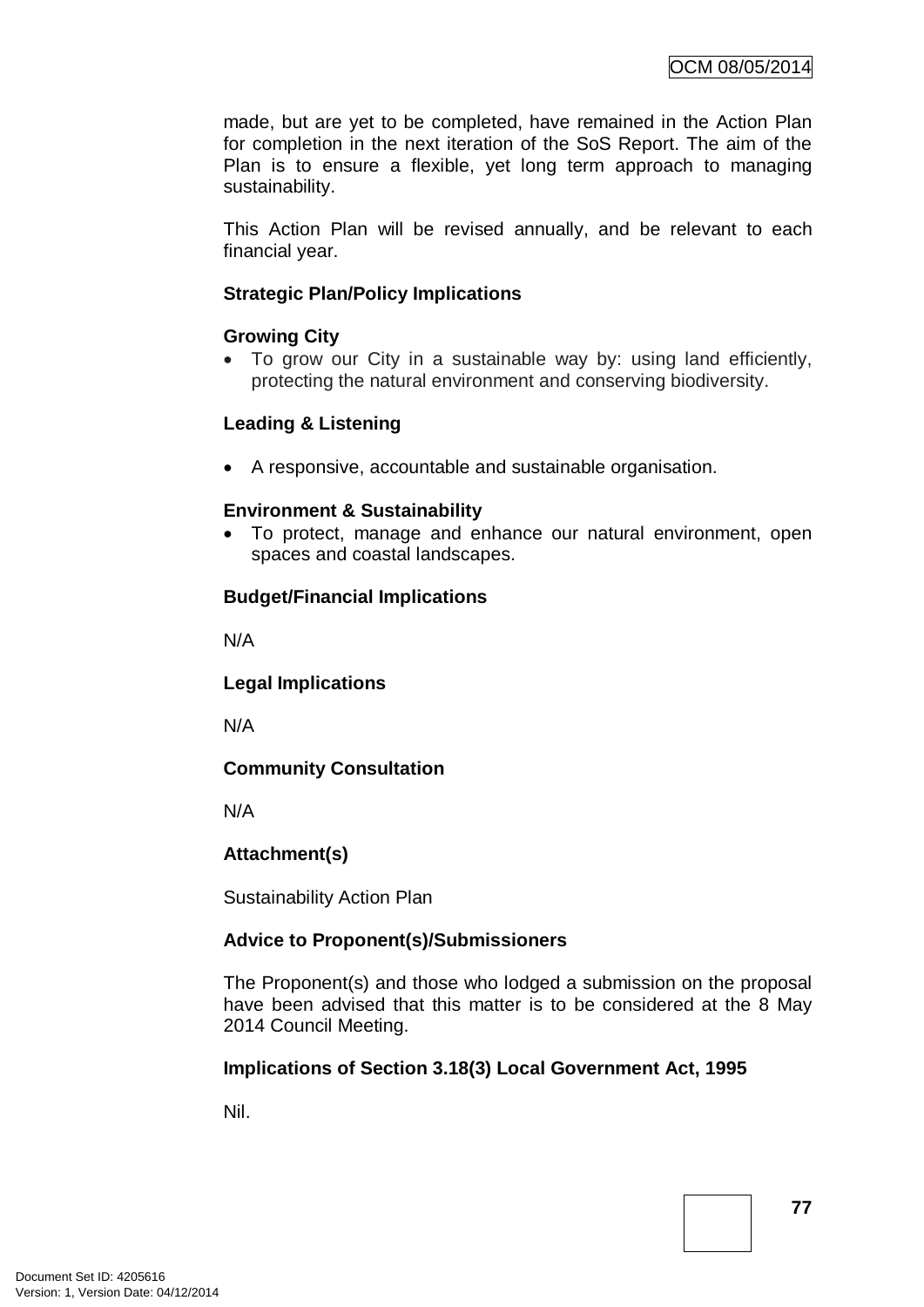OCM 08/05/2014

#### **17. COMMUNITY SERVICES DIVISION ISSUES**

Nil

#### **18. EXECUTIVE DIVISION ISSUES**

Nil

## **19. MOTIONS OF WHICH PREVIOUS NOTICE HAS BEEN GIVEN**

Nil

#### **20. NOTICES OF MOTION GIVEN AT THE MEETING FOR CONSIDERATION AT NEXT MEETING**

Nil

## **21. NEW BUSINESS OF AN URGENT NATURE INTRODUCED BY COUNCILLORS OR OFFICERS**

Nil

# **22. MATTERS TO BE NOTED FOR INVESTIGATION, WITHOUT DEBATE** Nil

## **23. CONFIDENTIAL BUSINESS**

Nil